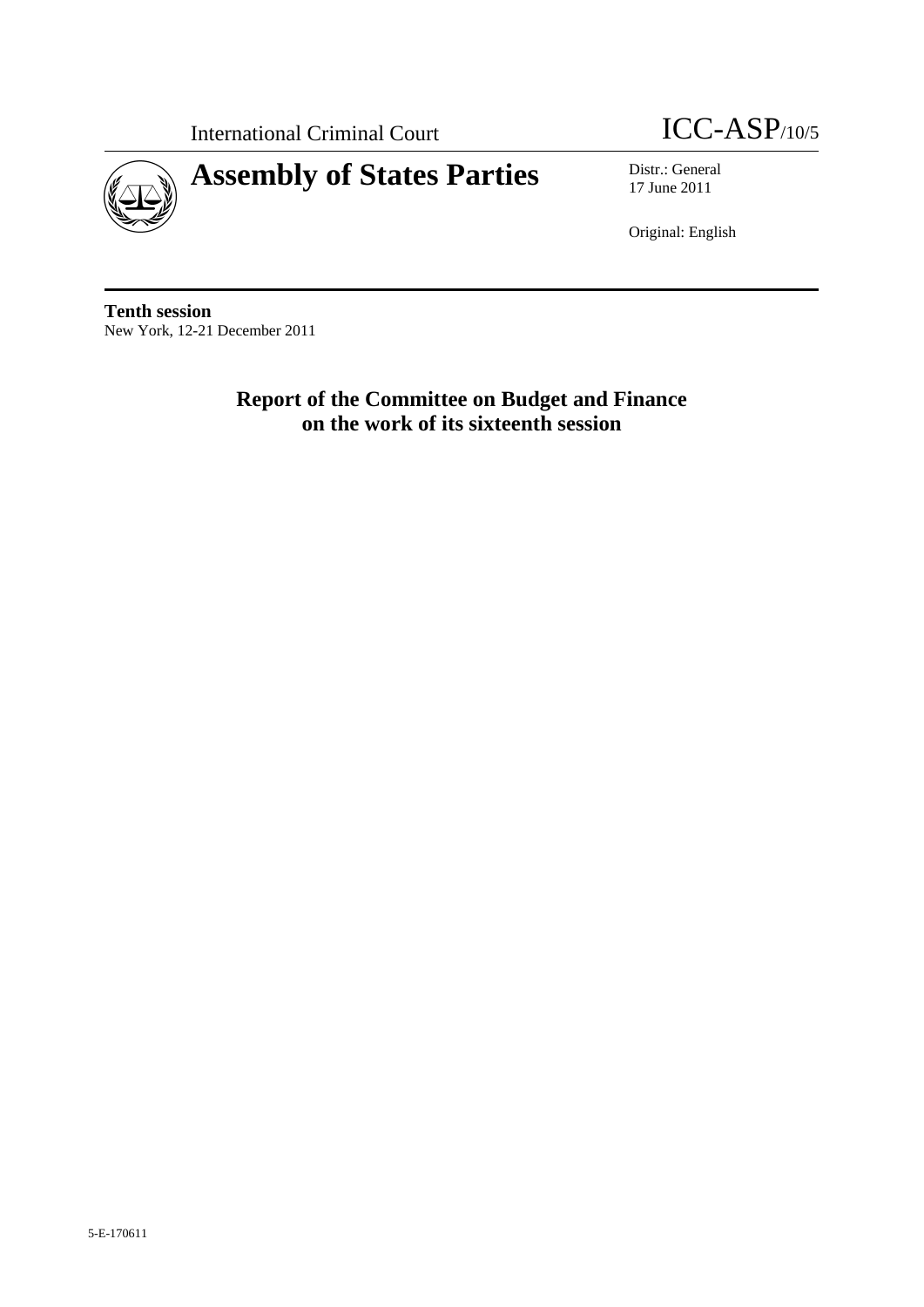# Contents

|         |           |    |                                                               | Paragraphs Page |    |
|---------|-----------|----|---------------------------------------------------------------|-----------------|----|
| Ι.      |           |    |                                                               | $1 - 11$        | 4  |
|         | А.        |    | Opening of the session, election of officers and adoption of  |                 |    |
|         |           |    |                                                               | 1 - 10          | 4  |
|         | <b>B.</b> |    |                                                               | 11              | 5  |
| $\Pi$ . |           |    | Consideration of issues on the agenda of the Committee at its | $12 - 108$      | 5  |
|         | А.        |    |                                                               | $12 - 18$       | 5  |
|         |           | 1. |                                                               | $12 - 14$       | 5  |
|         |           | 2. |                                                               | $15 - 16$       | 6  |
|         |           | 3. |                                                               | $17 - 18$       | 6  |
|         | <b>B.</b> |    |                                                               | 19              | 6  |
|         | C.        |    |                                                               | $20 - 46$       | 6  |
|         |           | 1. |                                                               | 20              | 6  |
|         |           | 2. |                                                               | $21 - 23$       | 7  |
|         |           | 3. |                                                               | $24 - 34$       | 7  |
|         |           | 4. | Programme performance of the 2010 budget                      | $35 - 41$       | 9  |
|         |           | 5. | Performance of the 2011 budget (first quarter)                | 42              | 9  |
|         |           | 6. | Budget assumptions for 2012 and beyond                        | 43 - 46         | 9  |
|         | D.        |    |                                                               | 47 - 53         | 10 |
|         |           | 1. |                                                               | 47              | 10 |
|         |           | 2. |                                                               | 48              | 10 |
|         |           | 3. | International Public Sector Accounting Standards              | $49 - 50$       | 10 |
|         |           | 4. |                                                               | $51 - 53$       | 11 |
|         | Е.        |    |                                                               | 54 - 56         | 11 |
|         | F.        |    |                                                               | 57 - 74         | 12 |
|         |           | 1. |                                                               | $58 - 59$       | 12 |
|         |           | 2. |                                                               | 60              | 12 |
|         |           | 3. |                                                               | $61 - 62$       | 12 |
|         |           | 4. |                                                               | 63              | 13 |
|         |           | 5. |                                                               | $64 - 65$       | 13 |
|         |           | 6. |                                                               | $66 - 68$       | 13 |
|         |           | 7. |                                                               | 69              | 14 |
|         |           | 8. |                                                               | $70 - 72$       | 14 |
|         |           | 9. |                                                               | 73 - 74         | 15 |
|         | G.        |    |                                                               | 75 - 77         | 15 |
|         | H.        |    |                                                               |                 | 15 |
|         |           | 1. |                                                               | 78 - 91         | 15 |
|         |           | 2. |                                                               |                 | 17 |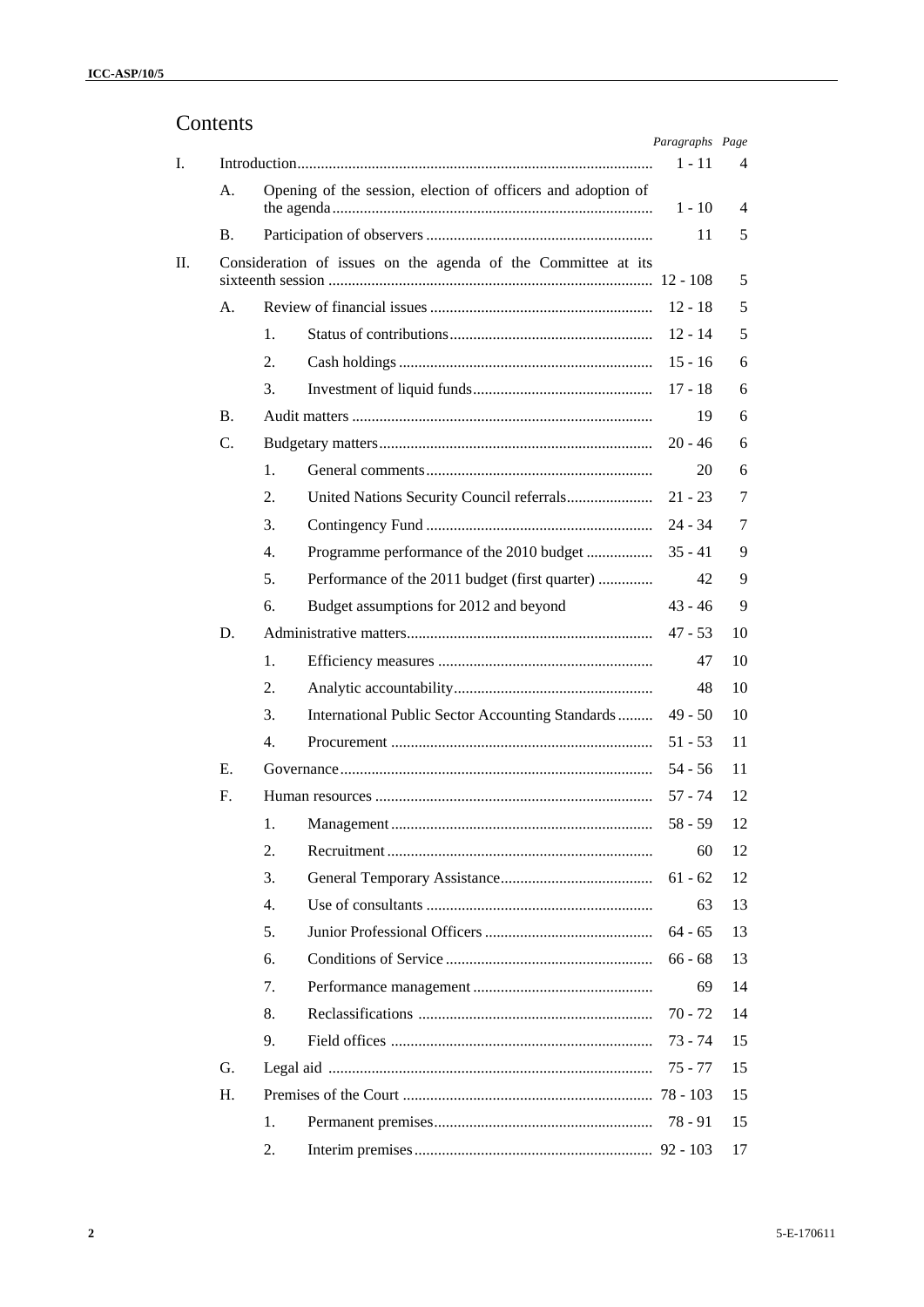|           | $2^{\circ}$ |                                                            |    |
|-----------|-------------|------------------------------------------------------------|----|
|           | $3_{-}$     | Dates for the seventeenth session of the Committee  108 18 |    |
| Annex I:  |             |                                                            | 19 |
| Annex II: |             |                                                            | 23 |
|           |             |                                                            | 38 |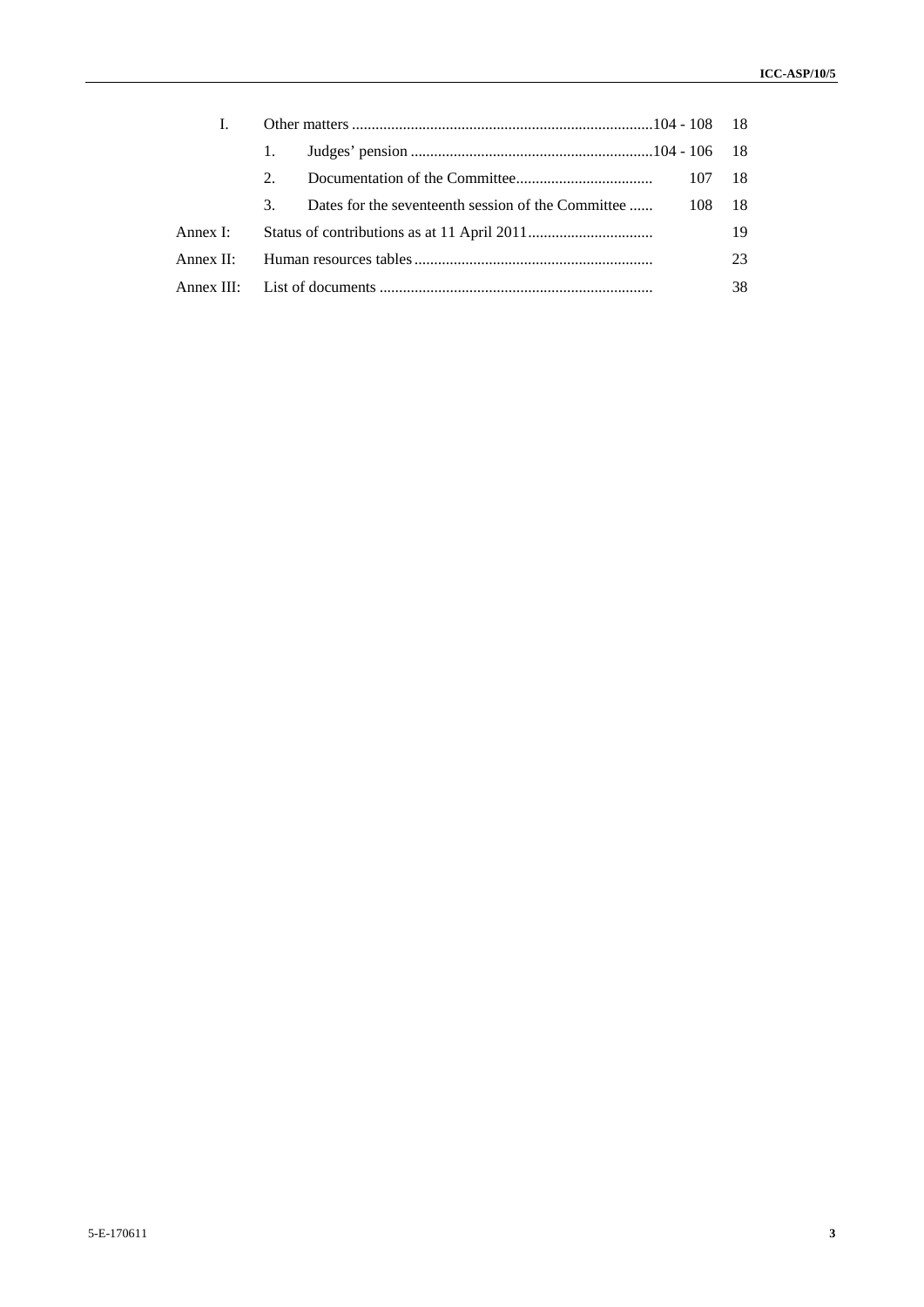# **I. Introduction**

# **A. Opening of the session and adoption of the agenda**

1. The sixteenth session of the Committee on Budget and Finance ("the Committee"), comprising ten meetings, was held at the seat of the Court in The Hague, from 11 to 15 April 2011. The President of the Court, Mr. Sang-Hyun Song, delivered welcoming remarks at the opening of the session.

2. For the sixteenth session, the Committee was convened in accordance with the decision of the Assembly of States Parties (the "Assembly") taken at the  $5<sup>th</sup>$  plenary meeting of its ninth session on 10 December 2010.

3. The Committee expressed its condolences to the government and people of Japan for the tragic loss of lives and the destruction wrought by the events of 11 March 2011.

4. The Committee also expressed its condolences to the staff of the Court and the family of Mr. Alain Kongolo Lubamba, a staff member of the Office of the Prosecutor killed on 4 April 2011 in the airplane crash at Kinshasa airport.

## **Election of Officers**

5. For the sixteenth session, the Committee re-elected Mr. Santiago Wins (Uruguay) as Chairperson, and elected Mr. Juhani Lemmik (Estonia) as Vice- Chairperson by consensus, in accordance with rule 10 of its Rules of Procedure and following the practice of the yearly rotation of the Vice-chair. The Committee expressed its appreciation to the former Vice-Chairperson, Ms. Rossette Nyirinkindi Katungye (Uganda). In accordance with rule 13, the Committee appointed Mr. Masud Husain (Canada) as Rapporteur.

6. The Committee took note of the resignation of Mr. Shinichi Iida's (Japan) from his position as member of the Committee following his appointment as Director of Oceania Affairs in the Ministry of Foreign Affairs of Japan. The Committee thanked Mr. Iida for his valuable participation and welcomed the participation of the new member of the Committee, Mr. Masatoshi Sugiura (Japan).1

7. The Secretariat of the Assembly of States Parties ("the Secretariat") provided the substantive servicing for the Committee, and its Director*,* Mr. Renan Villacis, acted as Secretary of the Committee.

- 8. At its 1st meeting, the Committee adopted the following agenda (CBF/16/1):
	- 1. Opening of the session
	- 2. Adoption of the agenda
	- 3. Election of officers.
	- 4. Participation of observers
	- 5. Organization of work
	- 6. Review of financial issues
	- 7. Audit matters
	- 8. Budgetary matters
	- 9. Administrative matters
	- 10. Governance
	- 11. Human resources
	- 12. Legal aid
	- 13. Premises of the Court
	- 14. Other matters

<sup>&</sup>lt;sup>1</sup> Mr. Sugiura had been elected by the Bureau of the Assembly on 5 April 2011 to complete the term of Mr. Iida.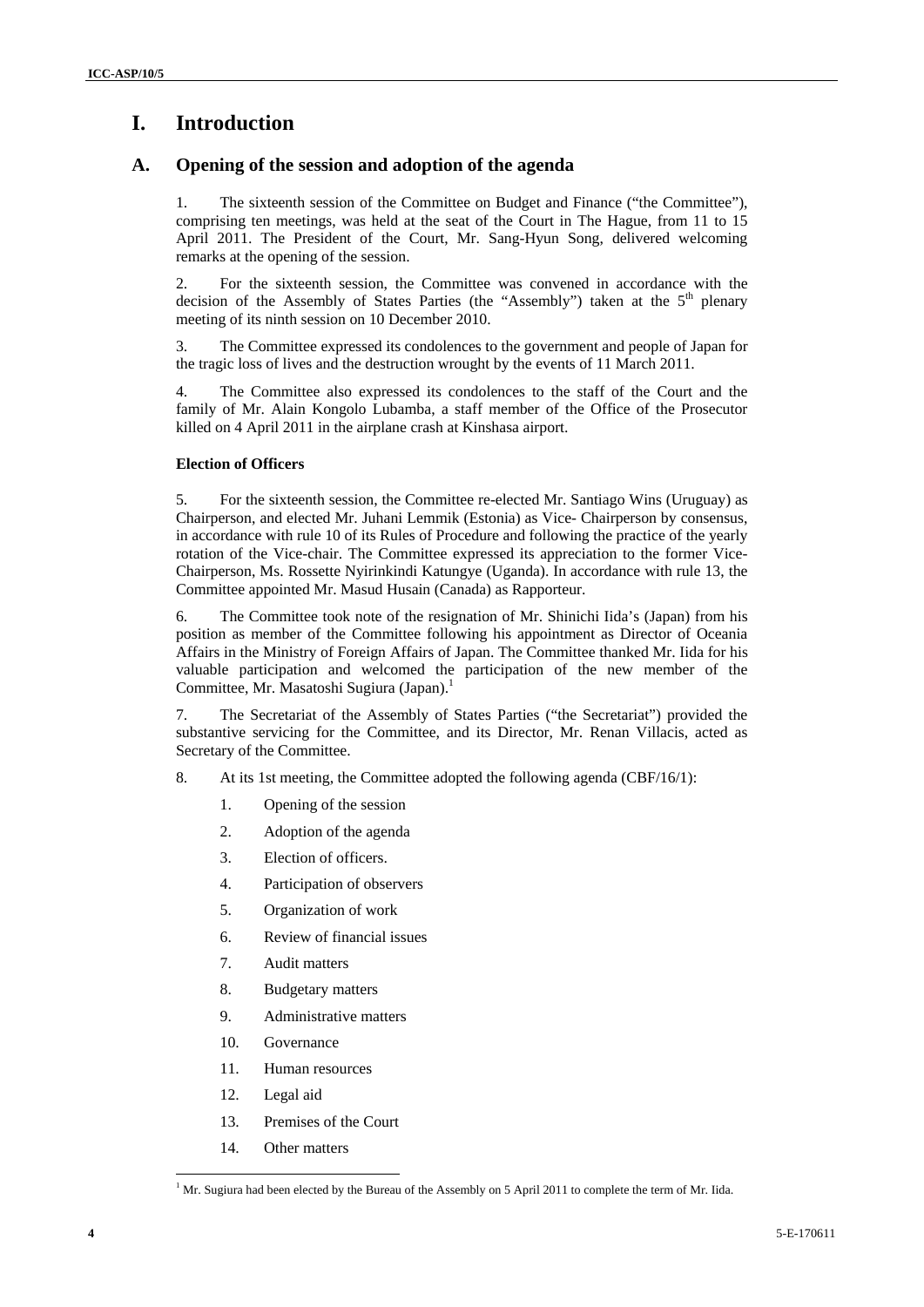- 9. The following members attended the sixteenth session of the Committee:
	- 1. David Banyanka (Burundi)
	- 2. Carolina María Fernández Opazo (Mexico)
	- 3. Gilles Finkelstein (France)
	- 4. Fawzi A. Gharaibeh (Jordan)
	- 5. Masud Husain (Canada)
	- 6. Juhani Lemmik (Estonia)
	- 7. Rossette Nyirinkindi Katungye (Uganda)
	- 8. Gerd Saupe (Germany)
	- 9. Ugo Sessi (Italy)
	- 10. Elena Sopková (Slovakia)
	- 11. Masatoshi Sugiura (Japan)
	- 12. Santiago Wins (Uruguay)

10. The following organs of the Court were invited to participate in the meetings of the Committee to introduce the reports: the Presidency, the Office of the Prosecutor and the Registry.

# **B. Participation of observers**

11. The Committee invited the staff council of the Court to make a presentation. In addition Committee members met informally with some members of the Coalition for the International Criminal Court.

# **II. Consideration of issues on the agenda of the Committee at its sixteenth session**

## **A. Review of financial issues**

### **1. Status of contributions**

12. The Committee reviewed the status of contributions as at 11 April 2011 (annex I). The Committee noted that the outstanding contributions from the previous financial periods had increased to a total of  $\text{ } \infty$ ,208,000 compared to  $\text{ } \infty$  15,000 in March 2010. In addition, the Committee expressed concern that, similar to last year, only 48 per cent of the 2011 contributions had been received as of 11 April 2011. The Committee further noted that only 42 States had fully paid all their contributions. The Committee encouraged all States Parties to make best efforts to ensure that the Court had sufficient funds throughout the year, in accordance with regulation 5.6 of the Financial Regulations and Rules.

13. According to article 112, paragraph 8, of the Rome Statute, "A State Party which is in arrears in the payment of its financial contributions towards the costs of the Court shall have no vote in the Assembly and in the Bureau if the amount of its arrears equals or exceeds the amount of the contributions due from it for the proceeding two full years." The Committee observed that, as at 11 April 2011, 12 States Parties were in arrears and would therefore not be able to vote, in accordance with article 112, paragraph 8. The Committee further observed that the Secretariat had informed States Parties in arrears twice, in December 2010 and February 2011, of the minimum payment required avoiding application of article 112, paragraph 8, of the Statute and of the procedure for requesting an exemption from the loss of voting rights. **The Committee requested the Secretariat to again notify States Parties in arrears.** Moreover, **the Committee recommended that all States in arrears settle their accounts with the Court as soon as possible.**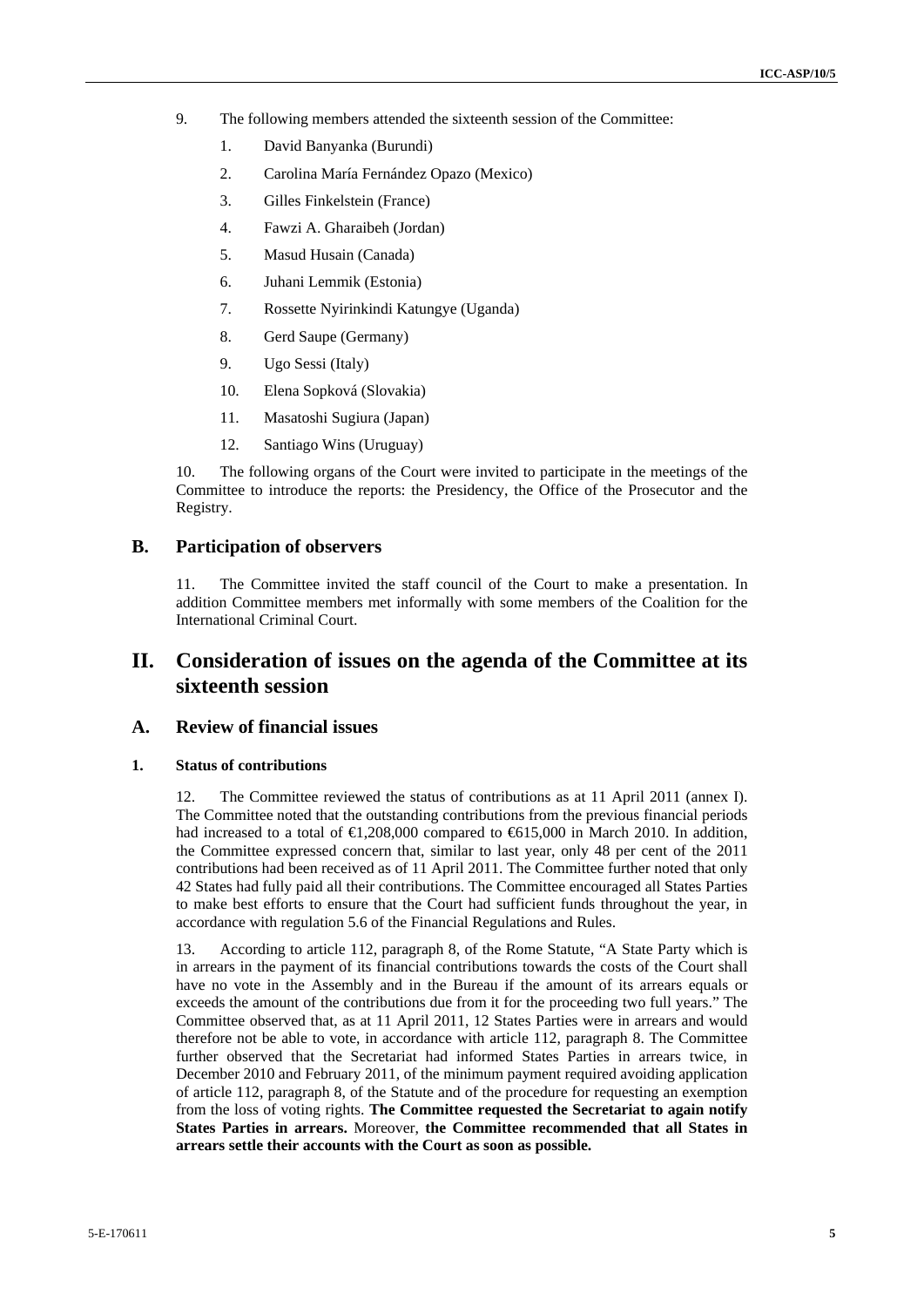14. As elections for six judges, six members of the Committee and the President of the Assembly will be held at the tenth session of the Assembly, **the Committee reminded States in arrears that requests for exemption under article 112, paragraph 8, of the Rome Statute should be submitted by States Parties to the Secretariat of the Assembly at least one month before the session of the Committee (22-31 August 2011), in order to facilitate the Committee's review of the requests and advise the Assembly accordingly.**<sup>2</sup>  **For that purpose, a sub-group of the Committee will be established.**

#### **2. Cash holdings**

15. The Committee was informed that, as at 31 March 2011, the Court held approximately €67.7 million. This included cash for the Working Capital Fund of €7.4 million, the Contingency Fund of €9.2 million and Permanent Premises Fund of  $\bigoplus$  6.2 million.

16. The Committee observed that the implementation rate as at 31 March 2011 was at 31.8 per cent**.**

#### **3. Investment of liquid funds**

17. The Committee heard an oral presentation on the Court's investment of liquid funds. The Committee was informed that in the first quarter of 2011, investments remain in time deposits and high interest savings accounts. Moreover, the required banking diversification has been achieved both by spreading the Court's funds across several banks and countries, with funds placed with banks in The Netherlands, France, Germany and the United Kingdom. As the Court's funds are Euro based, the Committee was informed that the Investment Review Committee had found that there would be no added benefit to expanding outside of Europe as the counterparty risk would remain in Europe in any case.

18. **The Committee recommended that the Court continue to monitor the current financial market to ensure appropriate safeguarding of funds and interest rate returns and report annually to the Committee at its April session.** 

## **B. Audit matters**

19. The Committee was informed by the Director of the Office of Internal Audit that the Audit Committee had held its last meetings from 28 February to 1 March 2011. **The Committee took note of the assurance mapping study that was currently being undertaken by external experts. The Committee, reiterating the importance of minimizing duplication between oversight bodies, recalled its recommendations at its fifteenth session**<sup>3</sup>  **and recommended that the Presidency review the terms of reference of the Audit Committee taking into account both the concerns expressed by the Committee and the outcome of the assurance mapping study.** 

# **C. Budgetary matters**

#### **1. General comments**

20. The Committee noted that for several items (internationally recruited professional staff serving at field locations and a proposed health insurance subsidy scheme) the Court had implemented and was proposing to implement changes that would have financial implications. **The Committee recalled the decision of the Assembly that any proposal of the Court which has programme budget implications, whether it be in the short, medium or long-term, must be submitted to the Committee for its consideration and be explicitly approved by the Assembly prior to implementation by the Court.**<sup>4</sup>

<sup>2</sup> *Official Records of the Assembly of States Parties to the Rome Statute of the International Criminal Court, Fourth session, The Hague, 28 November to 3 December 2005* (ICC-ASP/4/32), part III, ICC-ASP/4/Res.4, para. 43.

<sup>3</sup> *Official Records … Ninth session … 2010* (ICC-ASP/9/20), vol. II, part B, para. 20.

<sup>4</sup> Ibid., para. 34.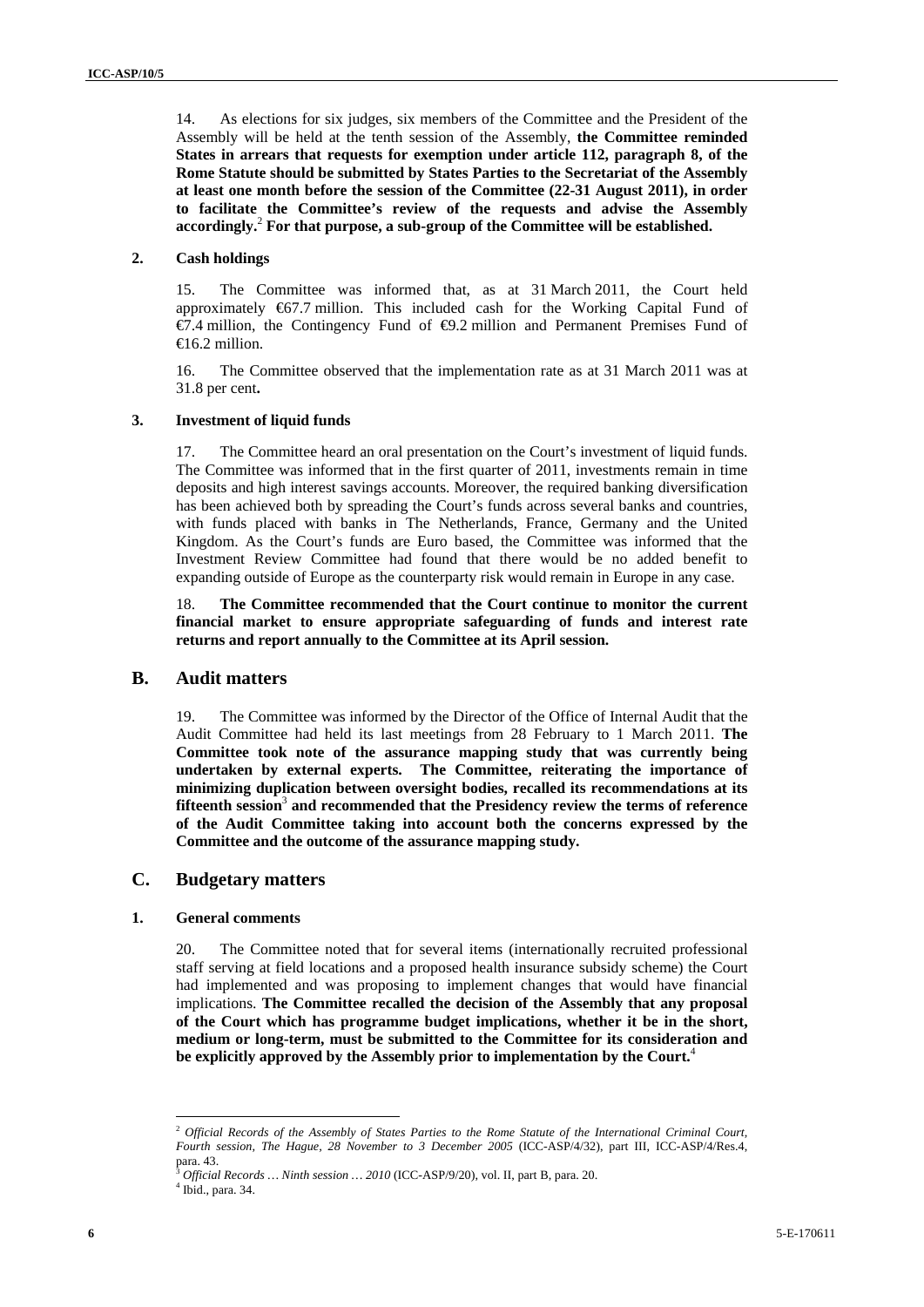#### **2. United Nations Security Council referrals**

21. The Committee noted that one of the cost-drivers that would have a significant impact upon the Court's budget is the cost of United Nations Security Council referrals. In the case of the referral of the situation in Libya, the tentative estimate by the Court at 11 April 2011 of the programme budget implications for major programme II alone was approximately  $\mathcal Q$  million for the current year; this amount would be increased with the yet to be quantified costs to be incurred by other major programmes. Although the Court would most likely resort to the Contingency Fund in 2011, the costs of the Libya situation would be part of the regular budget in the coming years.

22. Under the terms of the referral, the costs would be borne by the Court, via the contributions of its Assembly of States Parties. The normative regime for the costs related to such referrals is the Relationship Agreement between the Court and the United Nations<sup>5</sup> and United Nations General Assembly resolution 62/12.

23. **The Committee noted that the central role played by the Court in international criminal justice brought benefits to the entire international community and suggested that the Assembly may wish to consider engaging with the United Nations General Assembly to explore options to cover the financial burden of future referrals.** 

#### **3. Contingency Fund**

24. Given the increase in Court activity and the notifications by the Registrar with respect to accessing the Contingency Fund, the Committee reviewed a number of issues relating to notifications and subsequent reporting on the use of the fund.

25. The Court had submitted three notifications in 2010 amounting to  $\epsilon$ 8.24 million<sup>6</sup> to cover parallel trials and the Kenya situation. **The Committee was informed that the total expenditure was €5.14 million (62.4 per cent).** Upon the request of the Committee, the Court submitted an informal paper providing greater details on the use of the Contingency Fund in 2010.

26. During the first quarter of 2011, the Registry submitted two notifications<sup>7</sup> to access the Contingency Fund for a total amount of  $\epsilon$ 0.63 million to cover the transfer of witnesses from the Democratic Republic of the Congo to The Hague, and to cover the legal aid costs for Mr. Callixte Mbarushimana, respectively. The Court informed the Committee that it would also submit a notification in order to meet unavoidable costs relating to the Libya situation for an amount likely to be in excess of  $\epsilon$ 3.7 million (including  $\epsilon$  million for MPII as noted in para. 21 above).

27. As an initial observation, the Committee took note of the total amount spent in 2010 and the projected amount in 2011. The Committee was of the view that, should this trend continue, it is likely that the issue of replenishing the Contingency Fund will need to be addressed in the near future.

28. In terms of notifications, the Committee noted that the practice in the Registry was to quantify the total notional amount of all resources required by the unforeseen situation and provide this amount in its notification. The Registry would subsequently determine what requirements could be absorbed within the regular budget as the year progressed. The Office of the Prosecutor tended to seek to redistribute its regular resources at the front end and only quantify in the notifications the expenses that could not likely be absorbed.

<sup>5</sup> *Official Records… Third session … 2004* (ICC-ASP/3/25), part III, ICC-ASP/3/Res.1, annex. 6

 $6$  The Court provided supplementary budget notifications to access the Contingency Fund in 2010 to the Committee in the following instances:

<sup>(</sup>a) By letter dated 18 December 2009, the Registrar submitted a notification for the sum of €3,316,100 to cover parallel trials for the first half of 2010;

<sup>(</sup>b) By letter dated 15 April 2010, the Registrar submitted a short supplementary budget notification for the sum of €1,957,100 in respect of certain unavoidable costs in the new situation, Kenya; and

<sup>(</sup>c) By letter dated 10 May 2010, the Registrar submitted a notification for the sum of €2,968,100 to cover parallel trials for the second half of 2010.

 $<sup>7</sup>$  The Court provided supplementary budget notifications to access the Contingency Fund in the first quarter of</sup> 2011 to the Committee in the following instances:

<sup>(</sup>a) By letter dated 28 February 2011, the Registrar submitted a notification for the sum of €229,295 to cover the transfer of witnesses from the Democratic Republic of the Congo to The Hague; and

<sup>(</sup>b) By letter dated 1 March 2011, the Registrar submitted a short supplementary budget notification for the sum of €400,263 to cover the legal aid costs for Mr. Callixte Mbarushimana.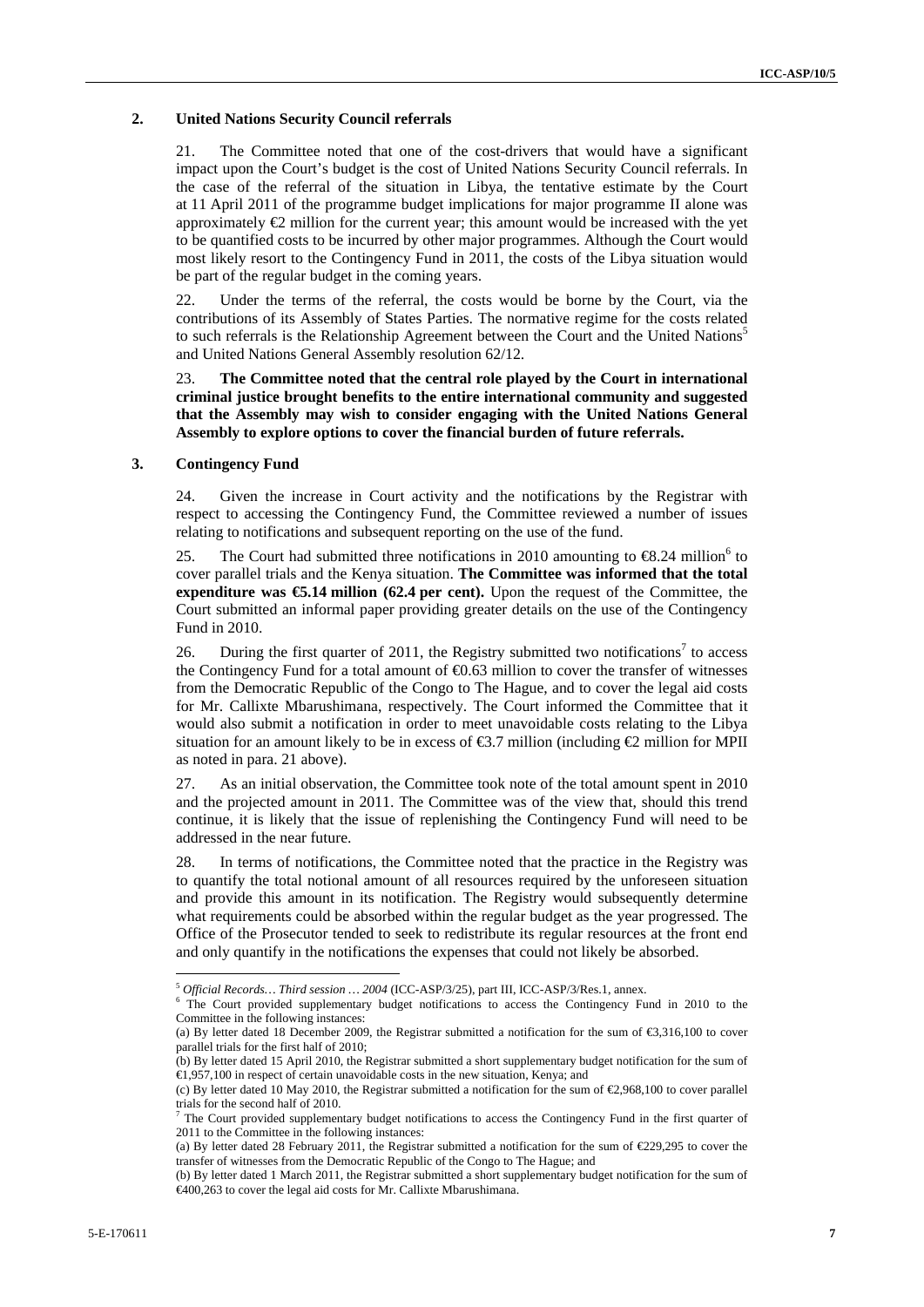29. The Committee was informed that this differing approach was necessary because the Office of the Prosecutor was not a service provider for other areas of the Court and therefore could shift resources to new priorities without affecting other organs. The Registry was not in a position to decide at the outset what agreed services it would not provide or to which clients it would not provide them in order to shift resources. It could only seek efficiencies and determine what requirements could be absorbed at a later stage depending on the implementation of its regular budget.

30. The Committee took note of this explanation. That being said, the Committee was concerned that the preliminary budget notification at the beginning of the year could lead to overestimating requirements due to lack of information. Furthermore the notifications did not distinguish between expenses that were inherently short-term (consumables, services) and expenses that may have implications for subsequent regular budgets (staff, furniture and equipment). The Committee was also concerned that non-perishable items such as equipment purchased against the Contingency Fund needed to be integrated into planning for the subsequent year's budget and capital replacement plans. Such purchases made against the Contingency Fund should in principle lead to a lesser requirement for equipment in the subsequent budget.

31. **The Committee recommended therefore that the Court enhance the information provided in its notifications. Specifically it requested the Court to provide a detailed description as to why the expenses were unforeseen or unavoidable, itemize in greater detail the proposed resource requirements, including the projected impact on the regular budget for the following year, and indicate the current and projected implementation rate of the regular budget of the Court and of the specific organs involved in the notification.** 

32. **The Committee also requested that the Court provide an update on the status of its implementation of the Contingency Fund expenditure at the Committee's second session each year that would include an update on the implementation rate of the regular budget and implementation of the expenses identified in the notification, a revised estimate, any change in circumstances, and measures taken to find efficiencies and savings to help absorb or mitigate the unforeseen or unavoidable expenses.** 

33. Furthermore, in order to perform its oversight function adequately, **the Committee recommended that the Court provide a clearer accounting of its actual expenditures made in relation to the Contingency Fund.** This was particularly important as the tables in the 2010 performance report submitted to the Committee did not distinguish between the implementation of the regular budget and the implementation of the expenses notified under the Contingency Fund. Although consistent with past practice, this approach lead to confusion as it was difficult to evaluate the Court's performance against its initial assumptions for the regular budget and did not provide a clear sense of how expenditures had been made from the Contingency Fund. **The Committee therefore requested the Court to separate the Contingency Fund implementation from the regular budget in order to provide a more accurate picture and to prepare for IPSAS requirements. The Committee requested the Court to apply this recommendation to the 2010 performance report and to re-issue it to the Assembly.**<sup>8</sup>

34. Furthermore, **the Committee reminded the Court to submit notifications to access the Contingency Fund to the Chair of the Committee via the Secretariat in both English and French simultaneously as the 14 day period foreseen in the Financial Regulation and Rules 6.7 would only begin to run as at the date when the Chair of the Committee receives the notifications from the Court in the two working languages of the Court.** 

<sup>&</sup>lt;sup>8</sup> The 2010 performance report submitted to the Assembly is document ICC-ASP/10/16.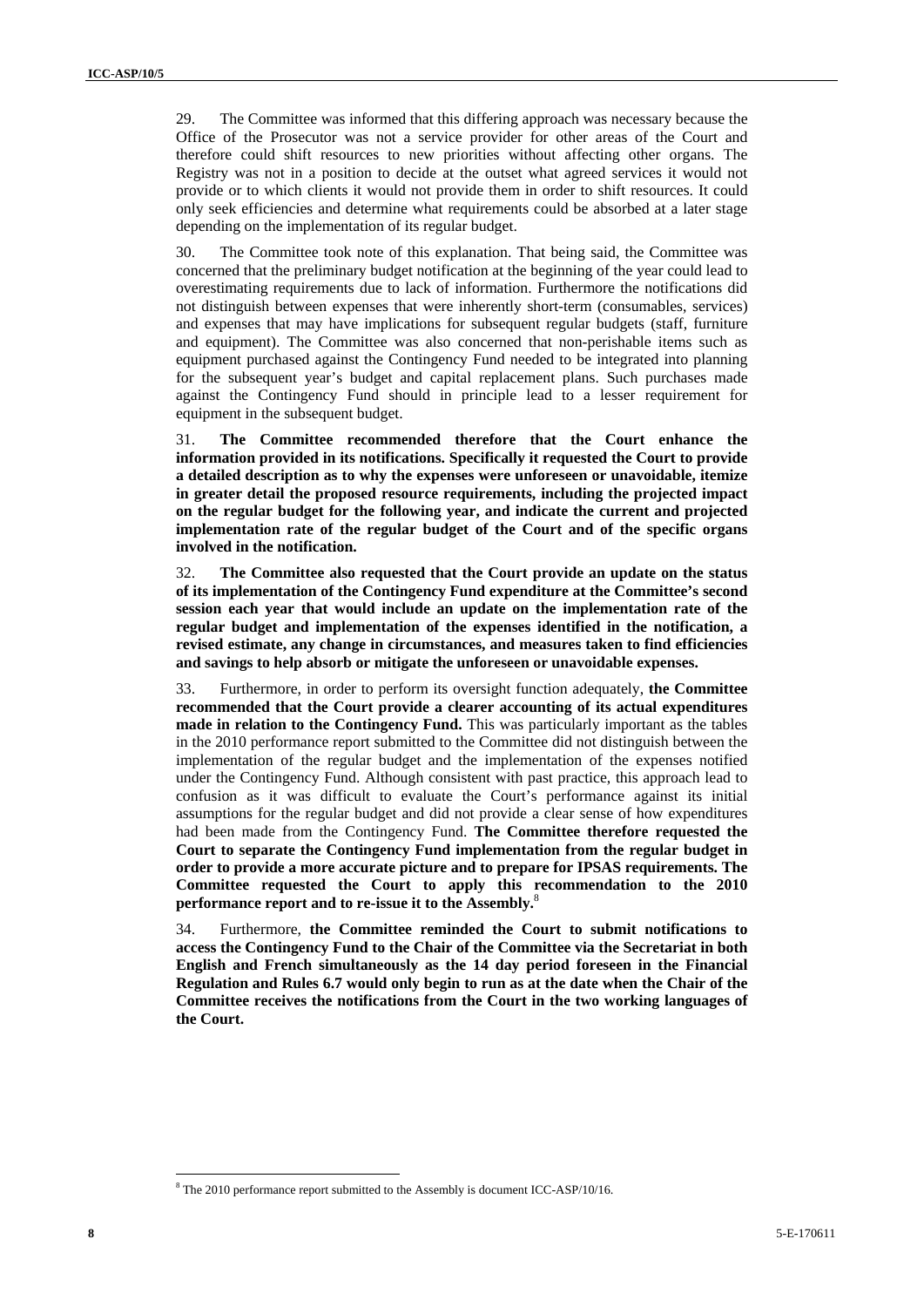#### **4. Programme performance of the 2010 budget**

35. The Committee considered the report on programme performance of the International Criminal Court for the year 2010.<sup>9</sup> The Committee noted that, according to preliminary information, the overall implementation rate had been 95.2 per cent or a total of  $\bigoplus$ 7.35 million,<sup>10</sup> against an approved budget of  $\bigoplus$ 02.25 million. The Committee also noted that the overall implementation rate for the Review Conference had been 107.2 per cent or a total of  $\in$ 1.47 million,<sup>11</sup> against an approved budget of  $\in$ 1.37 million.

36. The Committee recognized the efforts of the Court to absorb the cost of unforeseen expenses in the regular budget.

37. **The Committee made a number of recommendations to help improve the presentation of the budget performance.** As noted in paragraph 33 above, **the Committee recommended that the Court provide separate tables for the implementation of the regular budget and for expenses made against the Contingency Fund.** 

38. Furthermore, in order to provide a dynamic view of the Court's activities, **the Committee requested the Court to consolidate, in tables in an annex, information with regard to the number of missions, documents and pages filed in the case of the Office of the Prosecutor,**<sup>12</sup> **and the number of defendants, victims applications, duration of stay of witnesses for the Registry,**<sup>13</sup> **including tables that reflect the assumption in the proposed programme budget and the actual figures, both for the respective financial period, as well as the prior three years figures.**

39. The Committee noted that there was a significant deviation from the assumptions regarding the witness stays at the seat of the Court, with more witnesses staying for longer periods in The Hague than had been estimated in the 2010 programme budget. This led to an increase of €200,814. **The Committee recommended that the Court review the circumstances for the large discrepancy between its initial assumptions and the actual realization with respect to witnesses presence in The Hague in 2010 and 2011, and report to the Committee at its seventeenth session in terms of the budget assumptions for the 2012 programme budget.**

40. The Committee took note of the status of trust funds and recalled that, pursuant to Financial Regulation 6.5, all trust funds are to be reported through the Committee to the Assembly of States Parties.

41. **Recalling its comments from prior sessions, the Committee further recommended that the 2012 budget performance indicators for major programme I be reviewed in order to provide better tracking of activities and results achieved. The Committee recommended that the example of other organs of the Court and other international tribunals could be helpful in this regard.** 

### **5. Performance of the 2011 budget (first quarter)**

42. The Committee considered the report on budget performance of the International Criminal Court as at 31 March  $2011$ .<sup>14</sup> The Committee observed that the implementation rate was at 31.8 per cent and agreed to continue to monitor the situation at its seventeenth session**.**

#### **6. Budget assumptions 2012 and beyond**

43. The Committee heard an oral presentation on the provisional budget assumptions for 2012. The Court informed the Committee that it had identified cost drivers that could potentially lead to very significant increases in 2012.

 $^9$  CBF/16/9.

<sup>&</sup>lt;sup>10</sup> Subject to final revision by the External Auditor.

 $11$  Subject to final revision by the External Auditor.

<sup>&</sup>lt;sup>12</sup> Paras. 52 to 67 of CBF/16//9.

<sup>13</sup> Paras. 75 to 100 of CBF/16/9.

 $14$  CBF/16/13 and Corr.1.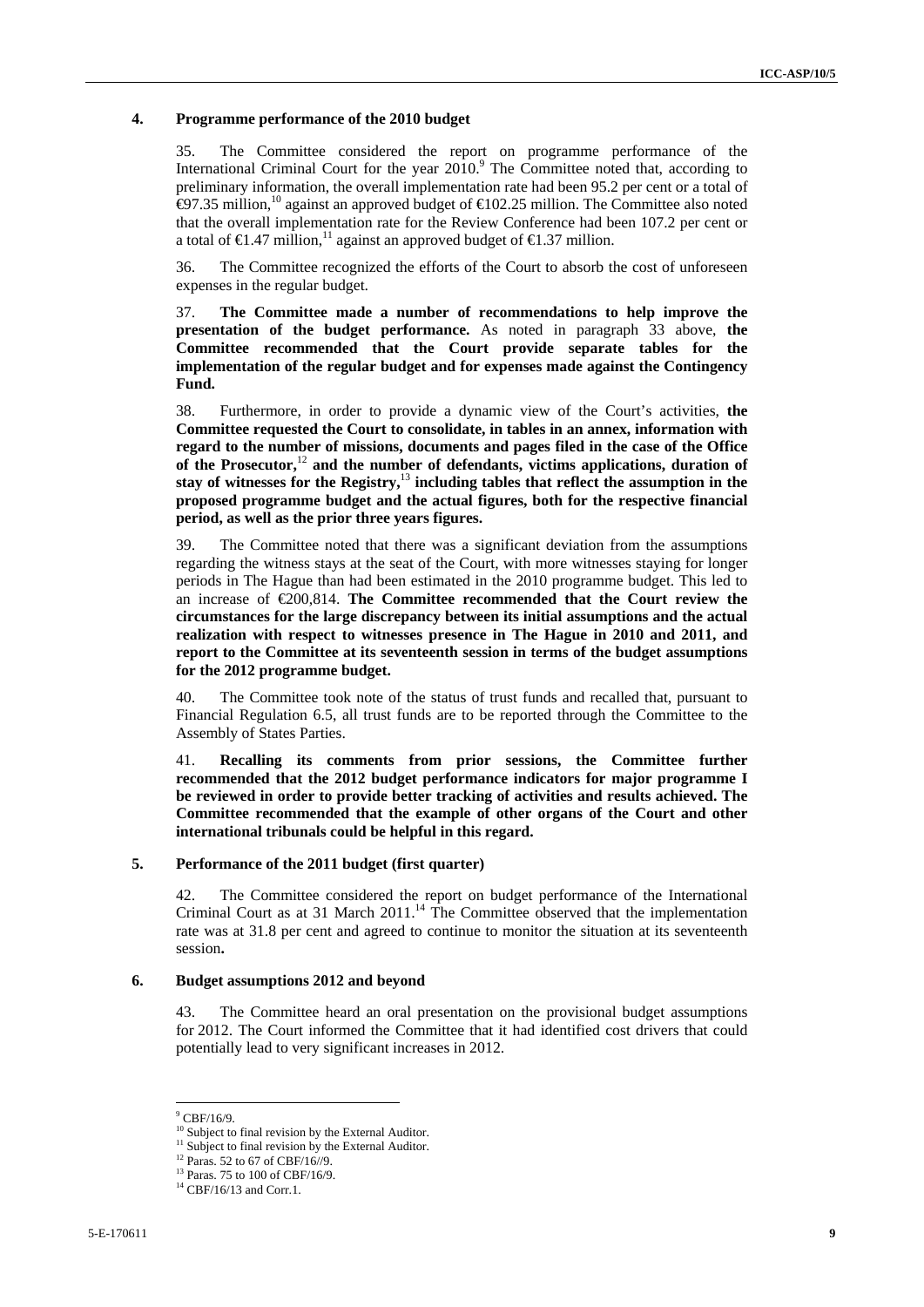44. **The Committee recommended that the Court conduct an in-depth analysis to find efficiency and other savings to help offset these budget increases.** The Committee recalled the request of the Assembly for the Court to review its spending priorities.<sup>15</sup>

45. In light of the fact that the first cases before the Court were likely to reach the reparations phase in 2012, the Committee considered the costs associated with that phase. The Committee noted the issue of the reparations was being dealt with by the following five bodies:

- (a) The Committee;
- (b) The Trust Fund for Victims;
- (c) The Hague Working Group of the Bureau of the Assembly;
- (d) The Study Group on Governance of The Hague Working Group; and
- (e) The Chambers of the Court.

46. The Committee noted that given its mandate it would consider only the financial and budgetary aspects of this issue and thus advised that a number of factors should be taken into account when designing a reparations process such as the existence of any assets of the convicted, fines imposed as part of the sentence and funds available in the Trust Fund for Victims. **The Committee recommended that all parties involved with this issue ensure that the financial implications and cost/benefit analysis of various options to deal with the reparations phase be taken into account.**

## **D. Administrative matters**

#### **1. Efficiency measures**

47. The Committee received a fifth status report on the Court's progress regarding efficiency measures.16 **The Committee reiterated its recommendation to the Court to receive a quantification of the efficiency gains at its seventeenth session.** <sup>1</sup>

#### **2. Analytic accountability**

48. The Committee heard an oral presentation on analytical accountability, according to which the project would be conducted in two phases: phase I (internal preparation and blue print requirements) would last a maximum of three months, and phase II (technical implementation) would start during the third month of phase I and run for approximately three months. The cost of phase I and the preparation for phase II amount to approximately €60,000. **The Committee recommended that the Court report annually on this issue at the Committee's April session.**

#### **3. International Public Sector Accounting Standards**

49. The Committee welcomed the report of the Court on the International Public Sector Accounting Standards<sup>18</sup> (IPSAS) and observed that the Court had included a proposed implementation schedule along with its proposed budget. **The Committee requested the Court to ensure that it incorporated the budget of IPSAS in its proposed programme budget for 2012.**

50. The Committee also noted that implementation of IPSAS would have a profound effect on the financial management and budgeting procedures of the Court. **The Committee therefore reiterated its request that the Court identify potential impacts for the SAP system and amendments that will be required to the Financial Regulations and Rules of the Court, for its April session.**<sup>19</sup>

<sup>&</sup>lt;sup>15</sup> *Official Records … Ninth session … 2010* (ICC-ASP/9/20), vol. I, part I, B., paras. 36-37. <sup>16</sup> CBF/16/15.

<sup>17</sup> *Official Records … Ninth session … 2010* (ICC-ASP/9/20), vol. II, part B, paras. 35-36. 18 ICC-ASP/10/3.

<sup>&</sup>lt;sup>19</sup> Official Records ... Ninth session ... 2010 (ICC-ASP/9/20), vol. II, part B, para. 65.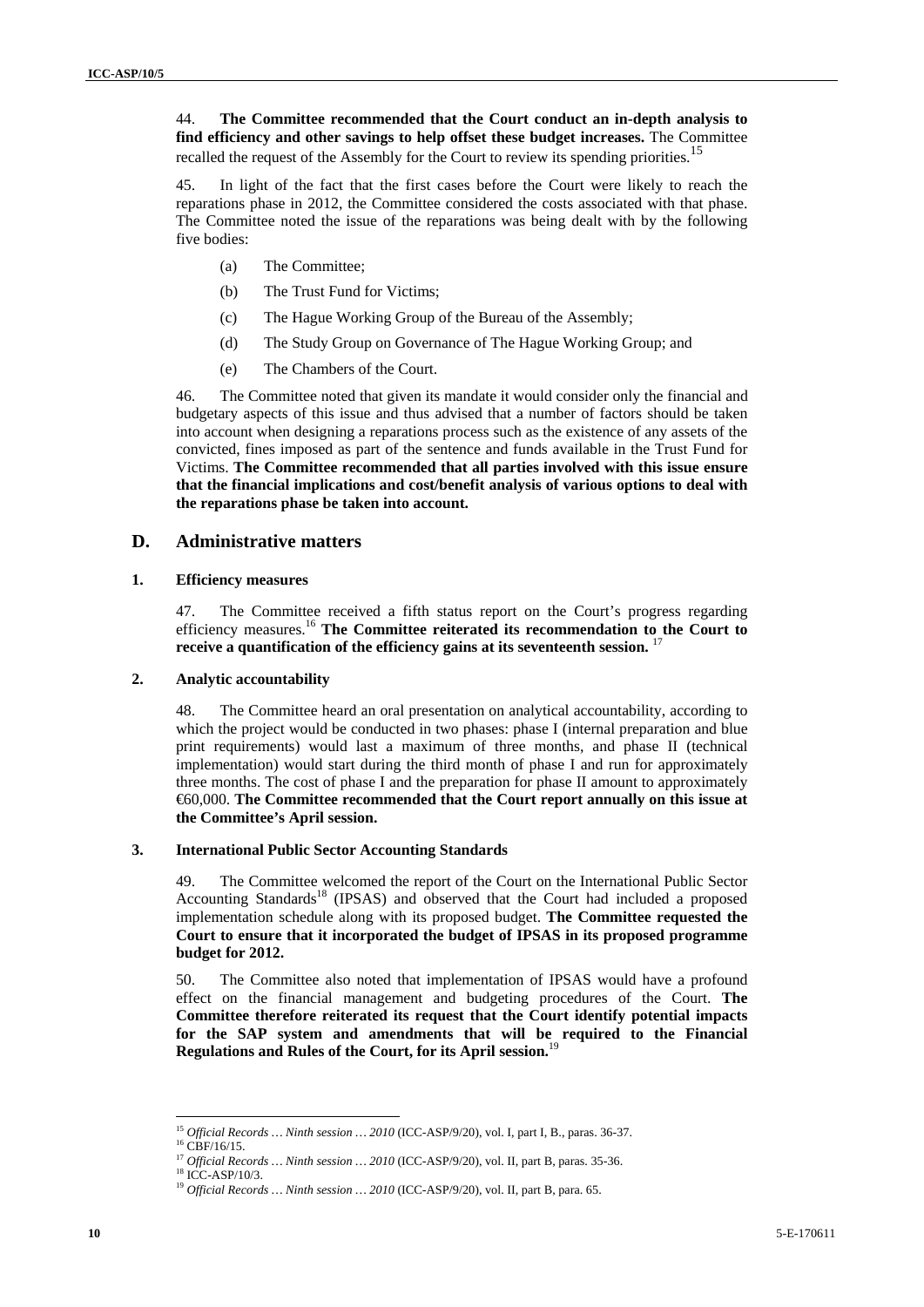#### **4. Procurement**

51. The Committee welcomed the report of the Court on procurement<sup>20</sup> and observed that Court had made considerable progress in enhancing the efficiency and transparency of its procurement practices, inter alia, by cooperating with other international organizations and by posting relevant information on the website of the Court. **The Committee invited the Court to further improve the visibility of its procurement activities by adding additional information on all the procurement activities related to the permanent premises, and by centralizing all the information required for those who want to bid for any future services.**

52. In addition, the Committee invited the Court to enhance its presentation of information in its report by providing time series over several years with graphs for the procurement activities. **The Committee reiterated its previous recommendation from its**  fourteenth session<sup>21</sup> and the External Auditor's recommendation  $14^{22}$  that the Court **implement on an urgent basis the declaration of assets for all staff in the Procurement Unit and in the permanent premises project, and to formalize the process of assets declaration in written procedures.** 

53. **The Committee invited the Court to provide an update at its seventeenth session on the procedures and practices relating to procurement for the permanent premises.** 

## **E. Governance**

54. The Committee had before it the report of the Court on Governance and heard a presentation by the Chair of the Study Group on Governance,<sup>23</sup> Ambassador Pieter de Savornin Lohman (The Netherlands), in which he informed the Committee that the Study Group had commenced its work and would examine the following issues:

*Cluster 1: Relationship between the Court and the Assembly* 

- (a) Extension of judges' terms;
- (b) Election process of judges and of their President/the President of the Court; and
- (c) Scope and mandate of judicial independence vis-à-vis administrative accountability (crosscutting with Cluster 2).

*Cluster 2: Strengthening the Institutional Framework within the Court* 

- (a) Powers and competences of the President of the Court; and
- (b) Follow-up of the internal governance report. $^{24}$

#### *Cluster 3: Increasing the efficiency of the criminal process*

- (a) Expediting the criminal process; and
- (b) Reparations.

55. The Committee welcomed the briefing and emphasized the potential financial impact on the Court relating to governance structures. The Committee expressed its interest in the results of the Study Group and decided to provide to the Group a compilation of previous recommendations by the Committee on these issues.

56. The Committee also met with the United Nations Office of Internal Oversight Services' experts conducting the assurance mapping study who provided an update on their activities and sought input from the Committee. The Committee provided written responses to the experts including the aforementioned compilation. The Committee expressed its support for this process and looked forward to receiving the report of the experts.

 $^{20}$  CBF/16/2.

<sup>&</sup>lt;sup>21</sup> *Official Records ... Ninth session ...*  $2010$  (ICC-ASP/9/20), vol. II, part B, para. 44.<br><sup>22</sup> Ibid., part C, para. 62.<br><sup>23</sup> *Official Records ... Ninth session ...*  $2010$  (ICC-ASP/9/20), vol. I, part III, ICC-ASP/

<sup>&</sup>lt;sup>24</sup> Report of the Court on measures to increase clarity on the responsibility of the different organs (ICC-ASP/9/34).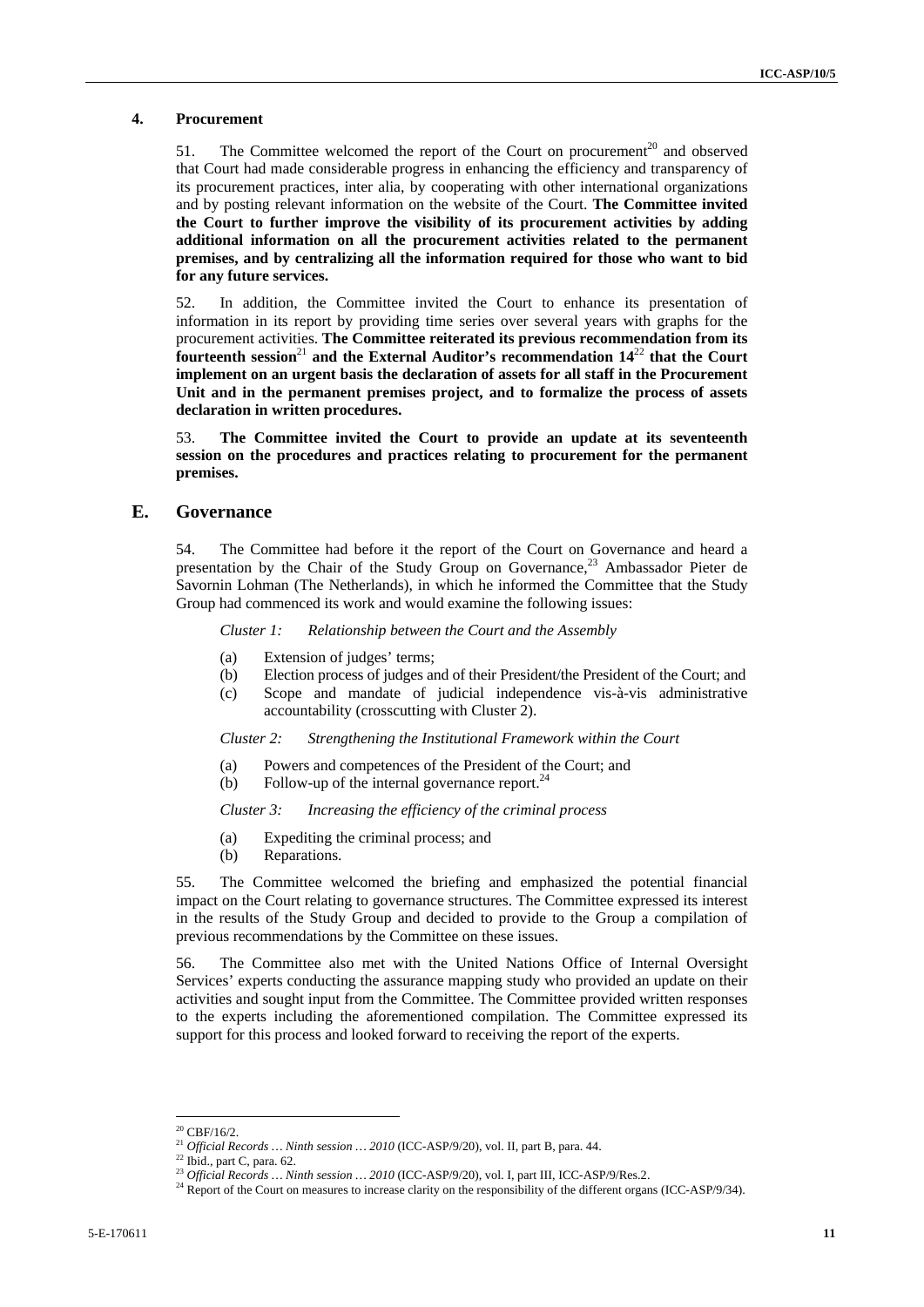# **F. Human resources**

57. The Committee had before it the report of the Court on Human resources management.<sup>25</sup> The Committee expressed concern about the lack of transparency in the recruitment process, the continued imbalance in geographic representation in the Court and the lack of comprehensive written administrative instructions. The Committee observed that the Court needed to improve the dissemination of information about the vacancies at the professional level, in particular as regards under and non-represented States. This was evidenced by the statistics on human resources submitted to the Committee (see annex II).

## **1. Management**

58. The Committee invited the Court to consider budget neutral/low cost alternatives for reaching out to under and non-represented States, such as:

(a) Liaising regularly with the Bureau's focal point on geographical representation and gender balance;

(b) Organizing regular briefings for Embassies of such States in The Hague;

(c) Organizing regular briefings for United Nations Missions by the New York Liaison Office;

(d) Exploring the use of modern telecommunications to hold video-conference information sessions with interested audiences;

(e) Inviting officials from capitals to visit the Court for an information session or organize information sessions during some of the regional seminars held by the Court for other purposes; and

Explore the possibility of implementing a fast-track recruitment process for nationals of non-represented and under represented States Parties, as well as other measures in the practice of the United Nations.

59. **The Committee recommended that the Court should provide in the context of its human resources report a full account of costs, benefits, problems and prospects related to all forms of recruitment activities (competitive examinations, recruitment missions, etc).** 

### **2. Recruitment**

60. The Court informed the Committee that it had considered the issue of establishing a confirmation board for recruitment processes as requested by the Committee at its fourteenth session.<sup>26</sup> The Court had decided not to establish such a board due to the concern that this would unduly delay recruitment. The Committee was of the view that, because recruitment in the Court was no longer at the same high levels, the process should be more manageable. The Committee noted that transparency was also very important and that the Court should make improvements in this regard. **Therefore, the Committee recommended that the Court establish on a trial basis a confirmation board that includes a representative of Staff Council as is the practice in other international organizations and report to the Committee at its April session.** 

#### **3. General Temporary Assistance**

61. In response to the Committee's observation on whether the Court has a written policy on general temporary assistance (GTA), the Court advised that it operated with a fully standardized practice with regard to the principles for determining the use of GTA.

62. The Committee recalled its request in paragraph 69 of the report of its fifteenth session on need of standard policy and written directives for the use of GTAs in each organ and on the criteria used in such recruitment.

 $25$  ICC-ASP/10/9.

<sup>26</sup> *Official Records … Ninth session … 2010* (ICC-ASP/9/20), vol. II, part B, para. 55.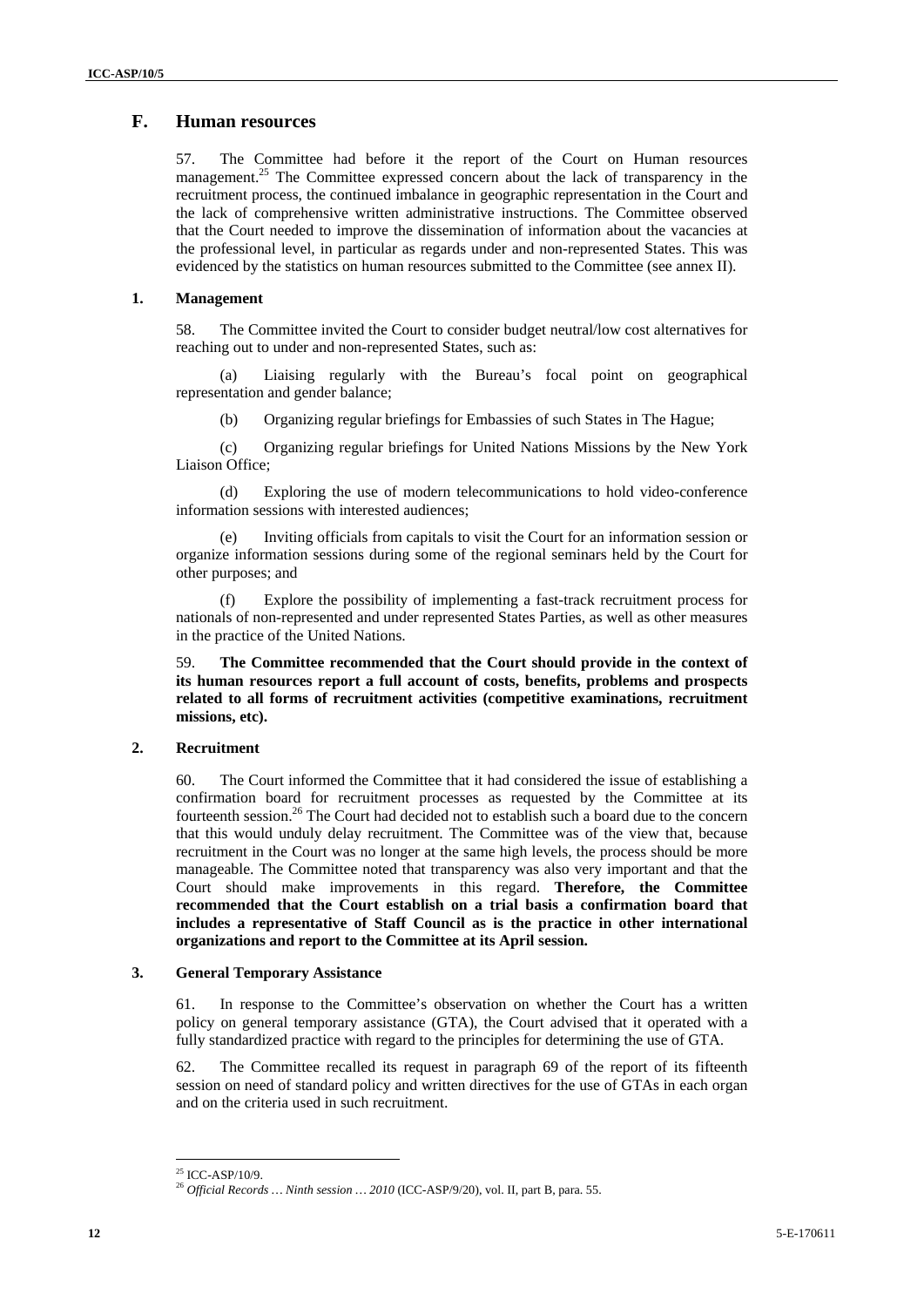#### **4. Use of consultants**

63. The Committee noted that many consultants were hired by the Court to conduct various tasks. **The Committee invited the Court to provide more details about the duration and criteria for remuneration of consultants in its future reports and develop a policy and criteria for the hiring of consultants.**

#### **5. Junior Professional Officers (JPO)**

64. The Committee took note of the information provided by the Court on its proposal for establishing a JPO programme and recommended that the Court refine its proposal to ensure all costs associated with a JPO programme are identified. The Committee recalled that the Court has 763 budgeted posts and a total of 1,120 of persons working for the Court.27 **In this regard, it recommended that the Court identify concrete areas where the work of JPOs would be a contribution for the Court without entailing additional bureaucracy and costs. The Committee also recommended that the Court consider the number of JPOs per year that can be accommodated within the premises of the Court, the costs of additional workstations, as well as the costs for administering the programme. These costs should in principle be fully recovered from the sponsoring countries.**

65. **The Committee recommended that the Court should review and improve all personnel policies and procedures as a matter of priority, with a view to making them simpler, transparent and relevant. These rules and procedures should be consolidated into a Human Resources Management Manual to be used as a main reference source by all programmes covering GTAs, consultants and others, and report to the Committee at its eighteenth session.**

## **6. Conditions of Service**

66. The Court informed the Committee that in 2010 it had implemented improved conditions of service for internationally-recruited professional staff serving at field duty stations in line with conditions applied by the United Nations funds and programmes. The Committee had concerns with the approach taken by the Court. The Committee recalled that, as mentioned in paragraph 20 above, any proposals with budget implications must be explicitly approved by the Assembly, after consideration by the Committee. In that regard, informing the Committee of a review of conditions of service in the field is not the equivalent of an authorization from the Assembly. The Committee was also concerned that the Court chose to adopt the conditions applied by the UN funds and programmes. The Committee pointed out that there were other options available to the Court and that the General Assembly had itself decided to harmonize the conditions applied by the funds and programmes with the UN Secretariat. The Committee recommended that any application of enhanced conditions of service at field duty stations take into account that the conditions applied by the UN funds and programmes will themselves be adjusted. **The Committee requested the Court to make a full accounting of the costs of the changes for the conditions of service for internationally-recruited professional staff serving at field duty stations, including an explanation of the decision to apply the conditions used by the UN funds and programmes and plans to follow the UN system as the conditions of the funds and programmes are harmonized with the UN Secretariat, and report to the Committee at its eighteenth session.**

67. Furthermore, the Court informed the Committee that it was considering offering a health premium subsidy scheme to eligible staff members who retire in or after 2011. The Court was of the view that it could absorb any costs for the next 10-15 years without increasing the programme budget.

68. The Committee again emphasized that any proposal with direct financial implications for the programme budget must be reviewed by the Committee and approved explicitly by the Assembly, regardless as to whether the Court can finance the proposal without increasing the budget. Flexibility and surplus funds should not be used by the Court to cover new long-term obligations without prior explicit approval of the Assembly. As

<sup>27</sup> Annex II, human resources table 6.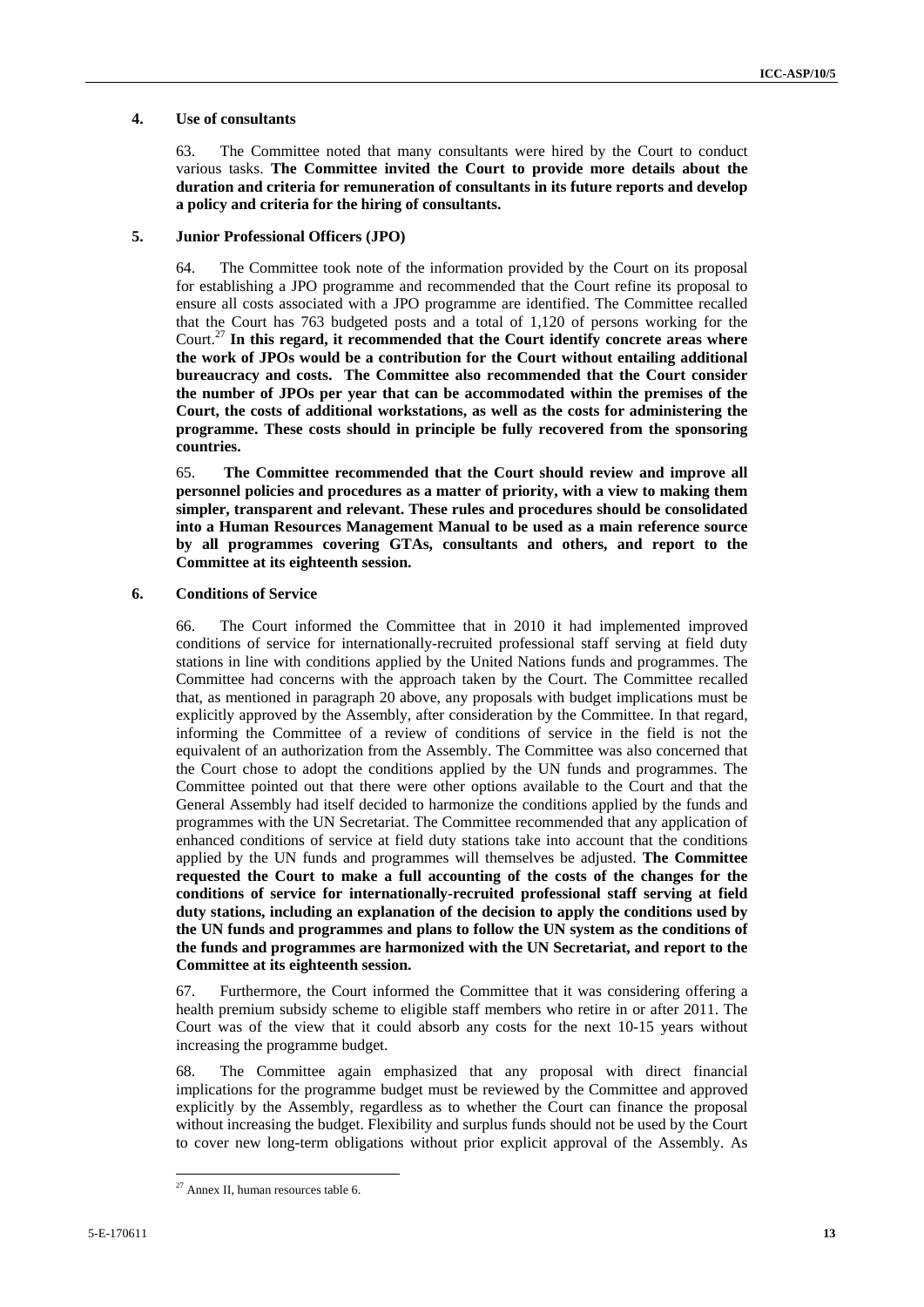there was insufficient time to properly discuss the specific proposal during this session, the Committee was not in a position to make a recommendation to the Assembly at this point. **The Committee, noting that other international organizations offered a 50/50 ratio contribution scheme, was not convinced that the ratio proposed by the Court was appropriate and therefore requested the Court to re-submit the proposal with a more precise calculation on the basis of a 50/50 coverage for consideration at its seventeenth session.** 

#### **7. Performance management**

69. The Court informed the Committee that it continued to apply individual work plans as a basis for evaluating performance and that it planned to issue a new administrative instruction on the matter in the course of 2011. **The Committee recommended that the Court consider establishing mechanisms to recognize exceptional service by individuals or teams and commemorating staff who had died in the line of duty, and report to the Committee at its eighteenth session.**

#### **8. Reclassifications**

70. As regards reclassifications, the Committee welcomed that the Court would not request any reclassifications for the proposed programme budget for 2012, that it would review its approach to reclassification in the context of its revised human resources strategy and that **the Committee would be receiving the proposed future approach by the Court for consideration at its eighteenth session.**

71. The Committee welcomed the Court assuming the challenge of managing its range of functions, including new ones, with the resources allocated to existing staffing levels. In that regard, the Committee clarified that its recommendation to freeze the number of established positions meant that the Court should not put forward requests for new established positions until a comprehensive justification of all existing posts had been conducted. Hence there should be no net increase of established posts in the 2012 budget. The Committee understood that, should requirements and priorities within an organ change, an established post could be transferred within an organ or between organs as long as there was no net increase. **The Committee recommended that the comprehensive justification of all positions start with the D-1 and P-5 levels in all organs. The Committee requested the Court to provide the justification for these positions at its seventeenth session.**

72. The Committee also received a report on the skeleton of the Court and the possibility of zero-based budgeting.<sup>28</sup> The Committee was of the view that both reports required further refinement. The Committee clarified that the purpose of the freeze, the consideration of zero-based budgeting and the skeleton was to promote a fundamental review of the processes established within the Court with a view to determining the core activities of the Court, the most efficient way to deliver core activities, and whether processes and procedures implemented during the establishment phase of the Court were still appropriate. The Committee recalled that the Court had had difficulty in defining its staffing requirements for the various court procedures, **therefore, the Committee recommended that the Court review the report on zero-based budgeting and the skeleton from this perspective and attempt to better define its core requirements. The revised versions of the two reports would thus be submitted by the Court to the Committee for consideration at its eighteenth session.** 

### **9. Field offices**

73. The Committee heard a presentation by the Registry on Field Offices wherein the Registry informed the Committee that it would reduce the field presence of the Court to two full field offices, two field presences, as well as a limited Registry presence in Nairobi, Kenya by the end of 2011. After an initial closing cost, this could be expected to have a positive impact on the budget. Equipment would be stored and re-used wherever practicable and economical. The Court informed the Committee that measures to support locally-recruited staff in their search for alternate employments were already in place.

<sup>28</sup> CBF/16/12 and CBF/16/14.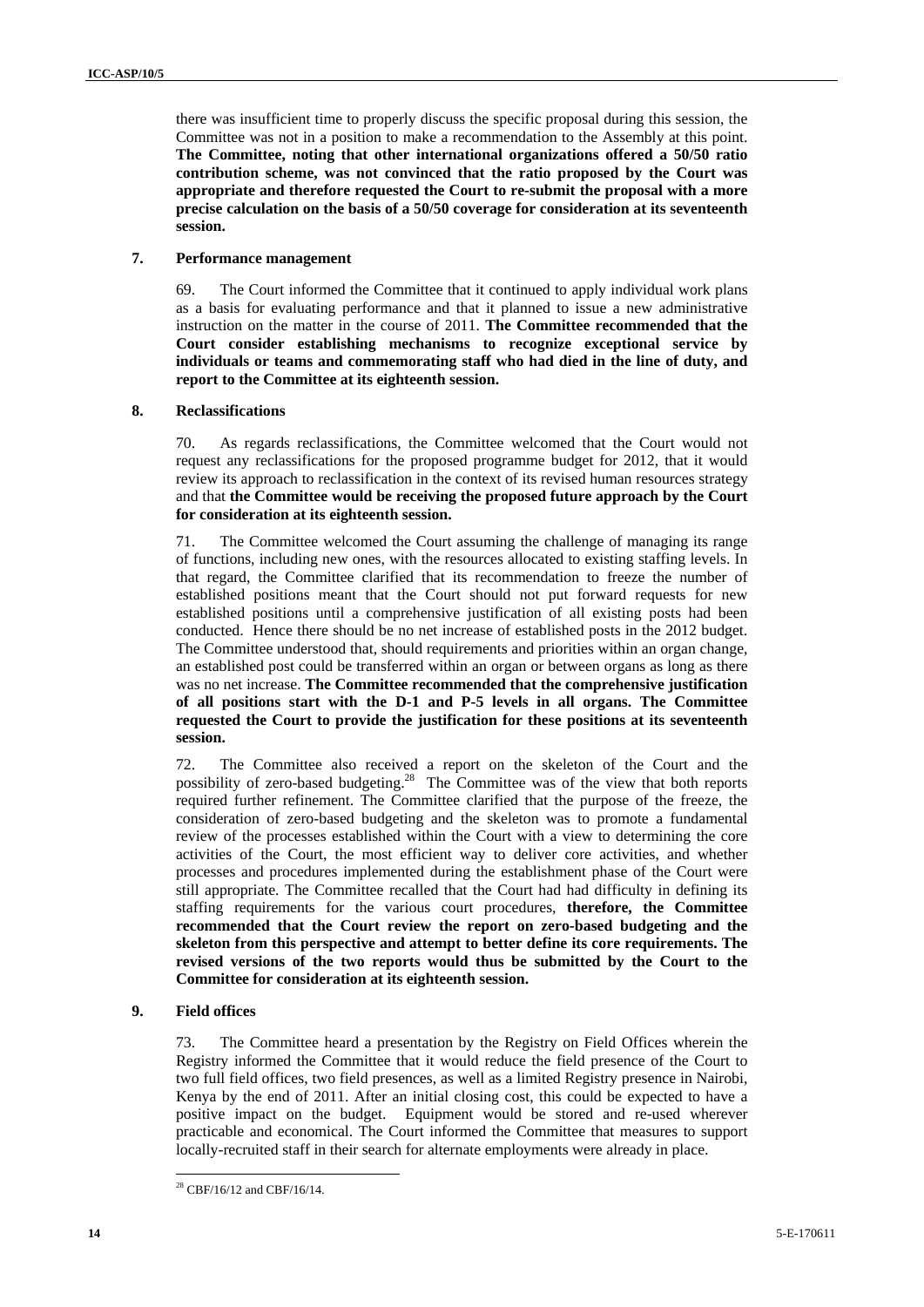74. The Committee welcomed this approach as a positive indication of the development and implementation of a field office strategy and **recommended that the informal presentation be converted into a formal document of the Assembly.**

# **G. Legal aid**

75. The Committee considered the report of the Court regarding the desirability of absolute thresholds for the purposes of indigence calculations, the actual expenditure on legal aid in the 2010 budget performance report, the report on the 2011 budget performance as at 31 March 2011 and the forecast for legal aid for 2012 provided by the Court.

76. The Committee observed that there was a very large overspend for legal aid in 2010, as well as a very high implementation rate already in the first quarter of 2011. The Committee noted that legal aid was an increasingly important cost driver and decided to pay special attention to this issue at its next session in the context of the 2012 budget. **The Committee also recommended that the Court prepare a more comprehensive report with additional justification for the choice of the current cost of living indicators used to determine the threshold for indigence, as well as other possible options, such as International Civil Service Commission (ICSC), given the limited spectrum of countries covered by proposing the use of the Organisation for Economic Cooperation and Development** (**OECD) standards.** 

77. To facilitate an informed discussion, **the Committee asked the Court to provide an update on the issues which have arisen, and the experience gained, in the determination of indigence of both detainees and their dependants. The update should discuss the methods applied for the collection of evidence, ways to identify concealed assets, the legal tools available for the liquidation of any assets, the role of the financial investigator, and any lessons to be learned from other international tribunals.**

## **H. Premises of the Court**

### **1. Permanent premises**

78. The Committee had before it the "Interim report on the activities of the Oversight Committee"<sup>29</sup> and heard presentations from the Chairperson of the Oversight Committee, Mr. Martin Strub, the Acting Project Director, Ms. Ann Janssens, and the Registry who briefed the Committee on the activities of the Oversight Committee, the Project Director's Office, and the Project Office on Permanent Premises, respectively. The Committee received a further presentation by the Project Manager, Mr. Peter Timmerman.

79. The Committee was informed that, despite the delay caused by the selection of the architect and the time required in the exercise of "value engineering", which consisted of a series of changes in the design, the project should remain within the approved budget of €190 million at 2014 prices, as well as the timeline now extended to December 2015 for moving into the new premises. The final design phase had started on 1 March 2011 and would take six months.

80. **The Committee was also informed that the budget costs related to the project but not related to the construction ("Box 4 costs") had been estimated by the Court to amount to approximately €42.2 million, which would need to be disbursed between 2011 and 2015. This amount was in addition to the approved budget of €190 million, as the Box 4 costs, although referred to in prior Assembly resolutions on the permanent premises, had not been susceptible to quantification until the pre-design phase had concluded.** 

81. The report of the Oversight Committee had divided the Box 4 costs between the integrated user equipment ("3gv elements"), estimated at  $\epsilon$ 22.1 million, and the nonintegrated user equipment ("2gv elements"), and estimated at  $\epsilon$ 20.1 million. For 2011 the

 $29$  CBF/16/10 and Add.1.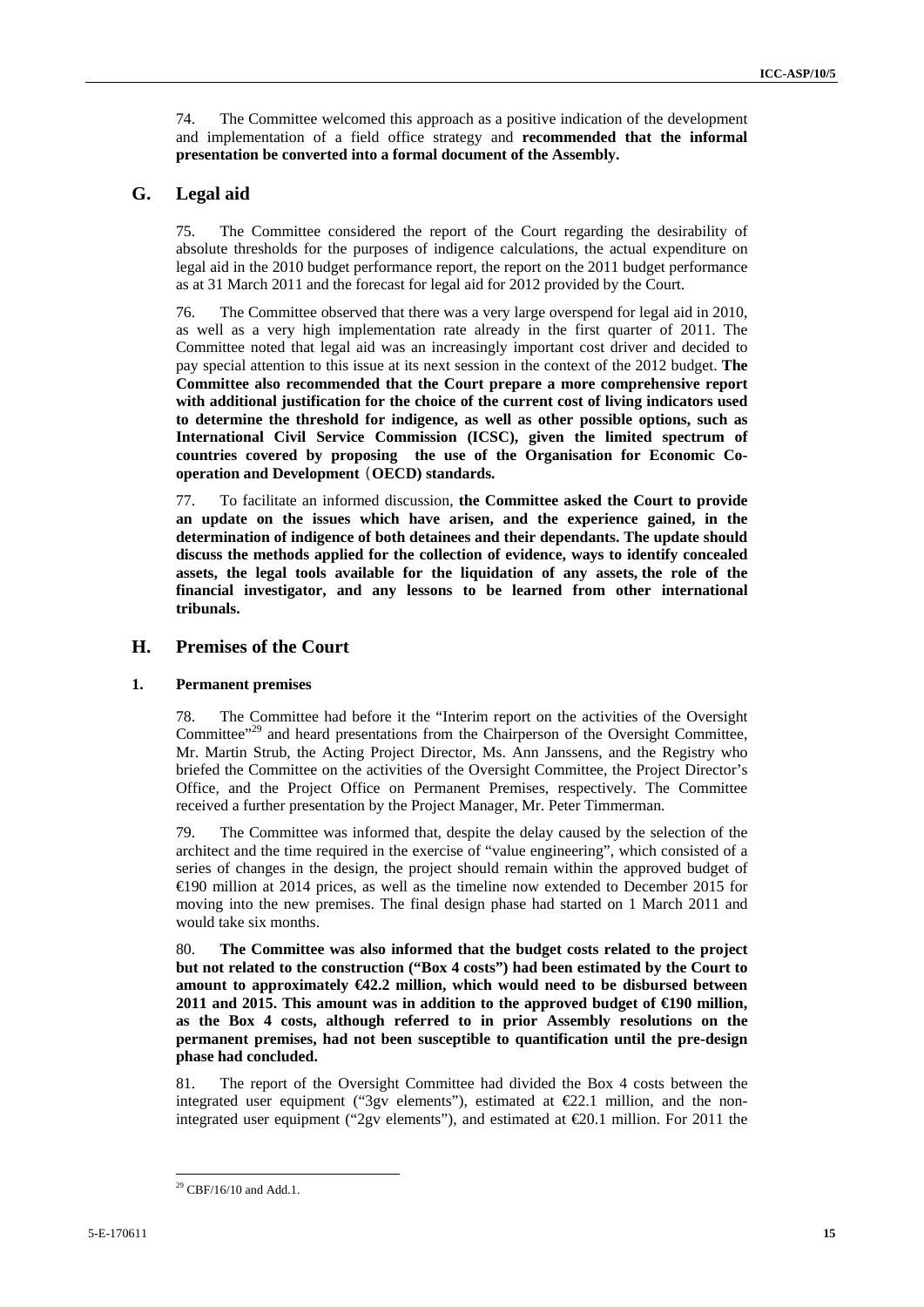Court estimated that approximately  $\epsilon$ 2.5 million would be required to finance activities in Box 4.

82. The Chair of the Oversight Committee specifically requested the views of the Committee on financing options for the Box 4 elements. The Oversight Committee had identified three options: an increase of the host State loan up to  $\epsilon 212.1$  million, under the same conditions (to cover the full 3gv budget); a commercial loan with interest at the charge of the regular budget; an increase of the annual budget of the Court; and the use of the portion of the host State loan that remains unused and/or one-time payments received in order to pay for the 3gv budget. Given the urgency of integrating the 3gv elements into the final design, the Oversight Committee sought the views of the Committee on an expeditious basis.

83. **The Committee noted that the information provided concerning the costs of Box 4 was still an initial estimate that had not yet been verified by the Oversight Committee. From this perspective, the Committee was not in a position to endorse the costs. The Committee welcomed the clarification that the Oversight Committee would be undertaking a detailed verification of the cost estimates.**

84. **The Committee recommended that particular attention be paid to the 2gv costs to ensure that the Court's current and projected capital replacement plans are fully integrated into the 2gv calculations to avoid double counting; to ensure that new acquisitions will be compatible with the new premises, and that existing equipment be reviewed to provide for maximum use with a view to decreasing the 2gv estimates.** For example, the Court informed that it calculated that it would use 50 per cent of the current furniture. The Committee considered this to be a low estimate given that most of the existing furniture and equipment is new and in excellent condition. **The Committee strongly recommended that this estimate be scrutinized carefully by the Oversight Committee with active support from the Court. The Committee also recommended that the Court review its forecasted staffing levels with a view to furnishing only those offices that would be required in the new premises (scalability).**

85. With respect to the financing options, the Committee made several observations.

86. The Committee concurred with the Chair of the Oversight Committee that costs and financing for Box 4 were an inevitable and foreseeable part of the project. Given the stage of the project development, it is important for the Assembly to consider the costs and financing options.

87. The Committee noted that there are only 4 main options for financing the Box 4 costs:

- Option 1: Using the existing financing mechanisms of the construction project (the host State loan and/or the funds provided by States Parties that made one time payments);
- Option 2: Taking a commercial loan;
- Option 3: Direct payment by States parties through either the regular budget or through a special project budget; and

Option 4: Some combination of the preceding options.

88. The appropriateness, feasibility and desirability of any of the options depended to some extent on the size of the costs. However the terms and conditions of the host State loan and the one-time payments would also have to be considered to determine the feasibility of using option 1.

89. **The Committee generally agreed that the 3gv and 2gv costs could be separated and subject to separate financing mechanisms, as well as that the 3gv costs should be dealt with as soon as possible to avoid further delays in the project.** 

90. **The Committee recommended that a financing strategy be developed to deal not only with the Box 4 costs but for any other cost overruns that the project could potentially face. This is particularly important given the reduction of the construction cushion and expenditures already made against the contingency fund of the project.**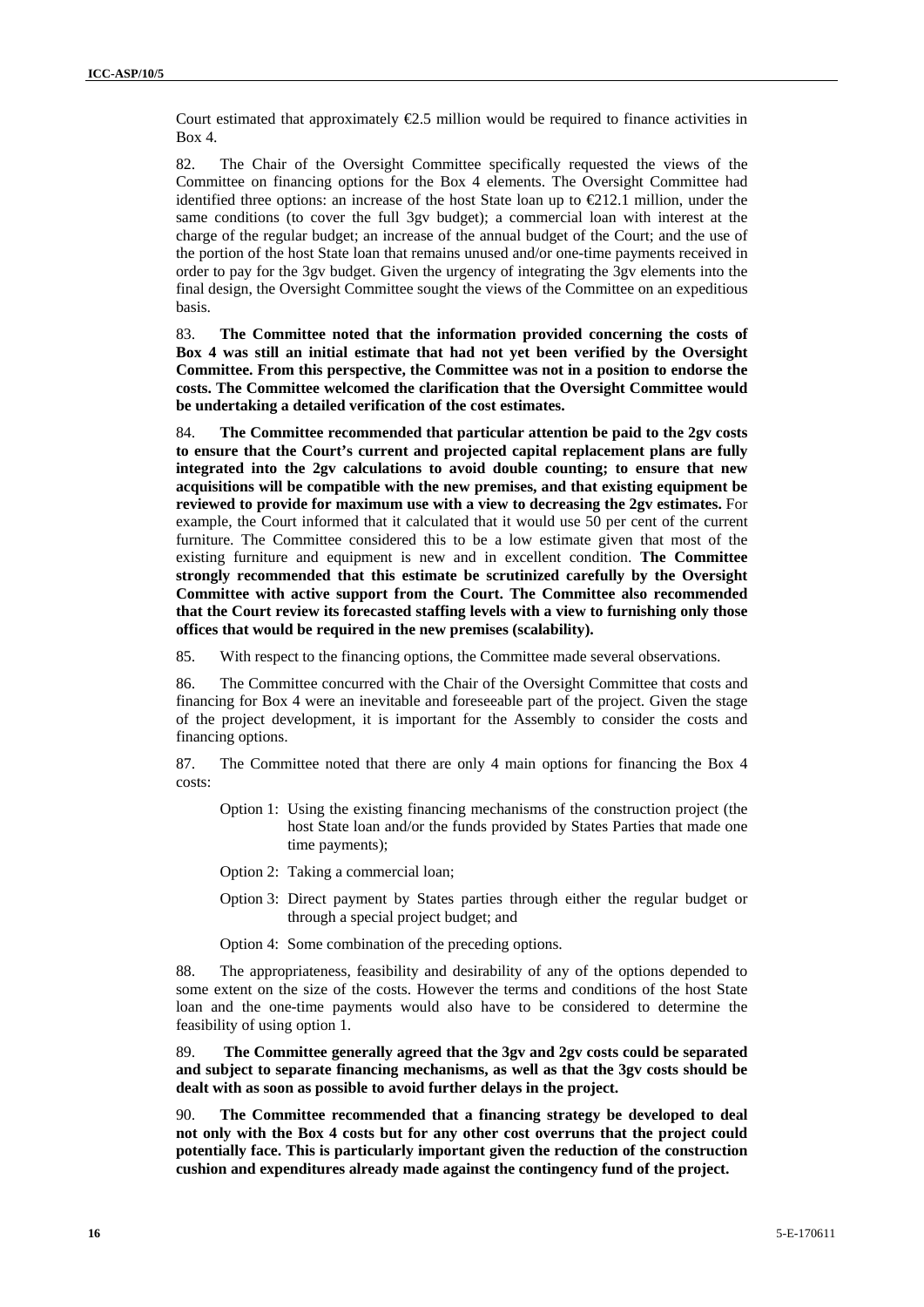#### 91. **The Committee finally recommended that the issues of governance identified by the External and Internal auditors be addressed as quickly as possible to avoid any further delays.**

#### **2. Interim premises**

92. The Committee noted that the Bureau of the Assembly had considered the issue of interim premises at its  $4<sup>th</sup>$  meeting on 23 March 2011 and had requested the Committee to "take up the matter of interim premises at its forthcoming session."

93. The Committee had before it a report of the Court to the Bureau on its activities and heard a presentation from the Registrar, as well as from the representative of the host State, Ambassador Joost Andriessen, on the issue of the interim premises.

94. The Court informed the Committee that, as requested by the Assembly, it had continued its formal discussions with the host State on aspects relating to interim premises. Concerning the rent, the Court informed the Committee that it had exhausted its discussion with the host State on extending the rent-free period for the interim premises beyond 30 June 2012.<sup>30</sup> After the approval of the Bureau, a joint letter by the Registrar and the host State, dated 6 April 2011, had been sent to the Rijksgebouwendienst  $(RGD)^{31}$  with the request to assist the Court in negotiating the lease at a cost of  $\epsilon$ 12,000. This cost would be shared equally between the Court and the Ministry of Foreign Affairs. The Registrar assured the Committee that the negotiations would be closely monitored together with the host State and that she would report to the Committee and the Bureau on the results of the negotiations.

95. The Committee noted that the Bureau had decided that the consideration of interim rent should proceed on two tracks: one that deals with negotiating the lease and the other to determine who will pay the interim rent as of 1 July 2012.

96. The Committee made the following observations.

97. The issue of negotiating the best lease arrangements for the interim premises was a technical matter and the Court should proceed proactively with speed and diligence in its discussions with the host State and the RGD. The Court will need to reassure the Assembly that it has made best efforts to achieve the best terms possible. The Court must also look at possible cost saving measures within the temporary premises to lower potential rental costs such as reviewing its parking needs and the possibility of staff contributions to their parking, as well as minimizing the amount of space that it requires.

98. The issue of who should pay the interim rent as of 1 July 2012 was a political issue that was firmly in the domain of the Assembly of States Parties and the host State. This was not a technical matter that either the Court or the Committee could resolve.

99. However, at a technical level, the Committee noted that the issue of who will pay needed to be resolved quickly as financial liabilities could be incurred and financial decisions would be required that could have a direct and immediate impact on the Court's proposed programme budget for 2012.

100. In this respect, **the Committee recommended that the Bureau appoint, as a matter of priority, one member to act as the main interlocutor with the host State on this issue. The Committee recommended that the member should preferably be based in New York in order to facilitate a direct interaction with the Bureau.**

101. **The Committee noted that the Court had specific requirements in terms of courtroom facilities, security, archiving and access that could not be replicated without incurring capital, moving, business disruption and other costs that would likely offset any savings in rental costs for a short-term lease. Therefore, the Committee was of the view that it would be highly unlikely that a move to lower cost rental premises in The Hague would provide a substantial cost saving.** 

<sup>&</sup>lt;sup>30</sup> This would imply that as of 1 July 2012 the Court would have to bear a cost of  $\text{\textsterling}3.11$  million for the period between 1 July and 31 December 2012 and thereafter  $\text{\textsterling}6.226$  million per year.

<sup>&</sup>lt;sup>31</sup> A government building agency which leases the building from the landlord.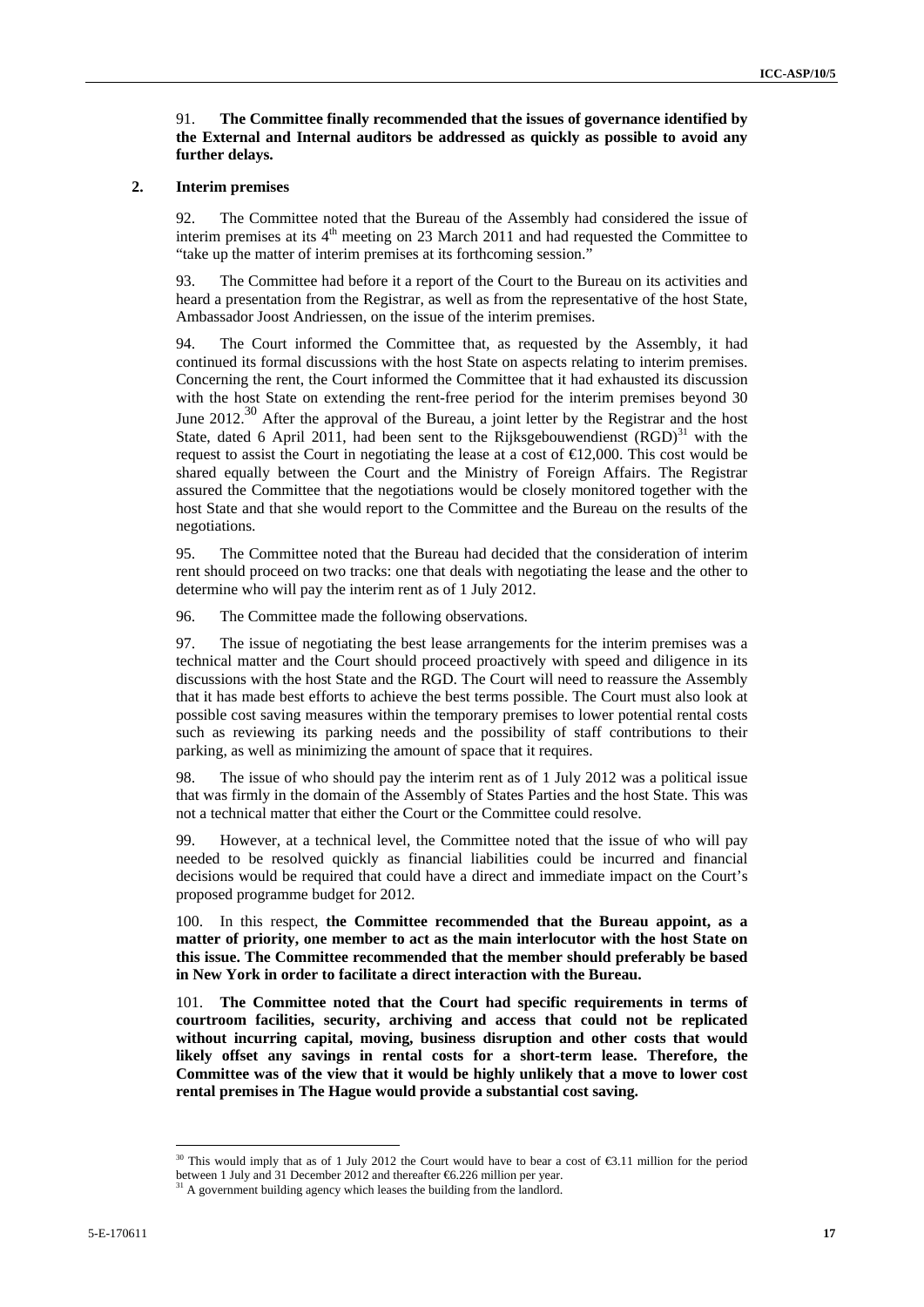102. The Committee noted that, in its report to the Bureau on interim premises, the Court informed that it had begun studying alternatives to staying in the current interim premises, including "the alternative ... if another State was prepared, at relatively short notice, to provide premises for the Court at nominal or no charge". **The Committee recommended that the evaluation of any offers would have to include a detailed cost-benefit analysis in order to avoid additional financial consequences for States Parties, given that under**  the current scenario the cost associated to interim premises will represent  $66.23$ **million a year.** 

#### *Office space for the translation teams of the Secretariat*

103. The Committee recalled its prior recommendations that the Court continue to provide the requisite office space for the translation teams of the Secretariat in the Haagse Veste, which had been possible during the prior years, thus avoiding any budgetary implications for the rental of office space under major programme IV. $^{32}$ 

# **I. Other matters**

#### **1. Judges' pension**

104. At its ninth session, the Assembly decided that the issue of the regime that should apply to the two judges elected at the sixth session of the Assembly be referred to the Committee on the Budget and Finance for its opinion.<sup>33</sup>

105. In this connection, the Committee had before it the "Report of the Court on the applicability of the former pension regime to Judges Cotte and Nsereko".<sup>34</sup> The Committee noted that the report set out legal principles of this issue and in this connection recalled that its mandate was solely related to administrative and budgetary questions. **Therefore, the Committee was not in position to provide any views on the legal basis of the argument presented by the Presidency.** 

106. **The Committee noted that, should the Assembly so decide, from a budgetary perspective, the costs, according to the information provided, of changing the pension provisions for judges Cotte and Nsereko would be an additional €852,493 that would have to be added to 2012 budget.** 

### **2. Documentation of the Committee on Budget and Finance**

107. The Committee reiterated the importance of receiving on time all of the documents requested for each session in order to accomplish its work in a timely and comprehensive manner for the Assembly. While there had been some improvement in presentation of documents available in both working languages, the Committee reiterated that, with accumulated experience, the Court should now be in a position to identify and proactively provide recurrent documents. **The Committee reminded the Court that it must provide all necessary information to allow the Committee to conduct its work.**

## **3. Dates for the seventeenth session of the Committee**

108. The Committee decided to hold its seventeenth session in The Hague from 22 to 31 August 2011.

<sup>&</sup>lt;sup>32</sup> Official Records ... Ninth session ... 2010 (ICC-ASP/9/20), vol. II, part B, para. 89.

 $^{33}$  *Official Records … Ninth session … 2010* (ICC-ASP/9/20), vol. I, part II, para. 35.  $^{34}$  ICC-ASP/10/17.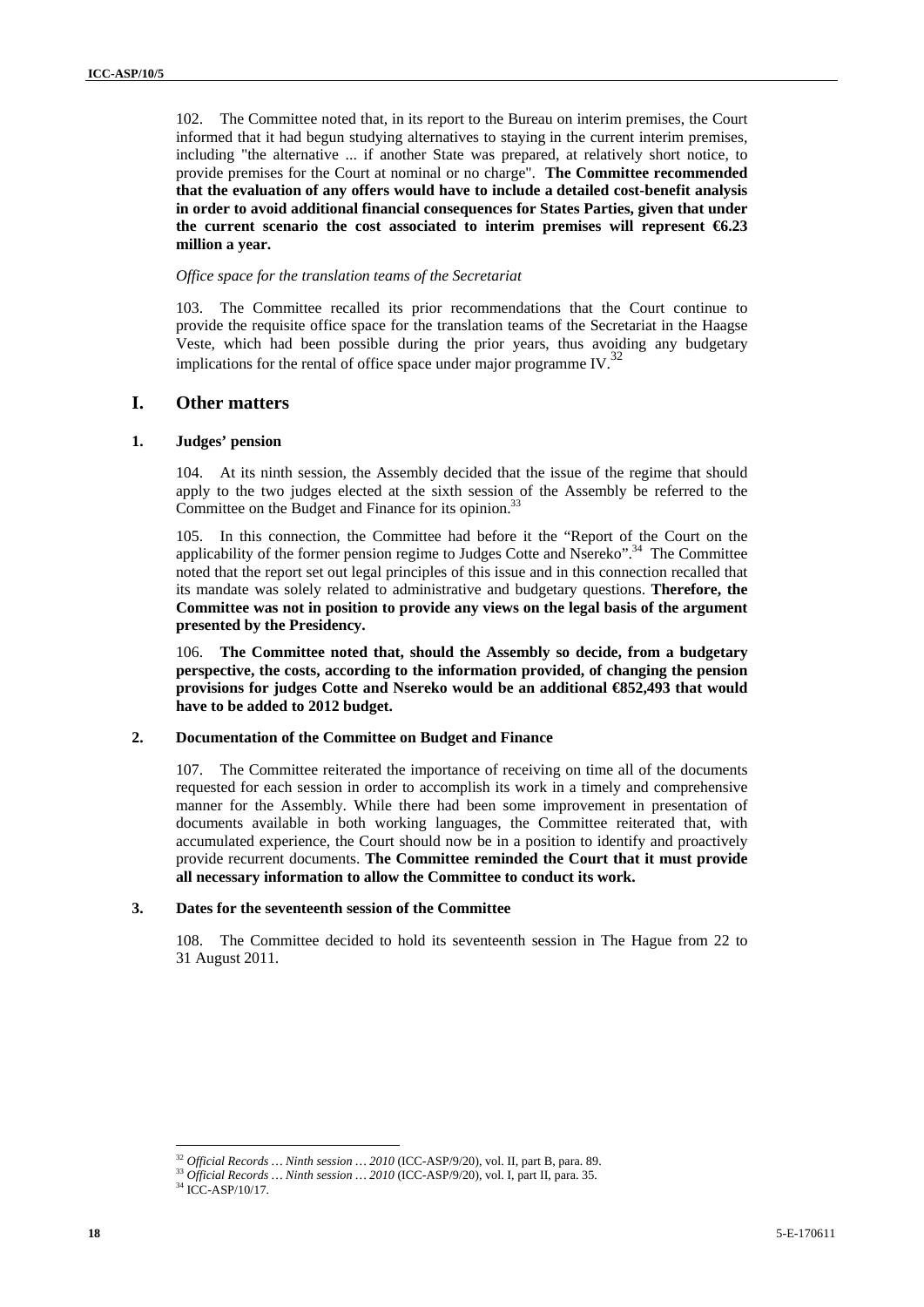# **Annex I**

# **Status of contributions as at 11 April 2011 (in Euro)**

|    | <b>States Parties</b>                            | Prior Years'<br>Assessed<br>Contributions | Prior Years'<br>Receipts | Prior Years'<br>Outstanding<br>Contributions | 2011<br>Assessed<br>Contributions | 2011<br>Contributions<br>Received | 2011<br>Outstanding<br>Contributions | Total<br><b>Outstanding</b><br>Contributions |
|----|--------------------------------------------------|-------------------------------------------|--------------------------|----------------------------------------------|-----------------------------------|-----------------------------------|--------------------------------------|----------------------------------------------|
|    | 1 Afghanistan                                    | 18,996                                    | 18,996                   |                                              | 6,153                             | 40                                | 6,113                                | 6,113                                        |
|    | 2 Albania                                        | 63,084                                    | 63,084                   |                                              | 15,382                            | 15,372                            | 10                                   | 10                                           |
|    | 3 Andorra                                        | 68,662                                    | 68,662                   |                                              | 10,767                            | 300                               | 10,467                               | 10,467                                       |
|    | Antigua and<br>Barbuda                           | 25,307                                    | 22,881                   | 2,426                                        | 3,076                             |                                   | 3,076                                | 5,502                                        |
|    | 5 Argentina                                      | 6,393,177                                 | 6,393,177                |                                              | 441,461                           | 13,118                            | 428,343                              | 428,343                                      |
|    | 6 Australia                                      | 18,299,016                                | 18,299,016               | $\overline{\phantom{a}}$                     | 2,973,322                         | 2,973,322                         |                                      |                                              |
|    | 7 Austria                                        | 9,282,915                                 | 9,282,915                |                                              | 1,309,000                         | 1,309,000                         |                                      |                                              |
|    | 8 Bangladesh                                     | 8,975                                     |                          | 8,975                                        | 15,382                            |                                   | 15,382                               | 24,357                                       |
| 9  | <b>Barbados</b>                                  | 95,949                                    | 95,949                   |                                              | 12,306                            | 362                               | 11,944                               | 11,944                                       |
|    | 10 Belgium                                       | 11,538,239                                | 11,538,239               | $\overline{\phantom{a}}$                     | 1,653,555                         | 1,653,555                         |                                      |                                              |
|    | 11 Belize                                        | 10,614                                    | 10,614                   |                                              | 1,538                             | 40                                | 1,498                                | 1,498                                        |
|    | 12 Benin                                         | 18,388                                    | 18,388                   |                                              | 4,615                             | 624                               | 3,991                                | 3,991                                        |
|    | <b>Bolivia</b><br>13 (Plurinational State<br>of) | 78,695                                    | 69,274                   | 9,421                                        | 10,767                            |                                   | 10,767                               | 20,188                                       |
| 14 | Bosnia and<br>Herzegovina                        | 62,518                                    | 62,518                   |                                              | 21,535                            | 245                               | 21,290                               | 21,290                                       |
|    | 15 Botswana                                      | 144,117                                   | 144,117                  |                                              | 27,687                            | 27,687                            |                                      |                                              |
|    | 16 Brazil                                        | 13,956,308                                | 13,956,308               |                                              | 2,478,025                         | 35,162                            | 2,442,863                            | 2,442,863                                    |
|    | 17 Bulgaria                                      | 223,404                                   | 223,404                  |                                              | 58,451                            | 58,451                            |                                      |                                              |
| 18 | Burkina Faso                                     | 20,432                                    | 20,432                   |                                              | 4,615                             | 129                               | 4,486                                | 4,486                                        |
|    | 19 Burundi                                       | 8,990                                     | 2,077                    | 6,913                                        | 1,538                             |                                   | 1,538                                | 8,451                                        |
|    | 20 Cambodia                                      | 18,388                                    | 18,388                   | $\overline{\phantom{0}}$                     | 4,615                             | 39                                | 4,576                                | 4,576                                        |
|    | 21 Canada                                        | 31,026,274                                | 31,026,274               |                                              | 4,932,977                         | 4,932,977                         |                                      |                                              |
| 22 | Central African<br>Republic                      | 10,614                                    | 2,913                    | 7,701                                        | 1,538                             |                                   | 1,538                                | 9,239                                        |
|    | 23 Chad                                          | 7,455                                     | 1,644                    | 5,811                                        | 3,076                             |                                   | 3,076                                | 8,887                                        |
|    | 24 Chile                                         | 439,812                                   | 439,812                  |                                              | 363,013                           | 2,162                             | 360,851                              | 360,851                                      |
|    | 25 Colombia                                      | 1,419,433                                 | 1,419,433                | $\overline{\phantom{0}}$                     | 221,499                           | 4,870                             | 216,629                              | 216,629                                      |
|    | 26 Comoros                                       | 6,183                                     | 555                      | 5,628                                        | 1,538                             |                                   | 1,538                                | 7,166                                        |
|    | 27 Congo                                         | 12,433                                    | 6,094                    | 6,339                                        | 4,615                             |                                   | 4,615                                | 10,954                                       |
|    | 28 Cook Islands                                  | 3,305                                     | 1                        | 3,304                                        | 1,538                             |                                   | 1,538                                | 4,842                                        |
|    | 29 Costa Rica                                    | 327,142                                   | 327,142                  |                                              | 52,298                            | 2,142                             | 50,156                               | 50,156                                       |
|    | 30 Croatia                                       | 543,169                                   | 543,169                  |                                              | 149,204                           | 149,204                           |                                      |                                              |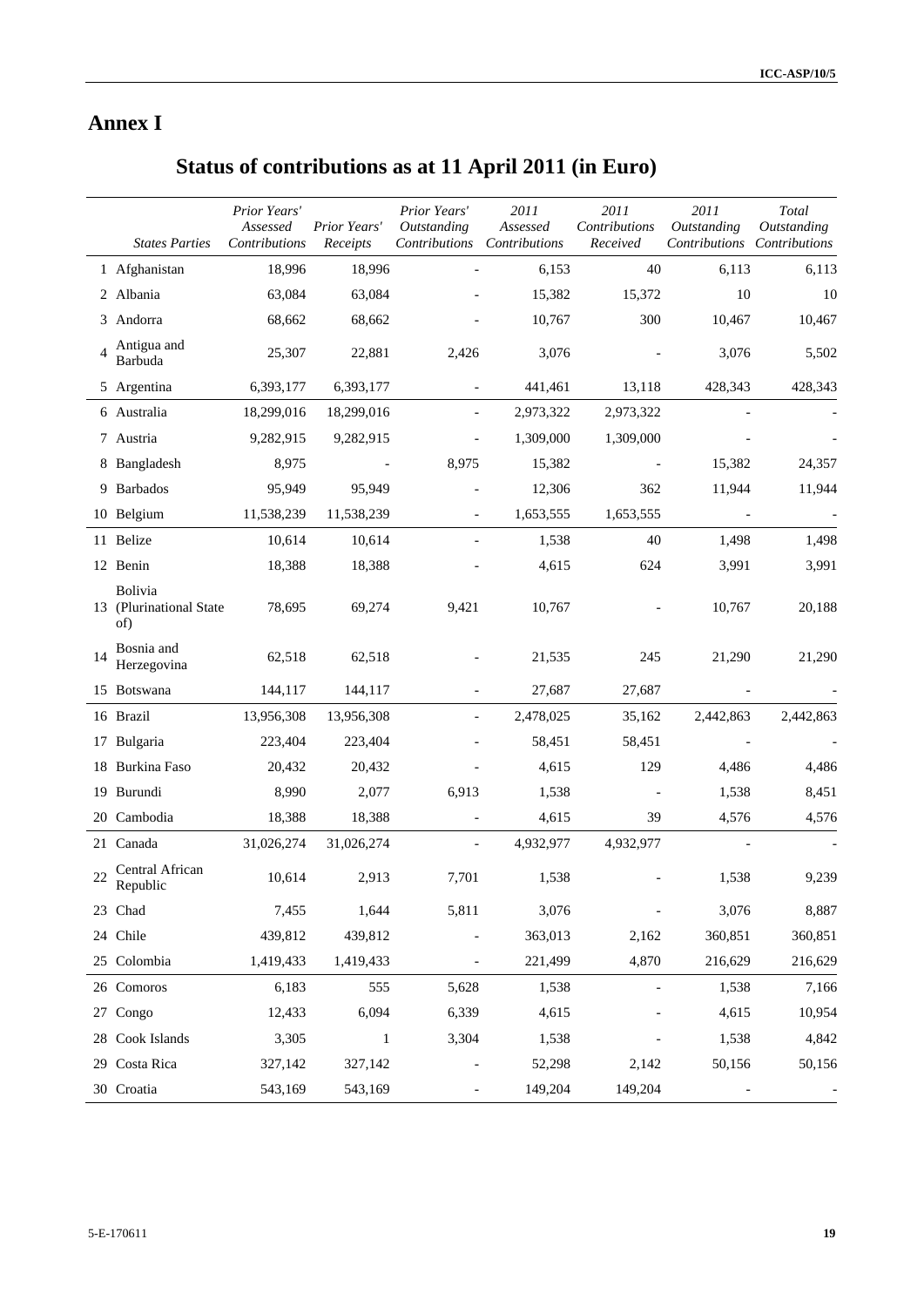|    | <b>States Parties</b>                     | Prior Years'<br>Assessed<br>Contributions | Prior Years'<br>Receipts | Prior Years'<br>Outstanding<br>Contributions Contributions | 2011<br>Assessed | 2011<br>Contributions<br>Received | 2011<br>Outstanding<br>Contributions Contributions | Total<br>Outstanding |
|----|-------------------------------------------|-------------------------------------------|--------------------------|------------------------------------------------------------|------------------|-----------------------------------|----------------------------------------------------|----------------------|
|    | 31 Cyprus                                 | 445,974                                   | 445,974                  |                                                            | 70,757           | 70,757                            |                                                    |                      |
|    | 32 Czech Republic                         | 637,375                                   | 637,375                  |                                                            | 536,828          | 536,828                           |                                                    |                      |
|    | Democratic<br>33 Republic of the<br>Congo | 32,460                                    | 32,460                   |                                                            | 4,615            | 4,615                             |                                                    |                      |
|    | 34 Denmark                                | 7,760,368                                 | 7,760,368                |                                                            | 1,132,108        | 1,132,108                         |                                                    |                      |
|    | 35 Djibouti                               | 10,418                                    | 5,197                    | 5,221                                                      | 1,538            |                                   | 1,538                                              | 6,759                |
|    | 36 Dominica                               | 10,614                                    | 9,318                    | 1,296                                                      | 1,538            |                                   | 1,538                                              | 2,834                |
| 37 | Dominican<br>Republic                     | 245,825                                   | 146,467                  | 99,358                                                     | 64,604           |                                   | 64,604                                             | 163,962              |
|    | 38 Ecuador                                | 246,434                                   | 246,434                  |                                                            | 61,528           | 845                               | 60,683                                             | 60,683               |
|    | 39 Estonia                                | 186,722                                   | 186,722                  |                                                            | 61,528           | 61,528                            |                                                    |                      |
|    | 40 Fiji                                   | 38,077                                    | 38,077                   |                                                            | 6,153            | 4,871                             | 1,282                                              | 1,282                |
|    | 41 Finland                                | 5,837,422                                 | 5,837,422                |                                                            | 870,616          | 870,616                           |                                                    |                      |
|    | 42 France                                 | 65,607,369                                | 65,607,369               |                                                            | 9,418,342        | 5,253,517                         | 4,164,825                                          | 4,164,825            |
|    | 43 Gabon                                  | 101,927                                   | 50,929                   | 50,998                                                     | 21,535           |                                   | 21,535                                             | 72,533               |
|    | 44 Gambia                                 | 10,614                                    | 9,322                    | 1,292                                                      | 1,538            |                                   | 1,538                                              | 2,830                |
|    | 45 Georgia                                | 34,795                                    | 34,795                   |                                                            | 9,229            | 9,229                             |                                                    |                      |
|    | 46 Germany                                | 91,268,907                                | 91,268,907               |                                                            | 12,333,213       | 6,345,084                         | 5,988,129                                          | 5,988,129            |
|    | 47 Ghana                                  | 46,150                                    | 40,481                   | 5,669                                                      | 9,229            |                                   | 9,229                                              | 14,898               |
|    | 48 Greece                                 | 6,168,101                                 | 6,168,101                |                                                            | 1,062,890        | 24,085                            | 1,038,805                                          | 1,038,805            |
|    | 49 Guinea                                 | 20,841                                    | 4,347                    | 16,494                                                     | 3,076            |                                   | 3,076                                              | 19,570               |
|    | 50 Guyana                                 | 8,990                                     | 8,990                    |                                                            | 1,538            | 1,538                             |                                                    |                      |
|    | 51 Honduras                               | 57,527                                    | 40,510                   | 17,017                                                     | 12,306           |                                   | 12,306                                             | 29,323               |
|    | 52 Hungary                                | 2,104,218                                 | 2,104,218                |                                                            | 447,613          | 447,613                           |                                                    |                      |
|    | 53 Iceland                                | 385,690                                   | 385,690                  |                                                            | 64,604           | 64,604                            |                                                    |                      |
|    | 54 Ireland                                | 4,324,266                                 | 4,324,266                |                                                            | 766,019          | 766,019                           |                                                    |                      |
|    | 55 Italy                                  | 52,989,882                                | 52,989,882               |                                                            | 7,689,415        | 2,080,984                         | 5,608,431                                          | 5,608,431            |
|    | 56 Japan                                  | 65,221,461                                | 65,221,461               | $\overline{\phantom{a}}$                                   | 19,273,528       | 8,538,932                         | 10,734,596                                         | 10,734,596           |
|    | 57 Jordan                                 | 123,891                                   | 123,891                  |                                                            | 21,535           | 487                               | 21,048                                             | 21,048               |
|    | 58 Kenya                                  | 83,892                                    | 83,892                   |                                                            | 18,458           | 18,458                            |                                                    |                      |
|    | 59 Latvia                                 | 204,638                                   | 204,638                  |                                                            | 58,451           | 58,451                            |                                                    |                      |
|    | 60 Lesotho                                | 10,614                                    | 7,618                    | 2,996                                                      | 1,538            |                                   | 1,538                                              | 4,534                |
|    | 61 Liberia                                | 8,990                                     | 5,728                    | 3,262                                                      | 1,538            |                                   | 1,538                                              | 4,800                |
|    | 62 Liechtenstein                          | 81,730                                    | 81,730                   |                                                            | 13,844           | 13,844                            |                                                    |                      |
|    | 63 Lithuania                              | 336,881                                   | 336,881                  |                                                            | 99,982           | 99,982                            |                                                    |                      |
|    | 64 Luxembourg                             | 874,133                                   | 874,133                  |                                                            | 138,437          | 138,437                           |                                                    |                      |
|    | 65 Madagascar                             | 9,044                                     | 1,847                    | 7,197                                                      | 4,615            |                                   | 4,615                                              | 11,812               |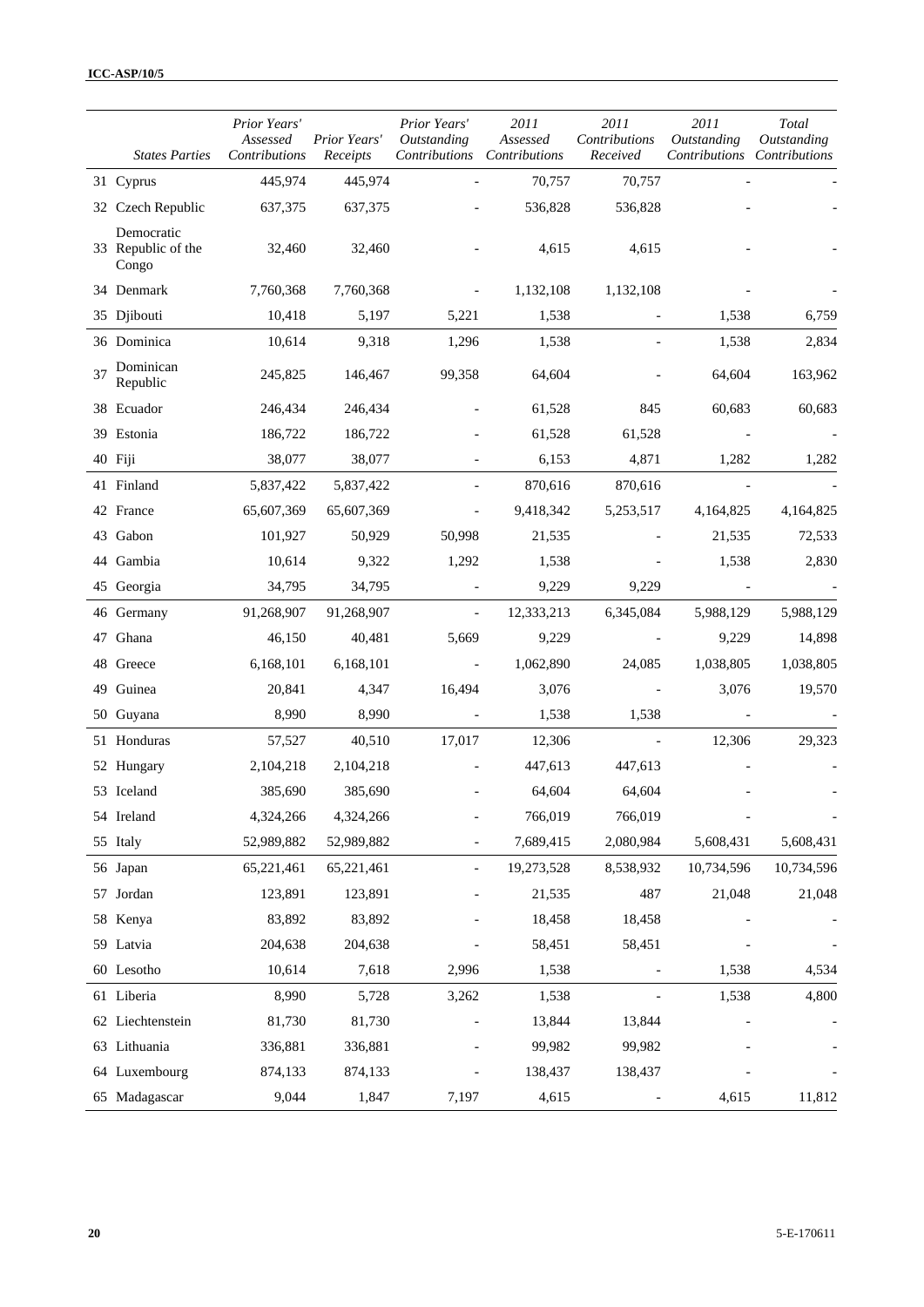|     | <b>States Parties</b>               | Prior Years'<br>Assessed<br>Contributions | Prior Years'<br>Receipts | Prior Years'<br>Outstanding<br>Contributions Contributions | 2011<br>Assessed | 2011<br>Contributions<br>Received | 2011<br>Outstanding<br>Contributions Contributions | Total<br>Outstanding |
|-----|-------------------------------------|-------------------------------------------|--------------------------|------------------------------------------------------------|------------------|-----------------------------------|----------------------------------------------------|----------------------|
|     | 66 Malawi                           | 10,995                                    | 9,398                    | 1,597                                                      | 1,538            |                                   | 1,538                                              | 3,135                |
|     | 67 Mali                             | 18,388                                    | 18,388                   |                                                            | 4,615            | 1,997                             | 2,618                                              | 2,618                |
|     | 68 Malta                            | 164,007                                   | 164,007                  |                                                            | 26,149           | 26,149                            |                                                    |                      |
|     | 69 Marshall Islands                 | 10,614                                    | 8,396                    | 2,218                                                      | 1,538            |                                   | 1,538                                              | 3,756                |
|     | 70 Mauritius                        | 116,751                                   | 116,751                  | $\overline{\phantom{a}}$                                   | 16,920           | 16,920                            |                                                    |                      |
|     | 71 Mexico                           | 16,516,789                                | 16,516,789               |                                                            | 3,623,977        | 90,812                            | 3,533,165                                          | 3,533,165            |
|     | 72 Moldova                          |                                           |                          |                                                            | 3,076            |                                   | 3,076                                              | 3,076                |
|     | 73 Mongolia                         | 12,152                                    | 12,152                   |                                                            | 3,076            | 40                                | 3,036                                              | 3,036                |
|     | 74 Montenegro                       | 11,465                                    | 11,465                   |                                                            | 6,153            | 6,133                             | 20                                                 | 20                   |
|     | 75 Namibia                          | 67,377                                    | 67,377                   |                                                            | 12,306           | 12,306                            |                                                    |                      |
|     | 76 Nauru                            | 10,614                                    | 10,614                   |                                                            | 1,538            | 1,538                             |                                                    |                      |
|     | 77 Netherlands                      | 19,023,861                                | 19,023,861               |                                                            | 2,853,343        | 2,853,343                         |                                                    |                      |
|     | 78 New Zealand                      | 2,591,529                                 | 2,591,529                |                                                            | 419,926          | 419,926                           |                                                    |                      |
|     | 79 Niger                            | 12,152                                    | 7,941                    | 4,211                                                      | 3,076            |                                   | 3,076                                              | 7,287                |
|     | 80 Nigeria                          | 541,594                                   | 430,163                  | 111,431                                                    | 119,979          |                                   | 119,979                                            | 231,410              |
|     | 81 Norway                           | 7,933,582                                 | 7,933,582                |                                                            | 1,339,764        | 1,339,764                         |                                                    |                      |
|     | 82 Panama                           | 223,170                                   | 223,170                  |                                                            | 33,840           | 13,736                            | 20,104                                             | 20,104               |
|     | 83 Paraguay                         | 91,498                                    | 91,498                   |                                                            | 10,767           | 195                               | 10,572                                             | 10,572               |
|     | 84 Peru                             | 928,319                                   | 710,695                  | 217,624                                                    | 138,437          |                                   | 138,437                                            | 356,061              |
|     | 85 Poland                           | 5,572,065                                 | 5,572,065                | $\overline{\phantom{a}}$                                   | 1,273,622        | 1,273,622                         |                                                    |                      |
|     | 86 Portugal                         | 5,296,742                                 | 5,296,742                |                                                            | 786,015          | 786,015                           |                                                    |                      |
| 87  | Republic of Korea                   | 21,096,329                                | 20,522,098               | 574,231                                                    | 3,476,311        |                                   | 3,476,311                                          | 4,050,542            |
|     | 88 Romania                          | 859,540                                   | 859,540                  |                                                            | 272,260          | 272,260                           |                                                    |                      |
| 89  | Saint Kitts and<br><b>Nevis</b>     | 6,183                                     | 6,183                    |                                                            | 1,538            | 38                                | 1,500                                              | 1,500                |
| 90  | Saint Lucia                         | 256                                       |                          | 256                                                        | 1,538            |                                   | 1,538                                              | 1,794                |
| 91  | Saint Vincent and<br>the Grenadines | 10,418                                    | 10,418                   |                                                            | 1,538            | 26                                | 1,512                                              | 1,512                |
|     | 92 Samoa                            | 10,496                                    | 10,496                   |                                                            | 1,538            | 1,538                             |                                                    |                      |
| 93. | San Marino                          | 31,223                                    | 31,223                   |                                                            | 4,615            | 4,615                             |                                                    |                      |
| 94  | Senegal                             | 50,230                                    | 39,822                   | 10,408                                                     | 9,229            |                                   | 9,229                                              | 19,637               |
| 95  | Serbia                              | 238,729                                   | 238,729                  |                                                            | 56,913           | 851                               | 56,062                                             | 56,062               |
|     | 96 Seychelles                       | 513                                       | 513                      |                                                            | 3,076            | 3,076                             |                                                    |                      |
| 97  | Sierra Leone                        | 10,614                                    | 9,316                    | 1,298                                                      | 1,538            |                                   | 1,538                                              | 2,836                |
|     | 98 Slovakia                         | 728,902                                   | 728,902                  |                                                            | 218,423          | 218,423                           |                                                    |                      |
| 99  | Slovenia                            | 963,305                                   | 963,305                  |                                                            | 158,434          | 158,434                           |                                                    |                      |
|     | 100 South Africa                    | 3,305,684                                 | 3,305,684                |                                                            | 592,203          | 592,203                           |                                                    |                      |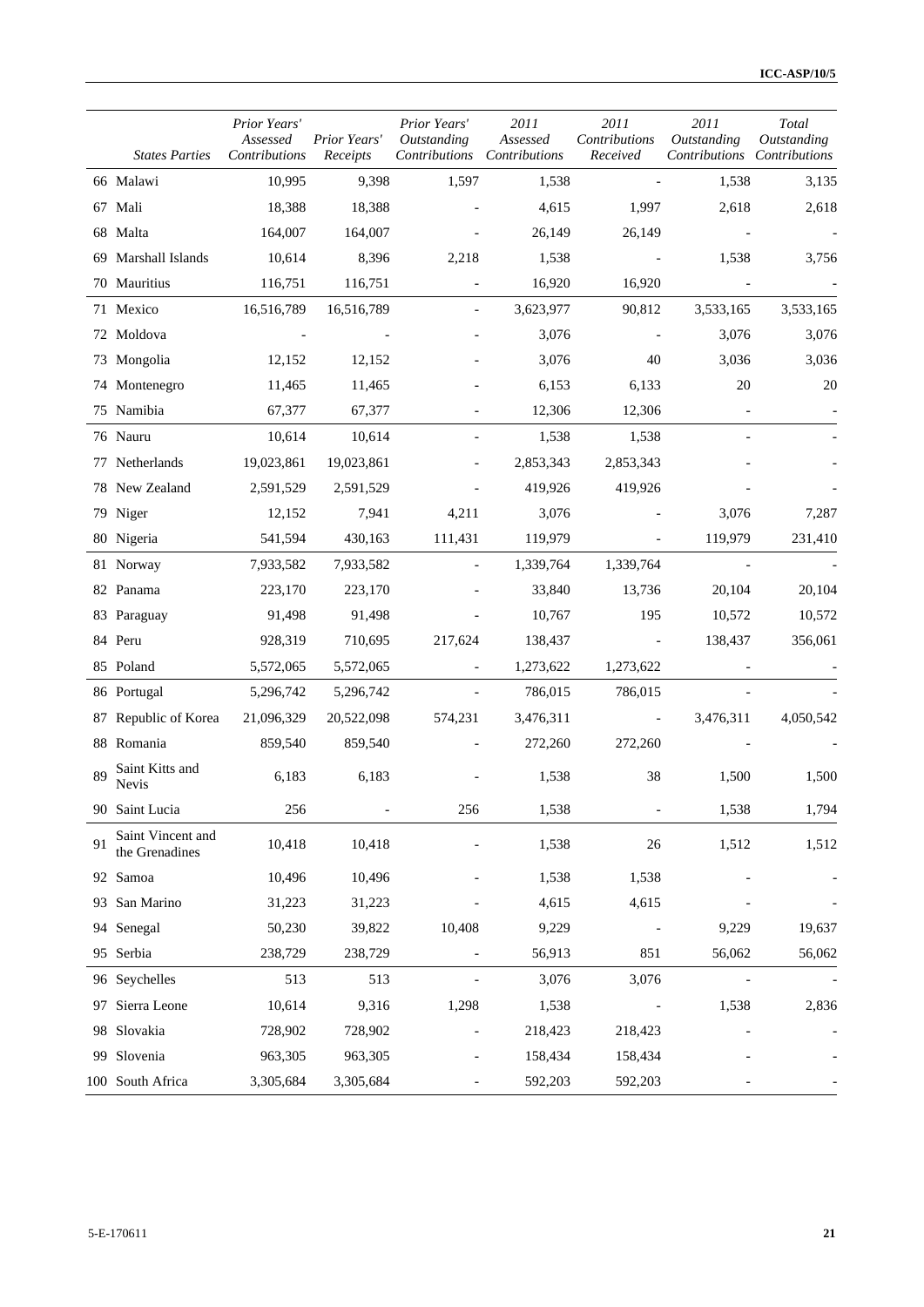|     | <b>States Parties</b>                               | Prior Years'<br>Assessed<br>Contributions | Prior Years'<br>Receipts | Prior Years'<br>Outstanding<br>Contributions | 2011<br>Assessed<br>Contributions | 2011<br>Contributions<br>Received | 2011<br><i><b>Outstanding</b></i><br>Contributions | Total<br><i><b>Outstanding</b></i><br>Contributions |
|-----|-----------------------------------------------------|-------------------------------------------|--------------------------|----------------------------------------------|-----------------------------------|-----------------------------------|----------------------------------------------------|-----------------------------------------------------|
|     | 101 Spain                                           | 29,721,044                                | 29,721,044               |                                              | 4,886,831                         | 119,898                           | 4,766,933                                          | 4,766,933                                           |
|     | 102 Suriname                                        | 6,382                                     | 6,382                    |                                              | 4,615                             | 39                                | 4,576                                              | 4,576                                               |
|     | 103 Sweden                                          | 11,032,664                                | 11,032,664               |                                              | 1,636,635                         | 1,636,635                         |                                                    |                                                     |
|     | 104 Switzerland                                     | 12,732,263                                | 12,732,263               |                                              | 1,738,155                         | 49,095                            | 1,689,060                                          | 1,689,060                                           |
|     | 105 Tajikistan                                      | 12,152                                    | 12,152                   |                                              | 3,076                             | 3,076                             |                                                    |                                                     |
|     | The Former<br>106 Yugoslav Republic<br>of Macedonia | 60,842                                    | 51,480                   | 9,362                                        | 10,767                            |                                   | 10,767                                             | 20,129                                              |
| 107 | Timor-Leste                                         | 10,496                                    | 9,057                    | 1,439                                        | 1,538                             |                                   | 1,538                                              | 2,977                                               |
| 108 | Trinidad and<br>Tobago                              | 285,532                                   | 285,532                  |                                              | 67,680                            | 67,680                            |                                                    |                                                     |
| 109 | Uganda                                              | 49,931                                    | 49,931                   |                                              | 9,229                             | 114                               | 9,115                                              | 9,115                                               |
|     | 110 United Kingdom                                  | 67,660,246                                | 67,660,246               |                                              | 10,158,211                        | 2,539,569                         | 7,618,642                                          | 7,618,642                                           |
| 111 | United Republic of<br>Tanzania                      | 65,207                                    | 65,207                   |                                              | 12,306                            | 163                               | 12,143                                             | 12,143                                              |
|     | 112 Uruguay                                         | 405,145                                   | 405,145                  |                                              | 41,531                            | 1,086                             | 40,445                                             | 40,445                                              |
| 113 | Venezuela<br>(Bolivarian<br>Republic of)            | 2,185,095                                 | 2,185,095                |                                              | 482,992                           | 11,110                            | 471,882                                            | 471,882                                             |
|     | 114 Zambia                                          | 19,532                                    | 13,378                   | 6,154                                        | 6,153                             |                                   | 6,153                                              | 12,307                                              |
|     | <b>Total</b>                                        | 610,380,846                               | 609,173,299              | 1,207,547                                    | 103,607,900                       | 50,244,658                        | 53,363,242                                         | 54,570,789                                          |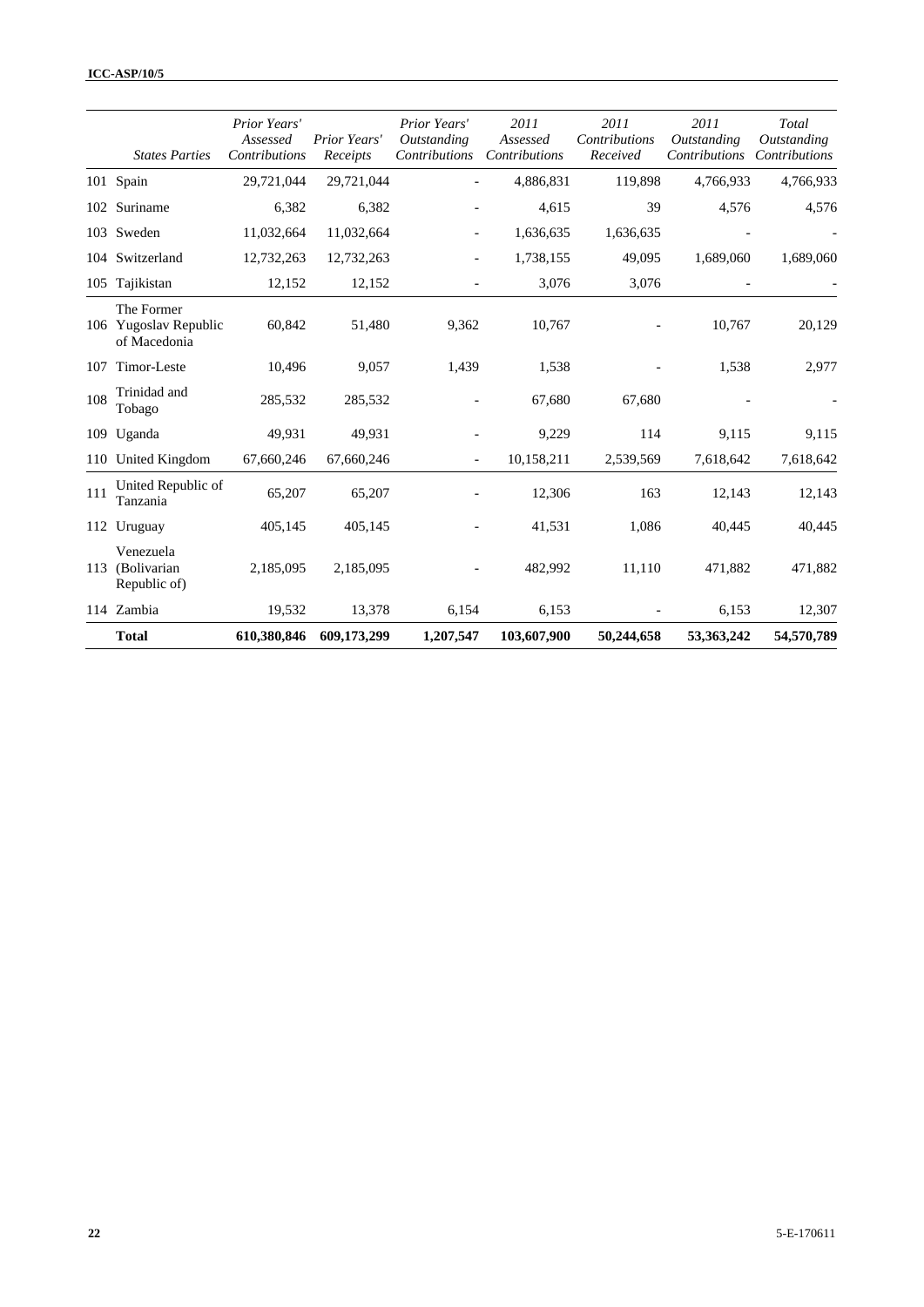# **Annex II**

# **Human resources tables**

# **Table 1: Geographical representation of ICC Professional staff**

Status as at 31 March 2011

Total number of professionals: 318\*

Total number of nationalities: 75

# **Distribution per region:**

| Region | Nationality                       |              | Total            |
|--------|-----------------------------------|--------------|------------------|
| Africa | Benin                             |              | 1                |
|        | <b>Burkina Faso</b>               |              | $\mathbf{1}$     |
|        | Cameroon                          |              | $\mathbf{1}$     |
|        | Congo, Democratic Republic of the |              | $\mathbf{2}$     |
|        | Côte d'Ivoire                     |              | 1                |
|        | Egypt                             |              | $\overline{4}$   |
|        | Gambia                            |              | $\overline{c}$   |
|        | Ghana                             |              | $\overline{c}$   |
|        | Guinea                            |              | $\mathbf{1}$     |
|        | Kenya                             |              | $\mathfrak{Z}$   |
|        | Lesotho                           |              | $\mathbf{1}$     |
|        | Malawi                            |              | $\mathbf{1}$     |
|        | Mali                              |              | $\overline{c}$   |
|        | Niger                             |              | $\mathfrak{Z}$   |
|        | Nigeria                           |              | 5                |
|        | Rwanda                            |              | $\mathbf{1}$     |
|        | Senegal                           |              | $\mathfrak{Z}$   |
|        | Sierra Leone                      |              | 3                |
|        | South Africa                      |              | 8                |
|        | Togo                              |              | $\mathbf{1}$     |
|        | Tunisia                           |              | $\mathbf{1}$     |
|        | Uganda                            |              | $\overline{c}$   |
|        | United Republic of Tanzania       |              | $\overline{c}$   |
|        | Zimbabwe                          |              | $\mathbf{1}$     |
|        |                                   | <b>Total</b> | 52               |
| Asia   | Cyprus                            |              | $\mathbf{1}$     |
|        | Iran (Islamic Republic of)        |              | $\overline{4}$   |
|        | Japan                             |              | $\overline{4}$   |
|        | Jordan                            |              | $\mathbf{1}$     |
|        | Lebanon                           |              | $\sqrt{2}$       |
|        | Mongolia                          |              | $\mathbf{1}$     |
|        | Palestinian Territory, Occupied   |              | $\,1$            |
|        | Philippines                       |              | $\mathbf{1}$     |
|        | Republic of Korea                 |              | $\boldsymbol{2}$ |
|        | Singapore                         |              | $\overline{3}$   |
|        | Sri Lanka                         |              | $\mathbf{1}$     |
|        |                                   | <b>Total</b> | 21               |

 \* Excluding 36 language staff.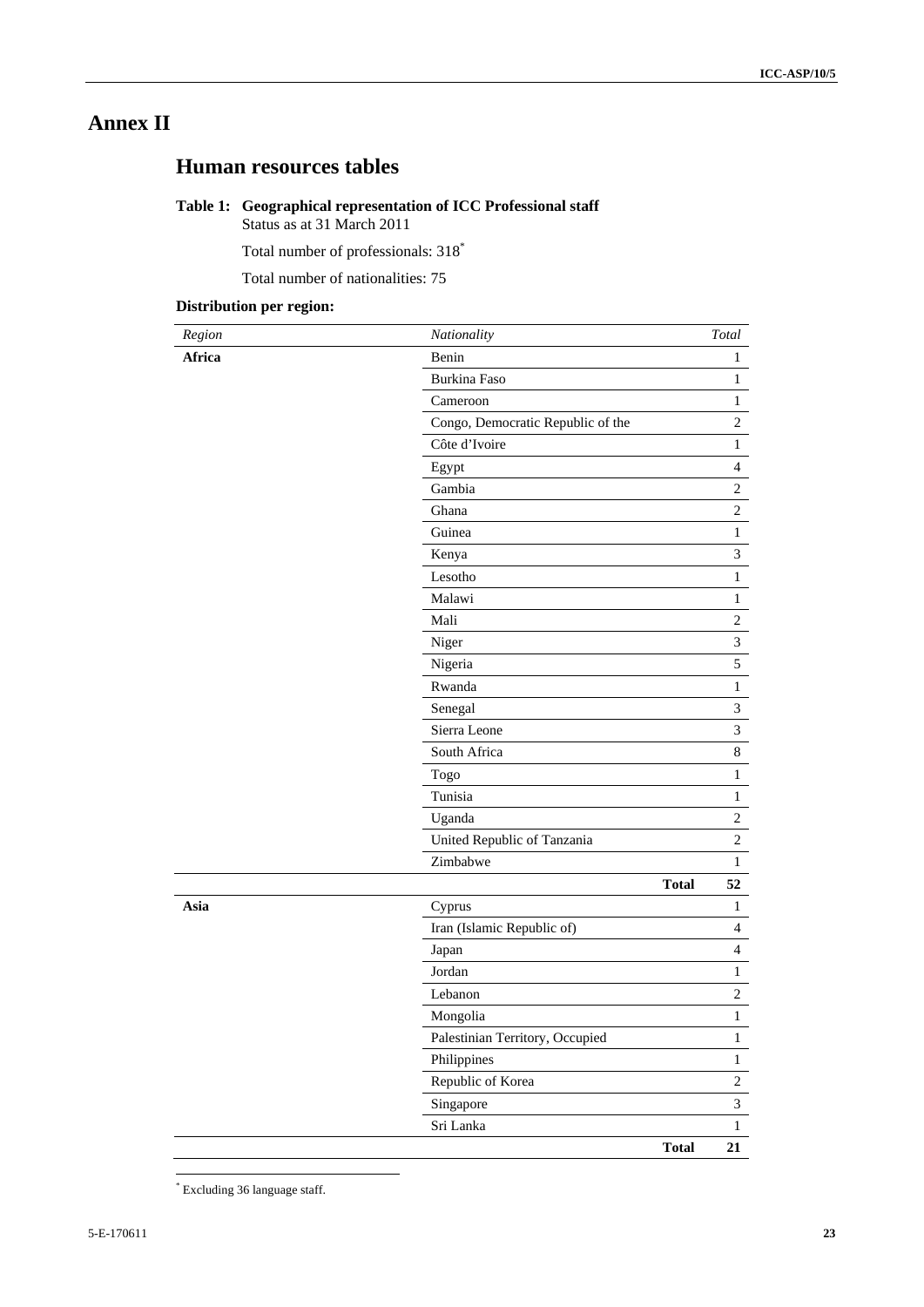| $Region$              | Nationality                               | Total            |
|-----------------------|-------------------------------------------|------------------|
| <b>Eastern Europe</b> | Albania                                   | $\,1$            |
|                       | Bosnia and Herzegovina                    | $\,1$            |
|                       | Bulgaria                                  | $\,1$            |
|                       | Croatia                                   | 5                |
|                       | Georgia                                   | $\,1$            |
|                       | Poland                                    | $\,1$            |
|                       | Romania                                   | 6                |
|                       | <b>Russian Federation</b>                 | $\mathbf{1}$     |
|                       | Serbia                                    | $\overline{4}$   |
|                       | The Former Yugoslav Republic of Macedonia | $\mathbf{1}$     |
|                       | Ukraine                                   | 1                |
|                       | <b>Total</b>                              | 23               |
| <b>GRULAC</b>         | Argentina                                 | $\overline{4}$   |
|                       | <b>Brazil</b>                             | $\boldsymbol{2}$ |
|                       | Chile                                     | $\mathbf{1}$     |
|                       | Colombia                                  | 5                |
|                       | Costa Rica                                | $\mathbf{1}$     |
|                       | Ecuador                                   | $\sqrt{2}$       |
|                       | Mexico                                    | $\overline{c}$   |
|                       | Peru                                      | 3                |
|                       | Trinidad and Tobago                       | $\overline{4}$   |
|                       | Venezuela (Bolivarian Republic of)        | $\sqrt{2}$       |
|                       | <b>Total</b>                              | 26               |
| <b>WEOG</b>           | Australia                                 | 16               |
|                       | Austria                                   | $\mathfrak{Z}$   |
|                       | Belgium                                   | 11               |
|                       | Canada                                    | 14               |
|                       | Denmark                                   | $\mathbf{1}$     |
|                       | Finland                                   | 3                |
|                       | France                                    | 45               |
|                       | Germany                                   | 16               |
|                       | Greece                                    | $\overline{2}$   |
|                       | Ireland                                   | $\overline{4}$   |
|                       | Italy                                     | 10               |
|                       | Netherlands                               | 17               |
|                       | New Zealand                               | $\overline{4}$   |
|                       | Portugal                                  | 3                |
|                       | Spain                                     | $8\,$            |
|                       | Sweden                                    | $\mathbf{1}$     |
|                       | Switzerland                               | $\mathbf 1$      |
|                       | United Kingdom                            | 26               |
|                       | United States of America                  | 11               |
|                       | <b>Total</b>                              | 196              |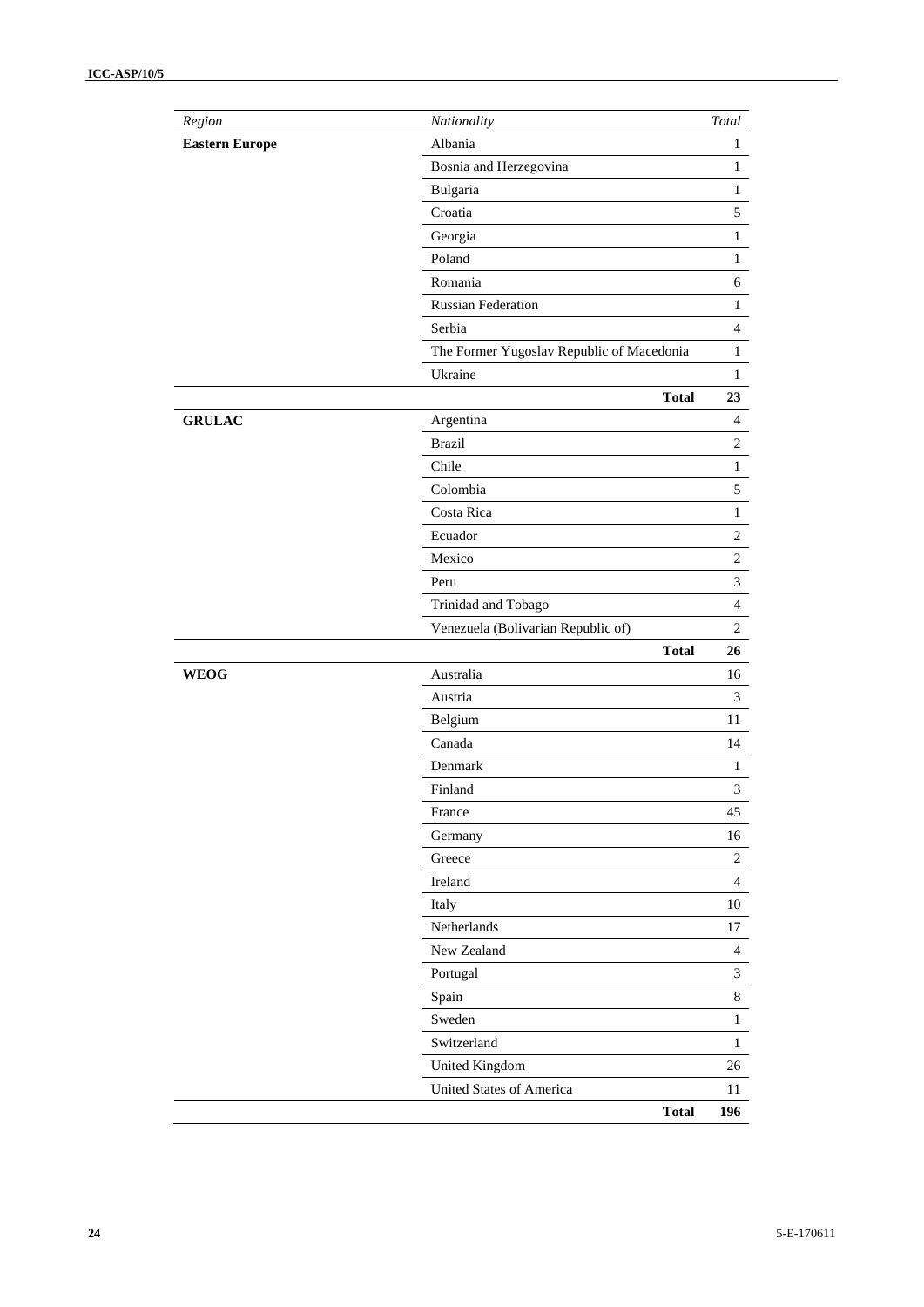#### **Table 2: Geographical representation of professional staff**\* Status as at 31 March 2011

| Grade | Region         | Nationality                     | $\operatorname{Total}$ |
|-------|----------------|---------------------------------|------------------------|
| $D-1$ | Africa         | Lesotho                         | $\mathbf{1}$           |
|       |                | Africa Total                    | $\boldsymbol{l}$       |
|       | <b>GRULAC</b>  | Ecuador                         | $\mathbf{1}$           |
|       |                | <b>GRULAC</b> Total             | $\boldsymbol{l}$       |
|       | <b>WEOG</b>    | Belgium                         | $\overline{c}$         |
|       |                | France                          | 1                      |
|       |                | Italy                           | 1                      |
|       |                | Netherlands                     | $\mathbf{1}$           |
|       |                | <b>WEOG</b> Total               | 5                      |
|       |                | D-1 Total                       | $\overline{7}$         |
| $P-5$ | Africa         | Kenya                           | $\mathbf{1}$           |
|       |                | Mali                            | 1                      |
|       |                | Senegal                         | $\mathbf{1}$           |
|       |                | South Africa                    | 3                      |
|       |                | Africa Total                    | 6                      |
|       | Asia           | Philippines                     | $\mathbf{1}$           |
|       |                | Singapore                       | $\mathbf{1}$           |
|       |                | Asia Total                      | $\overline{c}$         |
|       | Eastern Europe | Serbia                          | $\mathbf{1}$           |
|       |                | Eastern Europe Total            | 1                      |
|       | <b>GRULAC</b>  | Argentina                       | $\mathbf{1}$           |
|       |                | Ecuador                         | $\mathbf{1}$           |
|       |                | <b>GRULAC</b> Total             | $\overline{c}$         |
|       | <b>WEOG</b>    | Australia                       | $\mathbf{1}$           |
|       |                | Canada                          | 1                      |
|       |                | Finland                         | 1                      |
|       |                | France                          | 3                      |
|       |                | Germany                         | 5                      |
|       |                | Ireland                         | 1                      |
|       |                | Italy                           | $\boldsymbol{2}$       |
|       |                | Spain                           | $\overline{c}$         |
|       |                | <b>United Kingdom</b>           | $\mathbf{1}$           |
|       |                | <b>United States of America</b> | $\sqrt{2}$             |
|       |                | <b>WEOG</b> Total               | 19                     |
|       |                | P-5 Total                       | 30                     |

# **Number of staff per post, per region:**

 \* Excluding 36 language staff.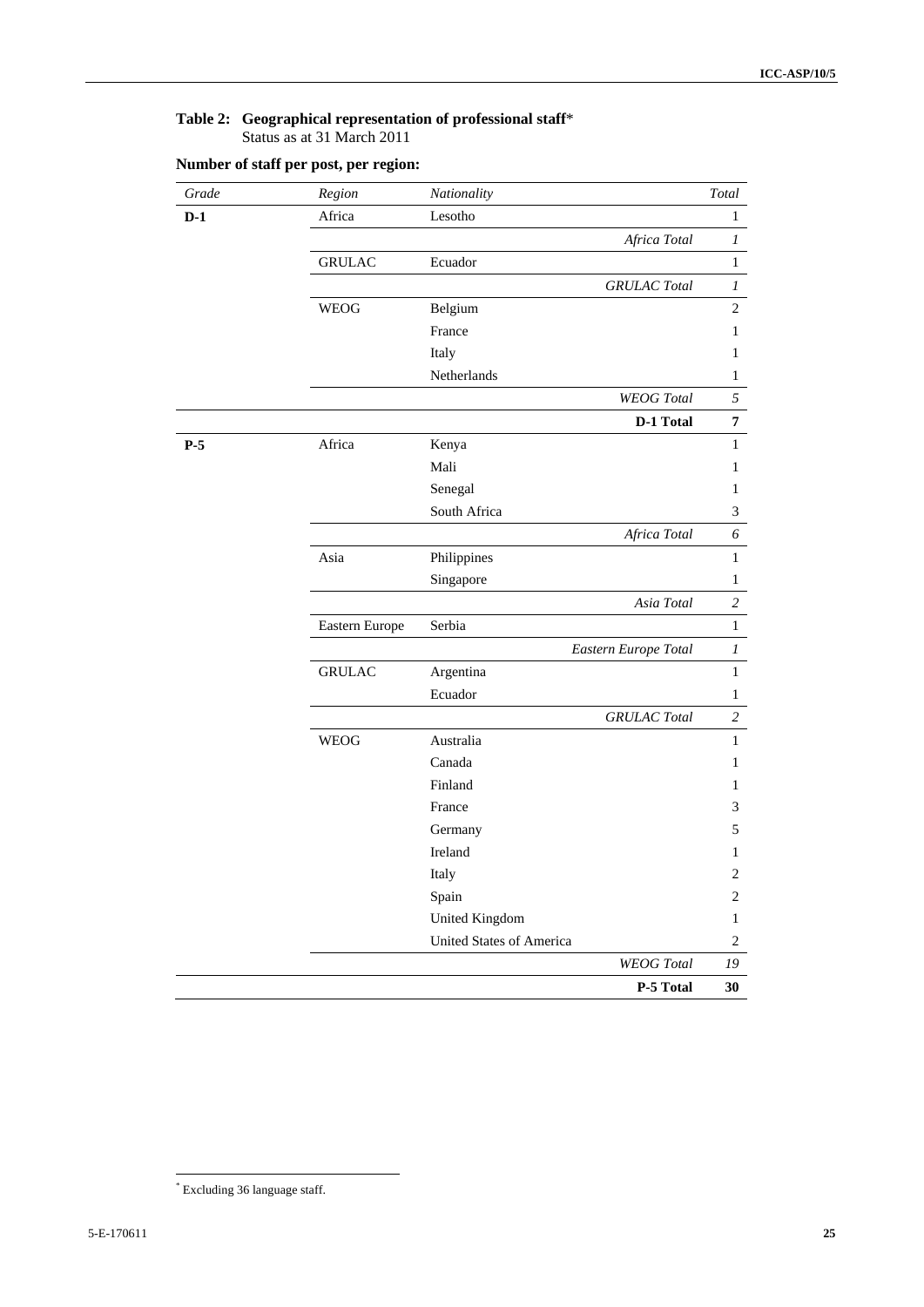| Grade | Region         | Nationality                       | Total          |
|-------|----------------|-----------------------------------|----------------|
| $P-4$ | Africa         | Congo, Democratic Republic of the | 1              |
|       |                | Côte d'Ivoire                     | 1              |
|       |                | Niger                             | 1              |
|       |                | Nigeria                           | 1              |
|       |                | Sierra Leone                      | 1              |
|       |                | Africa Total                      | 5              |
|       | Asia           | Iran (Islamic Republic of)        | $\overline{2}$ |
|       |                | Japan                             | 1              |
|       |                | Jordan                            | 1              |
|       |                | Asia Total                        | $\overline{4}$ |
|       | Eastern Europe | Croatia                           | $\,1$          |
|       |                | Romania                           | 1              |
|       |                | Eastern Europe Total              | $\overline{c}$ |
|       | <b>GRULAC</b>  | Colombia                          | $\mathbf{1}$   |
|       |                | Peru                              | 1              |
|       |                | Trinidad and Tobago               | 3              |
|       |                | <b>GRULAC</b> Total               | 5              |
|       | <b>WEOG</b>    | Australia                         | $\overline{4}$ |
|       |                | Belgium                           | 1              |
|       |                | Canada                            | 3              |
|       |                | Denmark                           | 1              |
|       |                | Finland                           | 1              |
|       |                | France                            | 6              |
|       |                | Germany                           | 3              |
|       |                | Italy                             | 2              |
|       |                | Netherlands                       | 6              |
|       |                | Portugal                          | 1              |
|       |                | Spain                             | 1              |
|       |                | United Kingdom                    | 9              |
|       |                | <b>United States of America</b>   | 1              |
|       |                | <b>WEOG</b> Total                 | 39             |
|       |                | P-4 Total                         | 55             |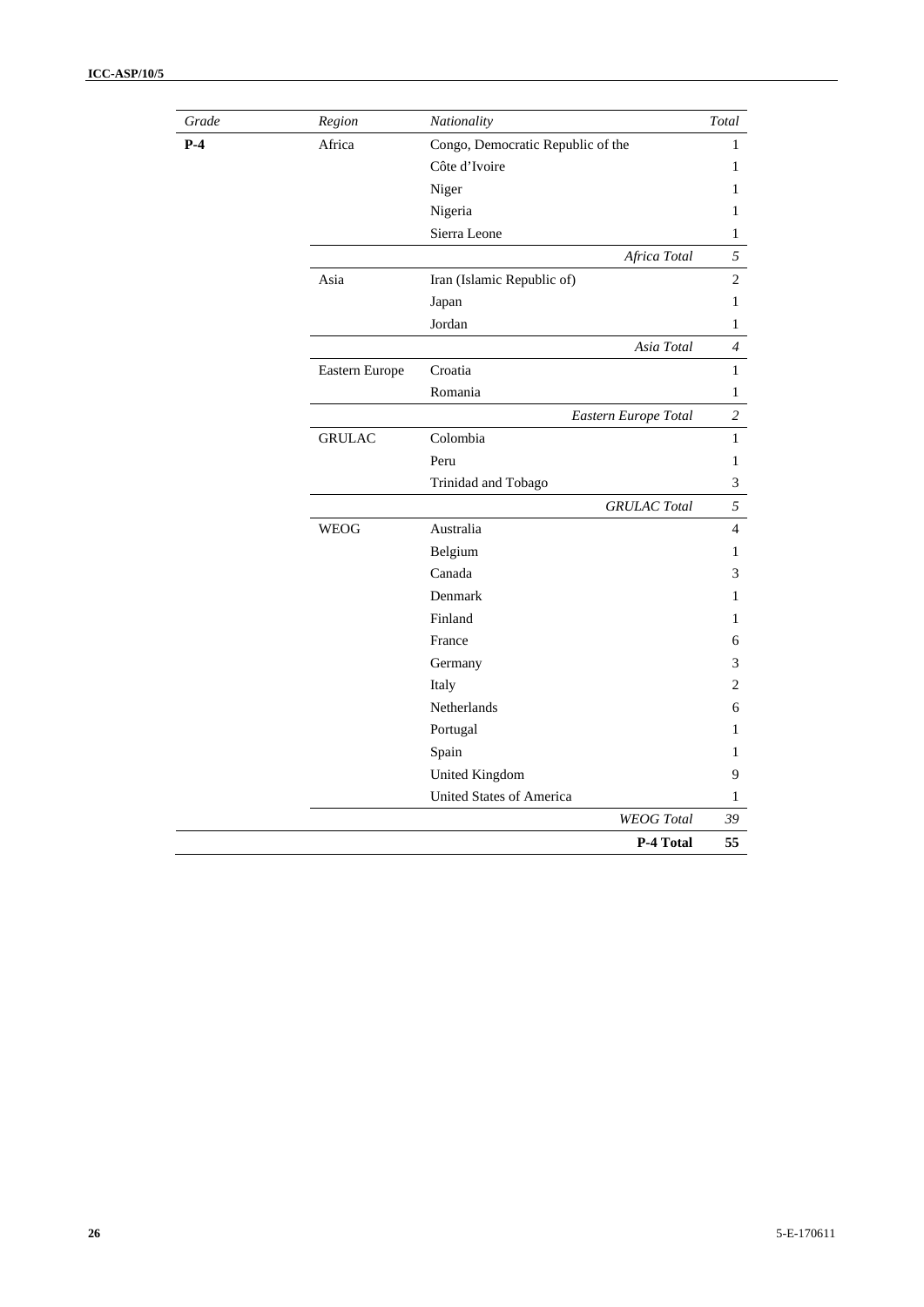| Grade | Region         | Nationality                                       | Total            |
|-------|----------------|---------------------------------------------------|------------------|
| $P-3$ | Africa         | Benin                                             | 1                |
|       |                | Burkina Faso                                      | 1                |
|       |                | Congo, Democratic Republic of the                 | 1                |
|       |                | Egypt                                             | 1                |
|       |                | Kenya                                             | 1                |
|       |                | Malawi                                            | 1                |
|       |                | Mali                                              | 1                |
|       |                | Niger                                             | 2                |
|       |                | Nigeria                                           | 3                |
|       |                | South Africa                                      | $\overline{4}$   |
|       |                | United Republic of Tanzania                       | $\mathbf{1}$     |
|       |                | Africa Total                                      | 17               |
|       | Asia           | Iran (Islamic Republic of)                        | $\mathbf{1}$     |
|       |                | Mongolia                                          | 1                |
|       |                | Republic of Korea                                 | 1                |
|       |                | Singapore                                         | $\boldsymbol{2}$ |
|       |                | Asia Total                                        | 5                |
|       | Eastern Europe | Albania                                           | $\mathbf{1}$     |
|       |                | Poland                                            | 1                |
|       |                | Serbia                                            | 1                |
|       |                | Ukraine                                           | $\mathbf{1}$     |
|       |                | Eastern Europe Total                              | $\overline{4}$   |
|       | <b>GRULAC</b>  | Argentina                                         | $\mathbf{1}$     |
|       |                | <b>Brazil</b>                                     | 1                |
|       |                | Colombia                                          | 4                |
|       |                | Costa Rica                                        | 1                |
|       |                | Mexico                                            | 1                |
|       |                | Trinidad and Tobago                               | 1                |
|       |                | Venezuela (Bolivarian Republic of)                | $\mathbf{1}$     |
|       |                | <b>GRULAC</b> Total                               | 10               |
|       | <b>WEOG</b>    | Australia                                         | $\boldsymbol{7}$ |
|       |                | Austria                                           | $\overline{2}$   |
|       |                | Belgium                                           | 7                |
|       |                | Canada                                            | 5                |
|       |                | Finland                                           | 1                |
|       |                | France                                            | 14               |
|       |                | Germany                                           | $\overline{4}$   |
|       |                | Greece                                            | 1                |
|       |                | Ireland                                           | 3                |
|       |                | Italy                                             | 4                |
|       |                | Netherlands                                       | 3                |
|       |                | New Zealand                                       | $\overline{c}$   |
|       |                | Portugal                                          | $\overline{c}$   |
|       |                | Spain                                             | 3                |
|       |                | Switzerland                                       |                  |
|       |                |                                                   | 1<br>7           |
|       |                | United Kingdom<br><b>United States of America</b> |                  |
|       |                |                                                   | 4                |
|       |                | <b>WEOG</b> Total                                 | 70               |
|       |                | P-3 Total                                         | 106              |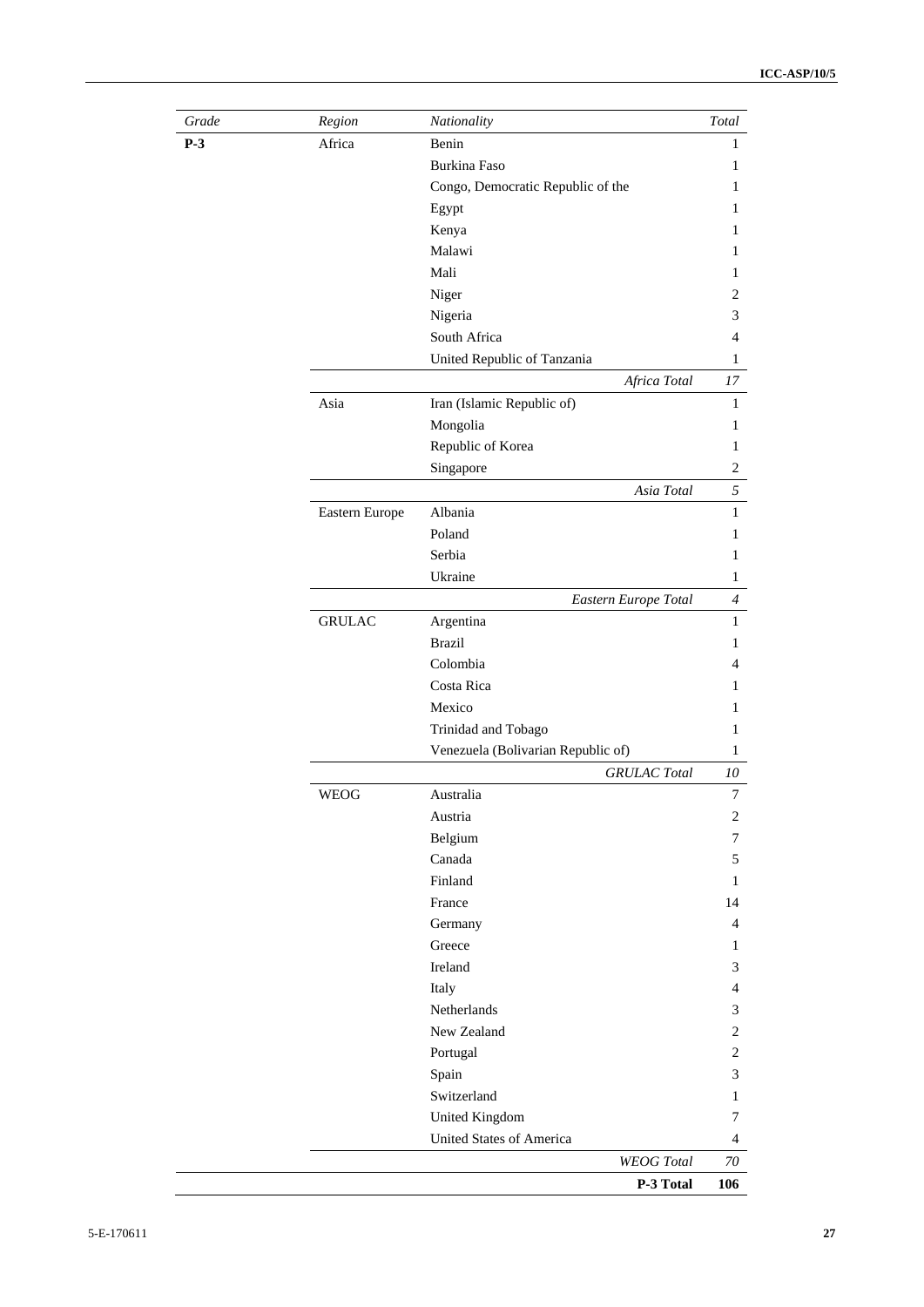| Grade | Region         | Nationality                     | Total          |
|-------|----------------|---------------------------------|----------------|
| $P-2$ | Africa         | Egypt                           | 3              |
|       |                | Gambia                          | 1              |
|       |                | Ghana                           | $\overline{c}$ |
|       |                | Kenya                           | 1              |
|       |                | Rwanda                          | 1              |
|       |                | Senegal                         | $\overline{c}$ |
|       |                | Sierra Leone                    | $\overline{c}$ |
|       |                | South Africa                    | 1              |
|       |                | Togo                            | 1              |
|       |                | Tunisia                         | 1              |
|       |                | Uganda                          | 1              |
|       |                | United Republic of Tanzania     | 1              |
|       |                | Zimbabwe                        | 1              |
|       |                | Africa Total                    | 18             |
|       | Asia           | Cyprus                          | $\mathbf{1}$   |
|       |                | Iran (Islamic Republic of)      | $\mathbf{1}$   |
|       |                | Japan                           | 3              |
|       |                | Lebanon                         | $\overline{c}$ |
|       |                | Palestinian Territory, Occupied | 1              |
|       |                | Republic of Korea               | 1              |
|       |                | Sri Lanka                       | $\mathbf{1}$   |
|       |                | Asia Total                      | $10\,$         |
|       | Eastern Europe | Croatia                         | 3              |
|       |                | Georgia                         | 1              |
|       |                | Romania                         | 3              |
|       |                | Serbia                          | $\overline{c}$ |
|       |                | Eastern Europe Total            | 9              |
|       | <b>GRULAC</b>  | Argentina                       | $\overline{c}$ |
|       |                | <b>Brazil</b>                   | 1              |
|       |                | Mexico                          | $\mathbf{1}$   |
|       |                |                                 |                |
|       |                | Peru                            | $\mathbf{1}$   |
|       |                | <b>GRULAC</b> Total             | 5              |
|       | <b>WEOG</b>    | Australia                       | $\overline{4}$ |
|       |                | Austria                         | 1              |
|       |                | Canada                          | 4              |
|       |                | France                          | 18             |
|       |                | Germany                         | 4              |
|       |                | Greece                          | 1              |
|       |                | Italy                           | 1              |
|       |                | Netherlands                     | 6              |
|       |                | New Zealand                     | 2              |
|       |                | Spain                           | 1              |
|       |                | Sweden                          | $\mathbf{1}$   |
|       |                | United Kingdom                  | 8              |
|       |                | United States of America        | $\overline{4}$ |
|       |                | <b>WEOG</b> Total               | 55             |
|       |                | P-2 Total                       | 97             |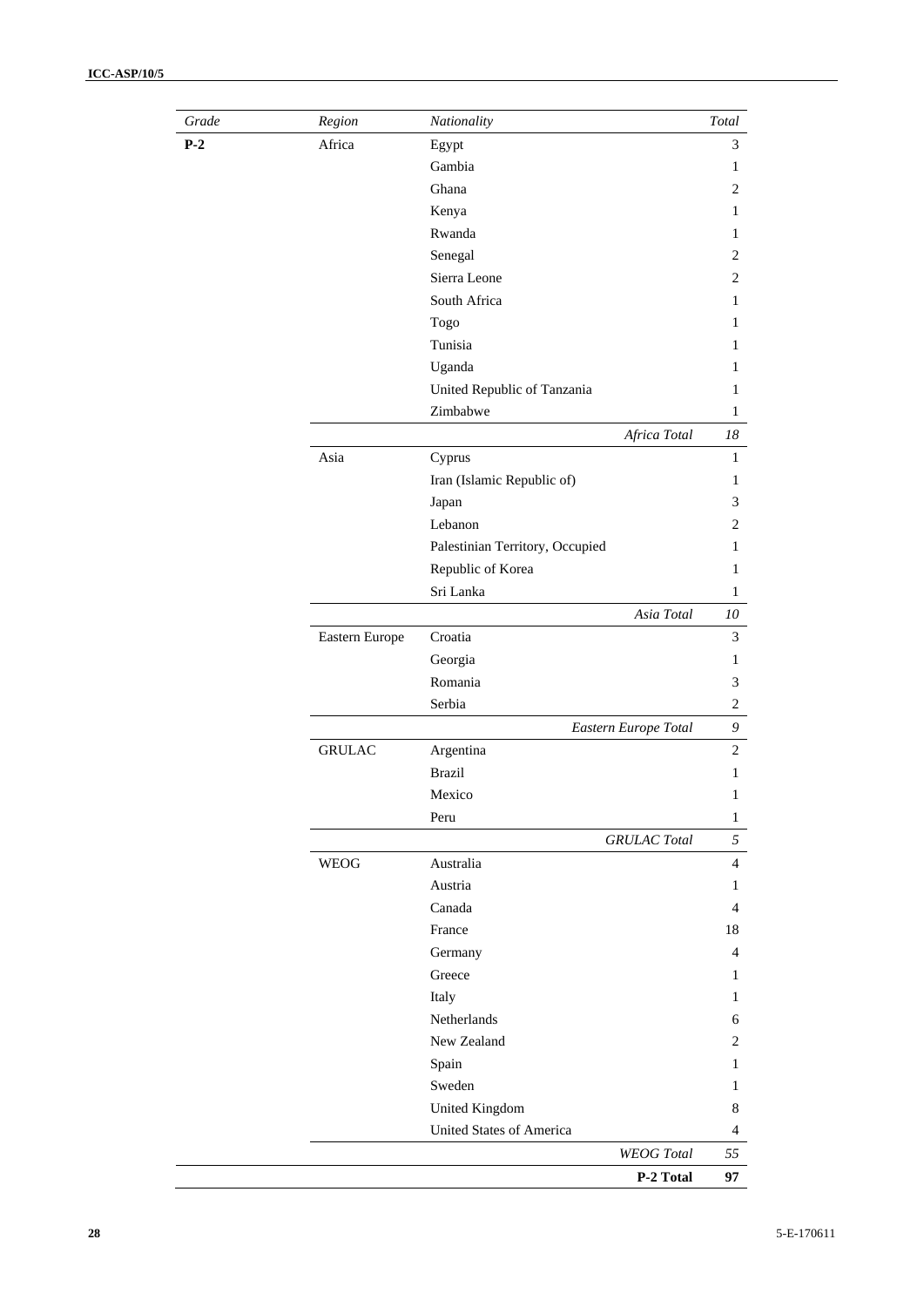| Grade | Region         | Nationality                               | Total        |
|-------|----------------|-------------------------------------------|--------------|
| $P-1$ | Africa         | Cameroon                                  | $\mathbf{1}$ |
|       |                | Gambia                                    | 1            |
|       |                | Guinea                                    | 1            |
|       |                | Nigeria                                   | 1            |
|       |                | Uganda                                    | 1            |
|       |                | Africa Total                              | 5            |
|       | Eastern Europe | Bosnia and Herzegovina                    | 1            |
|       |                | Bulgaria                                  | 1            |
|       |                | Croatia                                   | 1            |
|       |                | Romania                                   | 2            |
|       |                | <b>Russian Federation</b>                 | $\mathbf{1}$ |
|       |                | The Former Yugoslav Republic of Macedonia | 1            |
|       |                | Eastern Europe Total                      | 7            |
|       | <b>GRULAC</b>  | Chile                                     | $\mathbf{1}$ |
|       |                | Peru                                      | 1            |
|       |                | Venezuela (Bolivarian Republic of)        | 1            |
|       |                | <b>GRULAC</b> Total                       | 3            |
|       | <b>WEOG</b>    | Belgium                                   | $\mathbf{1}$ |
|       |                | Canada                                    | 1            |
|       |                | France                                    | 3            |
|       |                | Netherlands                               | 1            |
|       |                | Spain                                     | 1            |
|       |                | United Kingdom                            | 1            |
|       |                | <b>WEOG</b> Total                         | 8            |
|       |                | P-1 Total                                 | 23           |
|       |                | <b>GRAND TOTAL</b>                        | 318          |

# **Percentage of staff per post, per region**

### **Chart 1: Percentage – D-1 posts**

Due to the limited number of only 7 positions concerned, statistic and graphic representations could be misleading, please refer to the exact numbers in table above.

**Chart 2: Percentage – P-5 posts** 

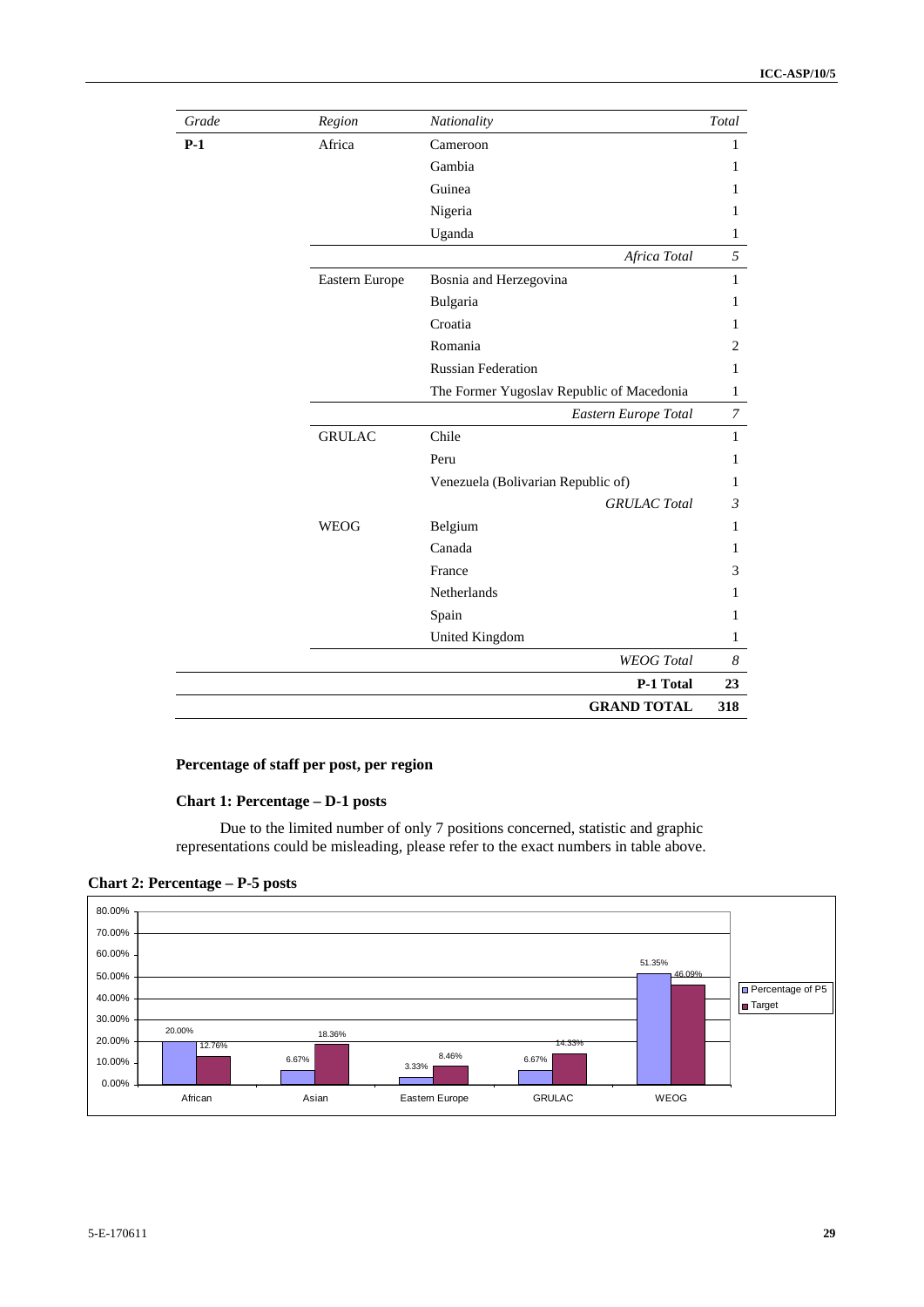# **Chart 3: Percentage – P-4 posts**









# **Chart 5: Percentage – P-2 posts**

# **Chart 6: Percentage – P-1 posts**

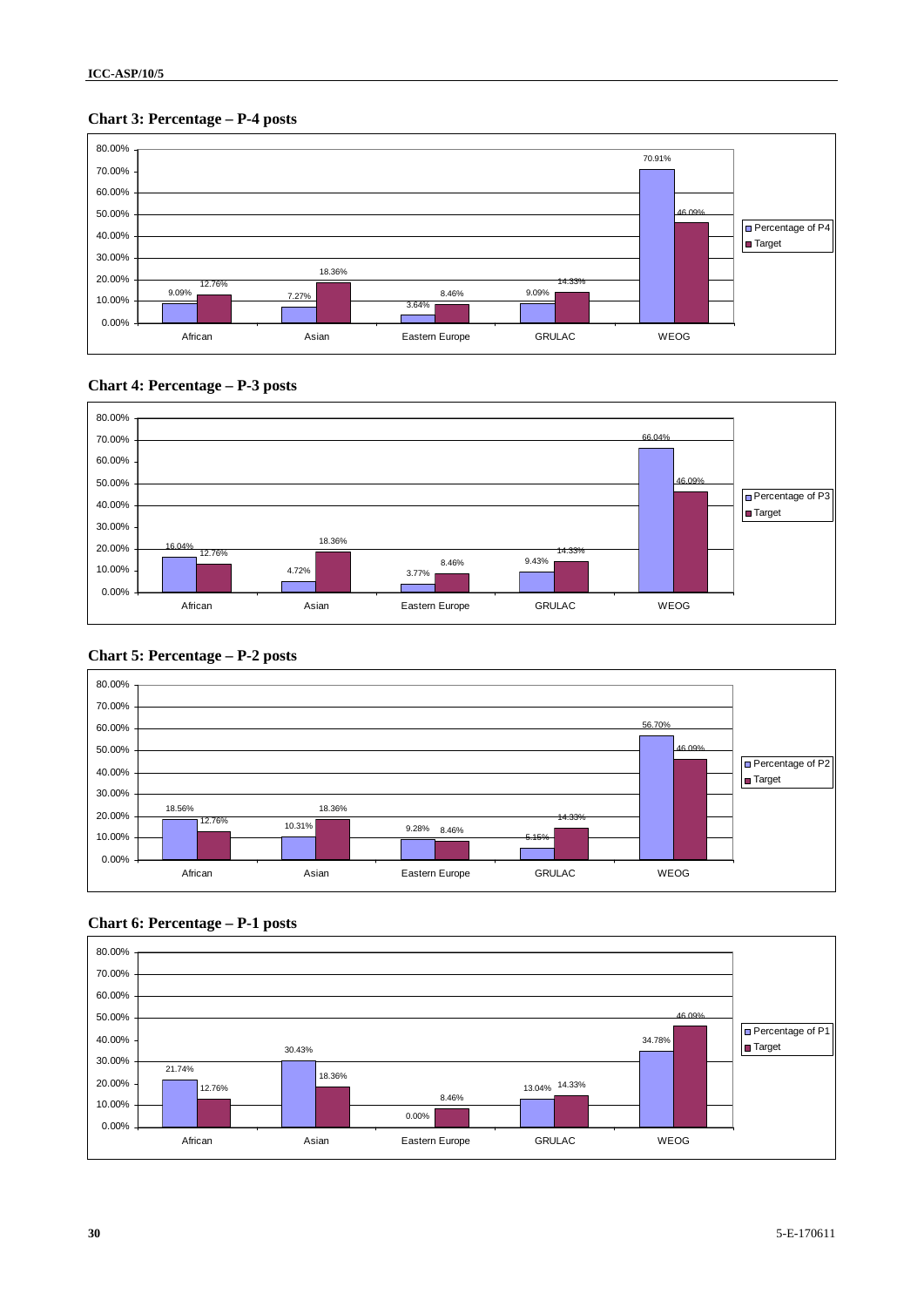# **Table 3: Geographical representation of Professional staff**

Situation effective 31 March 2011.

| Region  | Country                          | Assessment<br>2011 | Desirable range Midpoint staff* |       | No. of           |
|---------|----------------------------------|--------------------|---------------------------------|-------|------------------|
| African | Benin                            |                    | 0.00445% 1.12 - 1.51            | 1.31  | 1                |
|         | Botswana                         |                    | 0.02672% 1.10 - 1.49            | 1.30  |                  |
|         | Burkina Faso                     |                    | 0.00445% 1.16 - 1.58            | 1.37  | $\mathbf{1}$     |
|         | Burundi                          |                    | $0.00148\%$ 1.11 - 1.50         | 1.30  |                  |
|         | Central African Republic         |                    | $0.00148\%$ 1.08 - 1.46         | 1.27  |                  |
|         | Chad                             |                    | 0.00297% 1.13 - 1.53            | 1.33  |                  |
|         | Comoros                          |                    | $0.00148\%$ 1.05 - 1.42         | 1.24  |                  |
|         | Congo                            |                    | $0.00445\%$ 1.08 - 1.46         | 1.27  |                  |
|         | Democratic Republic of the Congo |                    | $0.00445\%$ 1.52 - 2.06         | 1.79  | 2                |
|         | Djibouti                         |                    | $0.00148\%$ 1.05 - 1.42         | 1.24  |                  |
|         | Gabon                            |                    | 0.02078% 1.09 - 1.47            | 1.28  |                  |
|         | Gambia                           |                    | $0.00148\%$ 1.06 - 1.43         | 1.25  | 2                |
|         | Ghana                            |                    | 0.00891% 1.23 - 1.66            | 1.44  | $\overline{c}$   |
|         | Guinea                           |                    | $0.00297\%$ 1.12 - 1.52         | 1.32  | $\mathbf{1}$     |
|         | Kenya                            |                    | 0.01782% 1.36 - 1.84            | 1.60  | $\mathfrak{Z}$   |
|         | Lesotho                          |                    | 0.00148% 1.06 - 1.44            | 1.25  | 1                |
|         | Liberia                          |                    | 0.00148% 1.07 - 1.45            | 1.26  |                  |
|         | Madagascar                       | 0.00445% 1.19      | 1.61                            | 1.40  |                  |
|         | Malawi                           |                    | $0.00148\%$ 1.16 - 1.56         | 1.36  | $\mathbf{1}$     |
|         | Mali                             |                    | $0.00445\%$ 1.14 - 1.55         | 1.35  | $\boldsymbol{2}$ |
|         | Mauritius                        |                    | 0.01633% 1.08 - 1.46            | 1.27  |                  |
|         | Namibia                          |                    | 0.01188% 1.08 - 1.46            | 1.27  |                  |
|         | Niger                            |                    | 0.00297% 1.16 - 1.57            | 1.36  | 3                |
|         | Nigeria                          |                    | 0.11580% 2.33 - 3.16            | 2.75  | $\mathfrak s$    |
|         | Senegal                          |                    | 0.00891% 1.15 - 1.55            | 1.35  | 3                |
|         | Seychelles                       | 0.00297% 1.05      | 1.42                            | 1.23  |                  |
|         | Sierra Leone                     |                    | 0.00148% 1.09 - 1.47            | 1.28  | 3                |
|         | South Africa                     |                    | 0.57158% 2.33 - 3.15            | 2.74  | 8                |
|         | Uganda                           |                    | $0.00891\%$ 1.29 - 1.75         | 1.52  | $\overline{c}$   |
|         | United Republic of Tanzania      |                    | $0.01188\%$ 1.38 - 1.86         | 1.62  | 2                |
|         | Zambia                           |                    | 0.00594% 1.15 - 1.55            | 1.35  |                  |
| Asian   | Afghanistan                      |                    | 0.00594% 1.26 - 1.70            | 1.48  |                  |
|         | Bangladesh                       |                    | 0.01485% 2.21 - 2.99            | 2.60  |                  |
|         | Cambodia                         |                    | $0.00445\%$ 1.16 - 1.56         | 1.36  |                  |
|         | Cook Islands                     | 0.00148% 1.05      | 1.42                            | 1.23  |                  |
|         | Cyprus                           |                    | 0.06829% 1.16 - 1.57            | 1.37  | $\mathbf{1}$     |
|         | Fiji                             |                    | 0.00594% 1.06 - 1.43            | 1.25  |                  |
|         | Japan                            |                    | 18.60237%32.37 - 43.79          | 38.08 | 4                |
|         | Jordan                           | 0.02078% 1.12 -    | 1.52                            | 1.32  | $\mathbf{1}$     |
|         | Marshall Islands                 |                    | $0.00148\%$ 1.05 - 1.42         | 1.23  |                  |
|         | Mongolia                         |                    | 0.00297% 1.07 - 1.44            | 1.26  | $\mathbf{1}$     |
|         | Nauru                            |                    | $0.00148\%$ 1.05 - 1.42         | 1.23  |                  |
|         | Republic of Korea                |                    | 3.35526% 6.87 - 9.30            | 8.08  | 2                |
|         | Samoa                            |                    | $0.00148\%$ 1.05 - 1.42         | 1.23  |                  |
|         | Tajikistan                       |                    | 0.00297% 1.10 - 1.49            | 1.29  |                  |
|         | Timor-Leste                      |                    | $0.00148\%$ 1.05 - 1.43         | 1.24  |                  |
|         |                                  |                    |                                 |       |                  |

 \* Established professional posts, excluding elected officials and language staff. 35 other professional staff members are nationals of non-States Parties.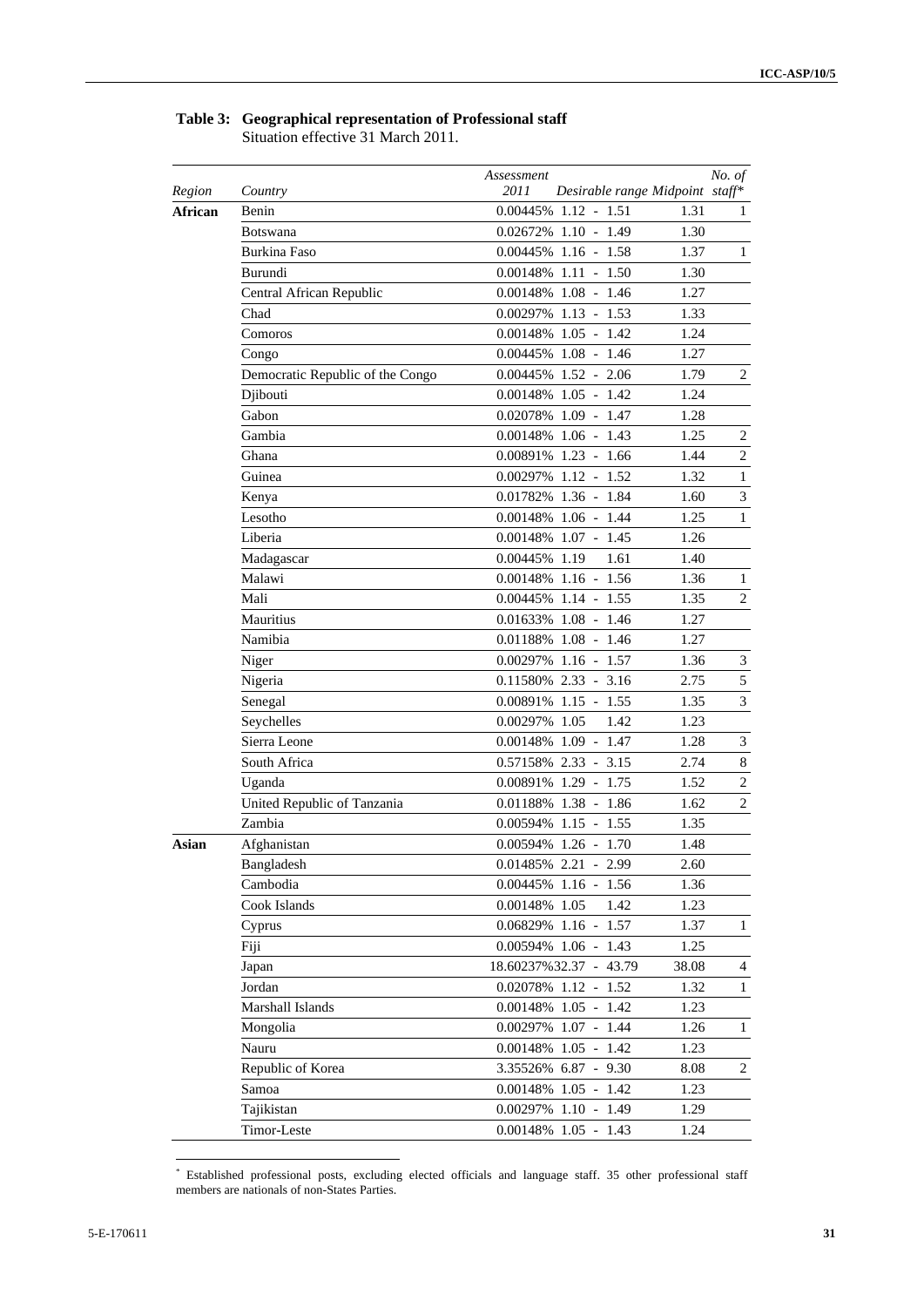| Region          | Country                               | Assessment<br>2011 | Desirable range Midpoint staff* |      | No. of         |
|-----------------|---------------------------------------|--------------------|---------------------------------|------|----------------|
| <b>Eastern</b>  | Albania                               |                    | 0.01485% 1.09 - 1.47            | 1.28 | $\mathbf{1}$   |
| <b>European</b> | Bosnia & Herzegovina                  |                    | 0.02078% 1.10 - 1.49            | 1.30 | $\mathbf{1}$   |
|                 | Bulgaria                              |                    | $0.05642\%$ 1.19 - 1.61         | 1.40 | $\mathbf{1}$   |
|                 | Croatia                               |                    | $0.14401\%$ 1.31 - 1.77         | 1.54 | 5              |
|                 | Czech Republic                        | 0.51813% 1.96      | 2.66                            | 2.31 |                |
|                 | Estonia                               |                    | 0.05939% 1.15 - 1.56            | 1.35 |                |
|                 | Georgia                               |                    | 0.00891% 1.09 - 1.47            | 1.28 | $\mathbf{1}$   |
|                 | Hungary                               |                    | 0.43203% 1.82 - 2.46            | 2.14 |                |
|                 | Latvia                                |                    | $0.05642\%$ 1.15 - 1.56         | 1.36 |                |
|                 | Lithuania                             |                    | $0.09650\%$ 1.22 - 1.66         | 1.44 |                |
|                 | Moldova                               | 0.00297% 1.07      | 1.45                            | 1.26 |                |
|                 | Montenegro                            |                    | 0.00594% 1.06 - 1.43            | 1.24 |                |
|                 | Poland                                |                    | 1.22927% 3.32 - 4.49            | 3.91 | $\mathbf{1}$   |
|                 | Romania                               |                    | 0.26278% 1.62 - 2.19            | 1.91 | 6              |
|                 | Serbia                                |                    | $0.05493\%$ 1.20 - 1.63         | 1.41 | $\overline{4}$ |
|                 | Slovakia                              |                    | 0.21082% 1.43 - 1.93            | 1.68 |                |
|                 | Slovenia                              |                    | $0.15292\%$ 1.31 - 1.77         | 1.54 |                |
|                 | The Former Yugoslav Rep. of Macedonia |                    | $0.01039\%$ 1.08 - 1.45         | 1.26 | $\mathbf{1}$   |
|                 | <b>GRULAC</b> Antigua and Barbuda     |                    | $0.00297\%$ 1.05 - 1.42         | 1.23 |                |
|                 | Argentina                             |                    | 0.42609% 2.02 - 2.74            | 2.38 | 4              |
|                 | <b>Barbados</b>                       |                    | 0.01188% 1.07 - 1.44            | 1.25 |                |
|                 | <b>Belize</b>                         |                    | 0.00148% 1.05 - 1.42            | 1.23 |                |
|                 | Bolivia (Plurinational State of)      |                    | $0.01039\%$ 1.13 - 1.53         | 1.33 |                |
|                 | <b>Brazil</b>                         |                    | 2.39173% 6.32 - 8.55            | 7.43 | $\overline{c}$ |
|                 | Chile                                 | 0.35037% 1.74      | 2.35                            | 2.04 | $\mathbf{1}$   |
|                 | Colombia                              |                    | 0.21379% 1.72 - 2.32            | 2.02 | $\mathfrak{S}$ |
|                 | Costa Rica                            |                    | 0.05048% 1.16 - 1.57            | 1.36 | $\mathbf{1}$   |
|                 | Dominica                              |                    | $0.00148\%$ 1.05 - 1.42         | 1.23 |                |
|                 | Dominican Republic                    |                    | $0.06235\%$ 1.22 - 1.65         | 1.43 |                |
|                 | Ecuador                               |                    | 0.05939% 1.24 - 1.67            | 1.46 | 2              |
|                 | Guyana                                |                    | $0.00148\%$ 1.05 - 1.42         | 1.24 |                |
|                 | Honduras                              |                    | $0.01188\%$ 1.12 - 1.51         | 1.31 |                |
|                 | Mexico                                |                    | 3.49778% 7.54 - 10.20           | 8.87 | 2              |
|                 | Panama                                |                    | 0.03266% 1.12 - 1.52            | 1.32 |                |
|                 | Paraguay                              |                    | 0.01039% 1.11 - 1.50            | 1.30 |                |
|                 | Peru                                  |                    | 0.13362% 1.47 - 1.99            | 1.73 | 3              |
|                 | Saint Kitts and Nevis                 |                    | $0.00148\%$ 1.05 - 1.42         | 1.23 |                |
|                 | Saint Lucia                           | 0.00148% 1.05      | 1.42                            | 1.23 |                |
|                 | Saint Vincent and the Grenadines      |                    | $0.00148\%$ 1.05 - 1.42         | 1.23 |                |
|                 | Suriname                              | 0.00445% 1.05      | 1.43                            | 1.24 |                |
|                 | Trinidad and Tobago                   |                    | $0.06532\%$ 1.16 - 1.57         | 1.36 | 4              |
|                 | Uruguay                               |                    | 0.04008% 1.13 - 1.53            | 1.33 |                |
|                 | Venezuela (Bolivarian Republic of)    |                    | 0.46617% 2.01 - 2.72            | 2.36 | 2              |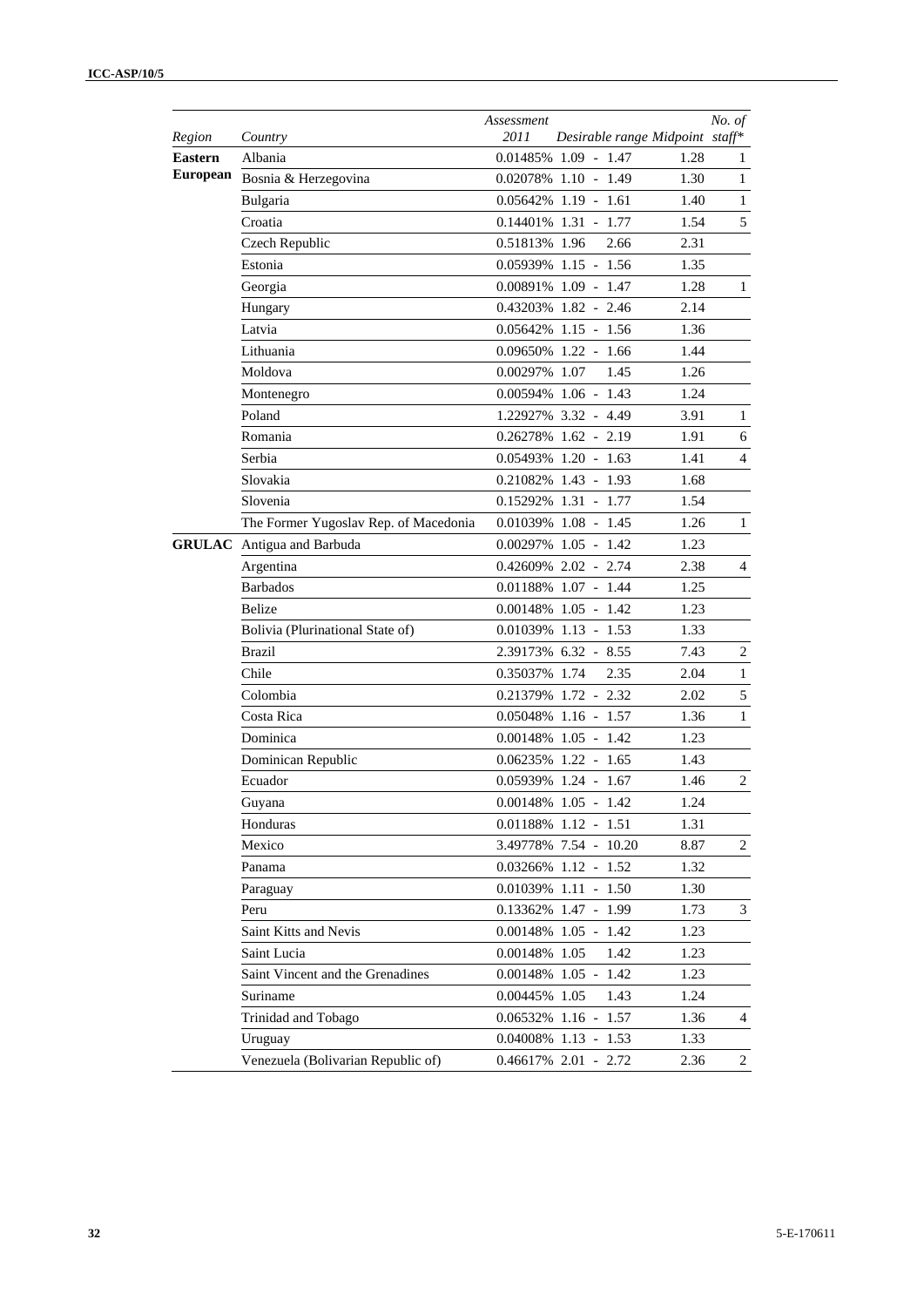|        |                       | Assessment                              |        | No. of         |
|--------|-----------------------|-----------------------------------------|--------|----------------|
| Region | Country               | 2011<br>Desirable range Midpoint staff* |        |                |
| WEOG   | Andorra               | $0.01039\%$ 1.06 - 1.44                 | 1.25   |                |
|        | Australia             | 2.86978% 5.89 - 7.97                    | 6.93   | 16             |
|        | Austria               | 1.26342% 3.17 - 4.29                    | 3.73   | 3              |
|        | Belgium               | 1.59597% 3.73 - 5.05                    | 4.39   | 11             |
|        | Canada                | 4.76120% 9.07 - 12.27                   | 10.67  | 14             |
|        | Denmark               | 1.09269% 2.87 - 3.88                    | 3.38   | $\mathbf{1}$   |
|        | Finland               | 0.84030% 2.46 - 3.32                    | 2.89   | $\mathfrak{Z}$ |
|        | France                | $9.09037\%16.37 - 22.15$                | 19.26  | 45             |
|        | Germany               | 11.90374%21.09 - 28.54                  | 24.81  | 16             |
|        | Greece                | 1.02588% 2.80 - 3.79                    | 3.29   | $\overline{2}$ |
|        | Iceland               | $0.06235\%$ 1.15 - 1.55                 | 1.35   |                |
|        | Ireland               | 0.73934% 2.29 - 3.09                    | 2.69   | $\overline{4}$ |
|        | Italy                 | 7.42165%13.61 - 18.41                   | 16.01  | 10             |
|        | Liechtenstein         | $0.01336\%$ 1.07 - 1.44                 | 1.25   |                |
|        | Luxembourg            | $0.13362\%$ 1.27 - 1.71                 | 1.49   |                |
|        | Malta                 | $0.02524\%$ 1.09 - 1.47                 | 1.28   |                |
|        | <b>Netherlands</b>    | 2.75398% 5.67 - 7.67                    | 6.67   | 17             |
|        | New Zealand           | $0.40530\%$ 1.74 - 2.35                 | 2.04   | $\overline{4}$ |
|        | Norway                | 1.29311% 3.19 - 4.32                    | 3.76   |                |
|        | Portugal              | 0.75864% 2.36 - 3.19                    | 2.78   | 3              |
|        | San Marino            | $0.00445\%$ 1.05 - 1.42                 | 1.24   |                |
|        | Spain                 | 4.71666% 9.08 - 12.28                   | 10.68  | 8              |
|        | Sweden                | 1.57964% 3.69 - 5.00                    | 4.34   | $\mathbf{1}$   |
|        | Switzerland           | 1.67763% 3.84 - 5.20                    | 4.52   | $\mathbf{1}$   |
|        | <b>United Kingdom</b> | 9.80447%17.52 - 23.70                   | 20.61  | 26             |
| Total  |                       | 100.00%                                 | 350.00 | 283            |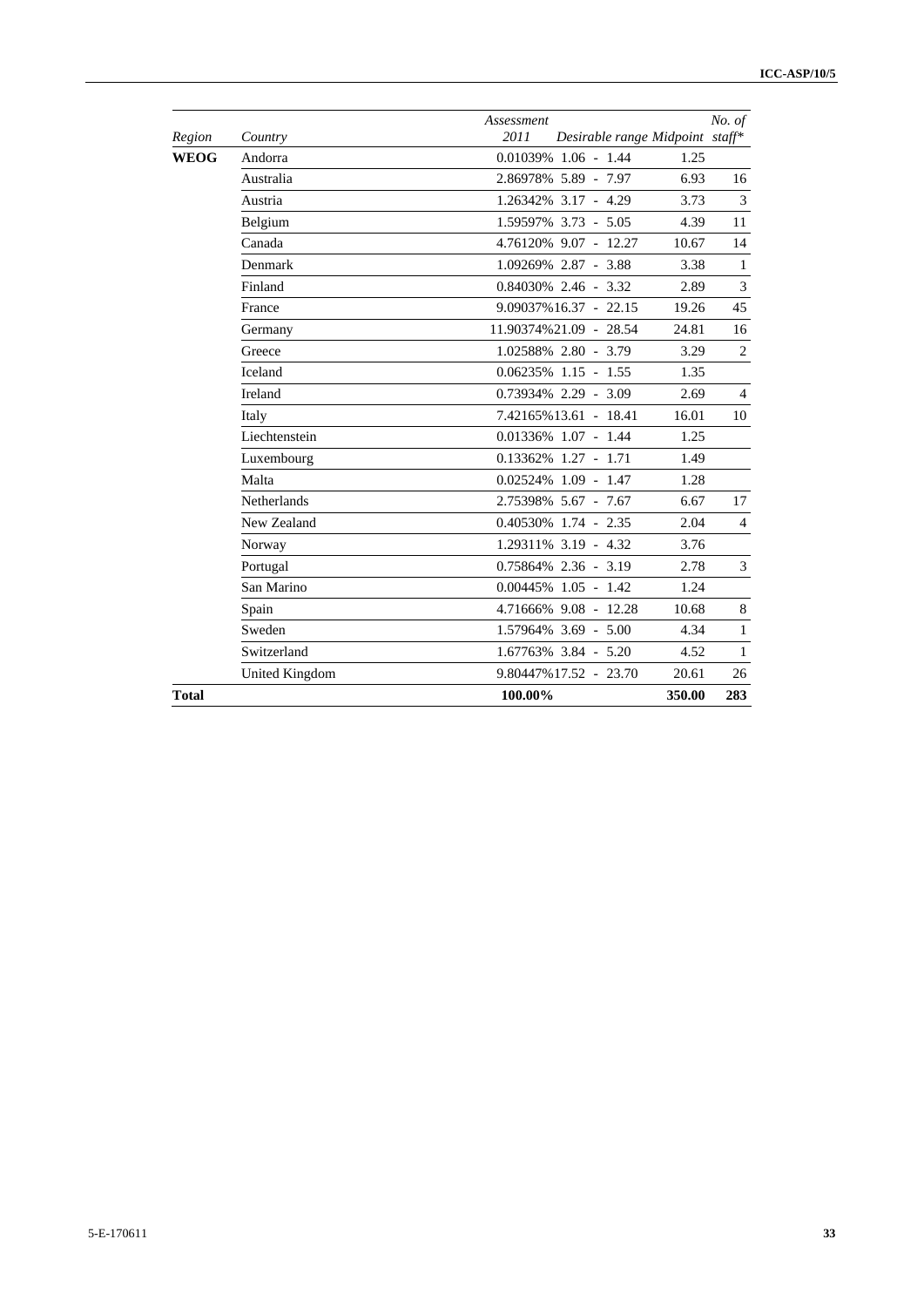# **Table 4: Gender balance of professional staff by gender**\* Status as at 31 March 2011

#### **Judiciary**

| Grade | F  | M | Total |
|-------|----|---|-------|
| $P-5$ |    |   |       |
| $P-4$ |    |   |       |
| $P-3$ | 11 |   | 20    |
| $P-2$ |    |   |       |

## **Office of the Prosecutor**

| Grade      | F  | M  | Total |
|------------|----|----|-------|
| <b>USG</b> |    | 1  |       |
| ASG        |    |    |       |
| $D-1$      | 0  | 2  | 2     |
| $P-5$      | 3  | 8  | 11    |
| $P-4$      | 10 | 15 | 25    |
| $P-3$      | 15 | 27 | 42    |
| $P-2$      | 25 | 17 | 42    |
| $P-1$      | 11 | 6  | 17    |

# **Registry**

| Grade      | F  | M  | Total |
|------------|----|----|-------|
| <b>ASG</b> |    |    |       |
| $D-1$      |    | 3  |       |
| $P-5$      | 7  | 9  | 16    |
| $P-4$      | 18 | 16 | 34    |
| $P-3$      | 23 | 37 | 60    |
| $P-2$      | 31 | 25 | 56    |
| $P-1$      | 5  | 3  | Q     |

# **Secretariat of the Assembly of States Parties**

| Grade | M | Total |
|-------|---|-------|
| $D-1$ |   |       |
| $P-4$ |   |       |

# **Secretariat of the Trust Fund for Victims**

| Grade | M | <b>Total</b> |
|-------|---|--------------|
| $D-1$ |   |              |
| $P-5$ |   |              |
| $P-3$ |   |              |

# **Project Director's Office**

|       | ____ |       |
|-------|------|-------|
| Grade |      | Total |
| P-4   |      |       |

## **Grand total**

|     | М   | <b>Grand Total</b> |
|-----|-----|--------------------|
| 173 | 185 | 358                |

<sup>\*</sup> Including elected officials and language staff.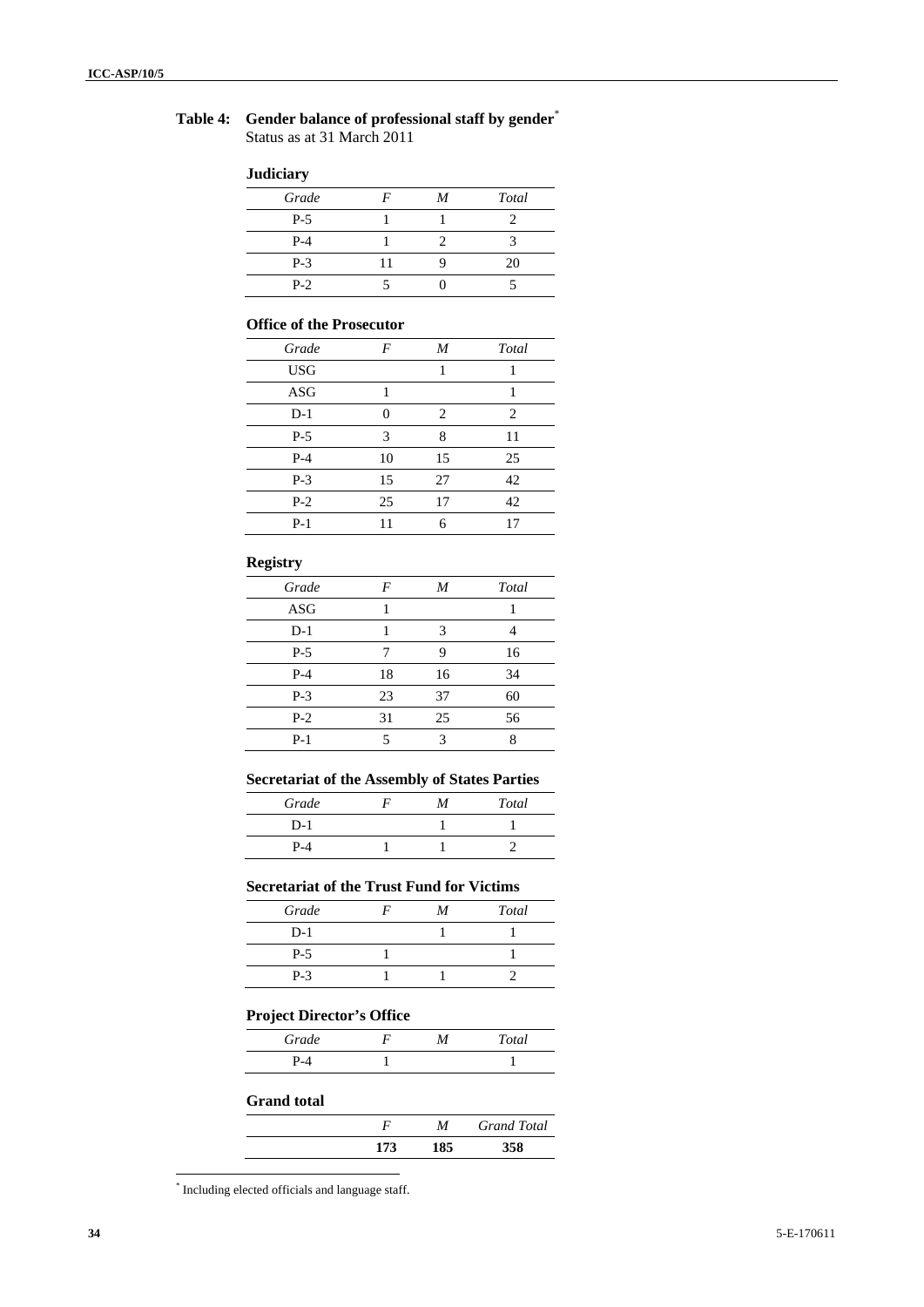# **Table 5: Staff count, actual**

As at 31 March 2011, the actual situation regarding the Court's staff count is as follows:

| Staff count                |       |
|----------------------------|-------|
| <b>Established posts</b>   | 702   |
| Approved GTA               | 193   |
| <b>Interns</b>             | 86    |
| Visiting professionals     | 7     |
| Consultants                | 49    |
| Elected officials / judges | 23    |
| Total                      | 1,060 |

# **Table 6: Staff count, projected**

Based on the approved budget 2011, and on averages of interns, visiting professionals and consultants in the previous years, the Court's headcount at the end of 2011 will be as follows:

| Staff count                |       |
|----------------------------|-------|
| <b>Established posts</b>   | 761   |
| Approved GTA               | 184   |
| Interns <sup>*</sup>       | 90    |
| Visiting professionals     | 12    |
| Consultants                | 50    |
| Elected officials / judges | 23    |
| Total                      | 1.120 |

<sup>\*</sup> The number of interns fluctuates. It comprises European Union-funded internships as well as unpaid internships.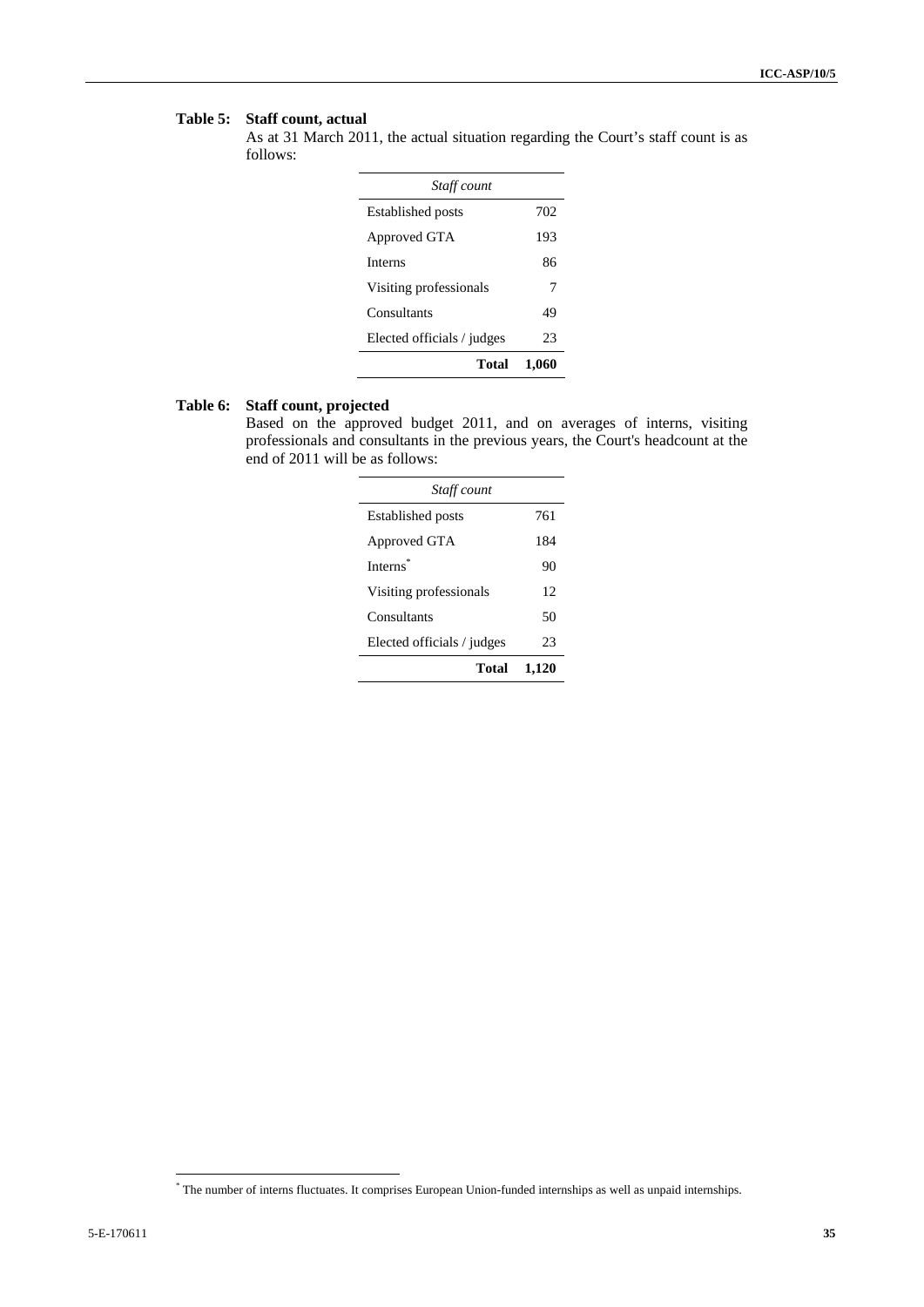| Major<br>programme | Programme                                         | Sub-programme                               | Post<br>level | Post title                             | Total        | Comments*                                                                              |
|--------------------|---------------------------------------------------|---------------------------------------------|---------------|----------------------------------------|--------------|----------------------------------------------------------------------------------------|
| MP I               | Presidency                                        | Presidency                                  | $P-5$         | Chef de Cabinet                        | $\mathbf{1}$ | Post vacated due to resignation.                                                       |
| MP II              | <b>Investigation Division</b>                     | Planning $&$<br><b>Operations Section</b>   | $P-3$         | <b>Field Operations</b><br>Officer     | $\mathbf{1}$ | Pending streamlining operation, will<br>be filled in 2011.                             |
|                    |                                                   |                                             | GS-OL         | <b>Field Operations</b><br>Coordinator | $\mathbf{1}$ | Pending streamlining operation, will<br>be filled in 2011.                             |
|                    |                                                   |                                             | GS-OL         | <b>Field Operations</b><br>Assistant   | $\mathbf{1}$ | Pending streamlining operation, will<br>be filled in 2011.                             |
|                    | <b>Prosecution Division</b>                       | <b>Prosecution Section</b>                  | $P-5$         | Senior Trial<br>Lawyer                 | $\mathbf{1}$ | Resignation confirmed, effective<br>date 01 April 2011.                                |
| MP III             | Immediate Office of the<br>Registrar              | <b>Immediate Office</b><br>of the Registrar | $P-3$         | <b>Staff Council</b><br>Officer        | $\mathbf{1}$ | New post in 2010, not vacant as<br>such but funding a Staff Council<br>Representative. |
|                    |                                                   | Legal Advisory<br>Section                   | $P-4$         | Legal Adviser                          | $\mathbf{1}$ | Post vacated due to internal<br>movement.                                              |
|                    |                                                   | Security and Safety<br>Section              | $P-2$         | <b>Field Security</b><br>Officer       | $\mathbf{1}$ | Post to be redeployed to HQ,<br>pending approval.                                      |
|                    |                                                   |                                             | GS-OL         | Security<br>Lieutenant (Field) $1$     | $\mathbf{1}$ | Post advertised as of 30 March<br>2011.                                                |
|                    |                                                   | Counsel Support<br>Section                  | $P-4$         | Head, Legal Aid<br>Unit                | $\mathbf{1}$ | Post vacated due to internal<br>movement; post to be advertised<br>with new profile.   |
|                    | Common Administrative<br><b>Services Division</b> | <b>General Services</b><br>Section          | GS-PL         | <b>Travel Officer</b>                  | 1            | Post vacated due to internal<br>movement.                                              |
|                    |                                                   |                                             | GS-OL         | Logistics<br>Clerk/Driver              | $\mathbf{1}$ | Post vacated due to internal<br>movement.                                              |
|                    | Division of Court<br><b>Services</b>              | Office of the Head,<br><b>DCS</b>           | $P-2$         | Associate Legal<br>Officer             | $\mathbf{1}$ | Post vacated due to internal<br>movement.                                              |
|                    |                                                   | <b>Court Management</b><br>Section          | $G-7$         | Senior Audio-<br>Visual Assistant      | 1            | Post vacated due to internal<br>movement.                                              |
|                    |                                                   | <b>Detention Section</b>                    | $P-4$         | <b>Chief Custody</b><br>Officer        | $\mathbf{1}$ | Resignation confirmed, effective<br>date 07 October 2011.                              |
|                    | Public Information and<br>Documentation Section   | Public Information<br>Unit                  | $P-2$         | Web Content<br>Manager                 | $\mathbf{1}$ | Post vacated due to resignation; post<br>to be advertised with new profile.            |
| <b>MPIV</b>        | Secretariat of the ASP                            | Secretariat of the<br>ASP                   | $P-2$         | Special Assistant<br>to the Director   | $\mathbf{1}$ | P-4 post returned and P-2 requested<br>and approved instead.                           |
|                    |                                                   |                                             | GS-OL         | Administrative<br>Assistant            | 1            | Post vacated due to resignation.                                                       |
|                    |                                                   |                                             |               | <b>Grand</b> total                     | $18(17)^1$   |                                                                                        |

# **Table 7: Vacant posts - Established posts**

Status as at 31 March 2011

41 posts are currently under recruitment or advertised.

1 ASG post under MP II is not currently under recruitment.

\* Updated status as at 01 April 2011. 1 One post is advertised as of 31 March 2011.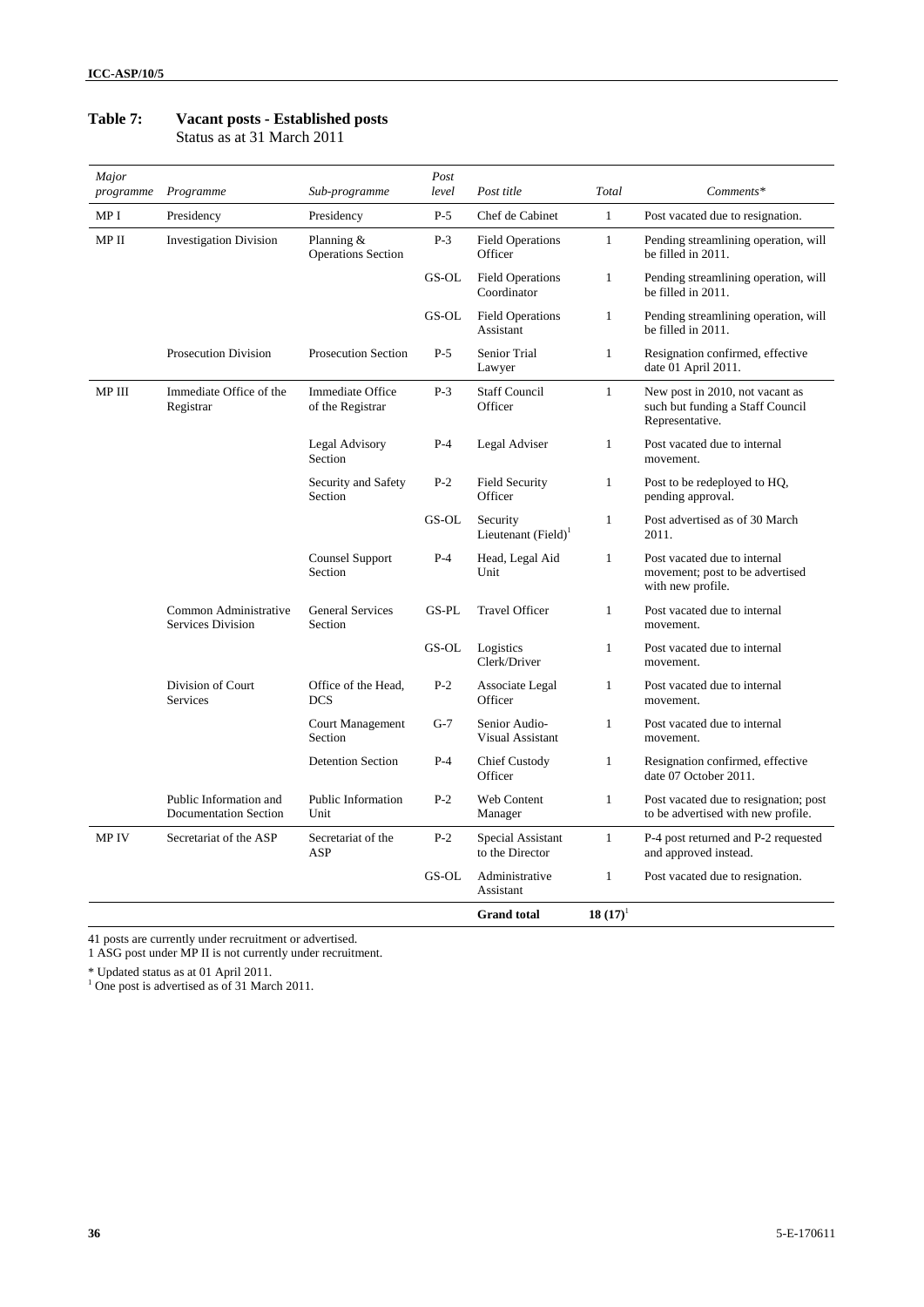# **Table 8: Staffing: approved versus filled posts**\*

Status as at 31 March 2011

|                                        | Approved<br>$[2]$ | Filled<br>$[3]$ | Under<br>$[4]$ | Advertised<br>not under<br>recruitment recruitment<br>$[5]$ | Vacant not<br>advertised<br>[6] | $%$ of<br>established<br>posts vacant<br>$[(2-3)/2] \times 100$ | Vacancy rate (%) of<br>established posts<br>$[(AVG(3)-2)/2] \times 100$ |
|----------------------------------------|-------------------|-----------------|----------------|-------------------------------------------------------------|---------------------------------|-----------------------------------------------------------------|-------------------------------------------------------------------------|
| Judiciary                              |                   |                 |                |                                                             |                                 |                                                                 |                                                                         |
| Major Programme I                      | 48                | 45              | 2              | $\mathbf{0}$                                                | 1                               | 6.25%                                                           | 4.17%                                                                   |
| Office of the Prosecutor               |                   |                 |                |                                                             |                                 |                                                                 |                                                                         |
| Major Programme II                     | 215               | 200             | 10             | $\mathbf{1}$                                                | $\overline{4}$                  | 6.98%                                                           | 6.05%                                                                   |
| Registry                               |                   |                 |                |                                                             |                                 |                                                                 |                                                                         |
| Major Programme III                    | 477               | 443             | 21             | 2                                                           | 11                              | 7.13%                                                           | 7.34%                                                                   |
| Secretariat of the ASP                 |                   |                 |                |                                                             |                                 |                                                                 |                                                                         |
| Major Programme IV                     | 9                 | 6               | $\mathbf{1}$   | $\boldsymbol{0}$                                            | 2                               | 33.33%                                                          | 33.33%                                                                  |
| Secretariat of the TFV                 |                   |                 |                |                                                             |                                 |                                                                 |                                                                         |
| Major Programme VI                     | 7                 | 6               | $\mathbf{1}$   | $\boldsymbol{0}$                                            | $\mathbf{0}$                    | 14.29%                                                          | 14.29%                                                                  |
| Project Director's Office              |                   |                 |                |                                                             |                                 |                                                                 |                                                                         |
| Major Programme VII-1                  | 3                 | 2               | $\mathbf{1}$   | $\boldsymbol{0}$                                            | $\boldsymbol{0}$                | 33.33%                                                          | 33.33%                                                                  |
| <b>Independent Oversight Mechanism</b> |                   |                 |                |                                                             |                                 |                                                                 |                                                                         |
| Major Programme VII-5                  | 2                 | $\overline{0}$  | 2              | $\mathbf{0}$                                                | $\mathbf{0}$                    | 100.00%                                                         | 100.00%                                                                 |
| <b>Total ICC</b>                       | 761               | 702             | 38             | 3                                                           | 18                              | 7.75%                                                           | 7.62%                                                                   |
| <b>Target recruitment</b>              | 59                |                 |                |                                                             |                                 |                                                                 |                                                                         |
| <b>Under recruitment</b>               | 38                |                 |                |                                                             |                                 |                                                                 |                                                                         |

**Percentage of target 64.4%** 

 \* Excluding elected officials.